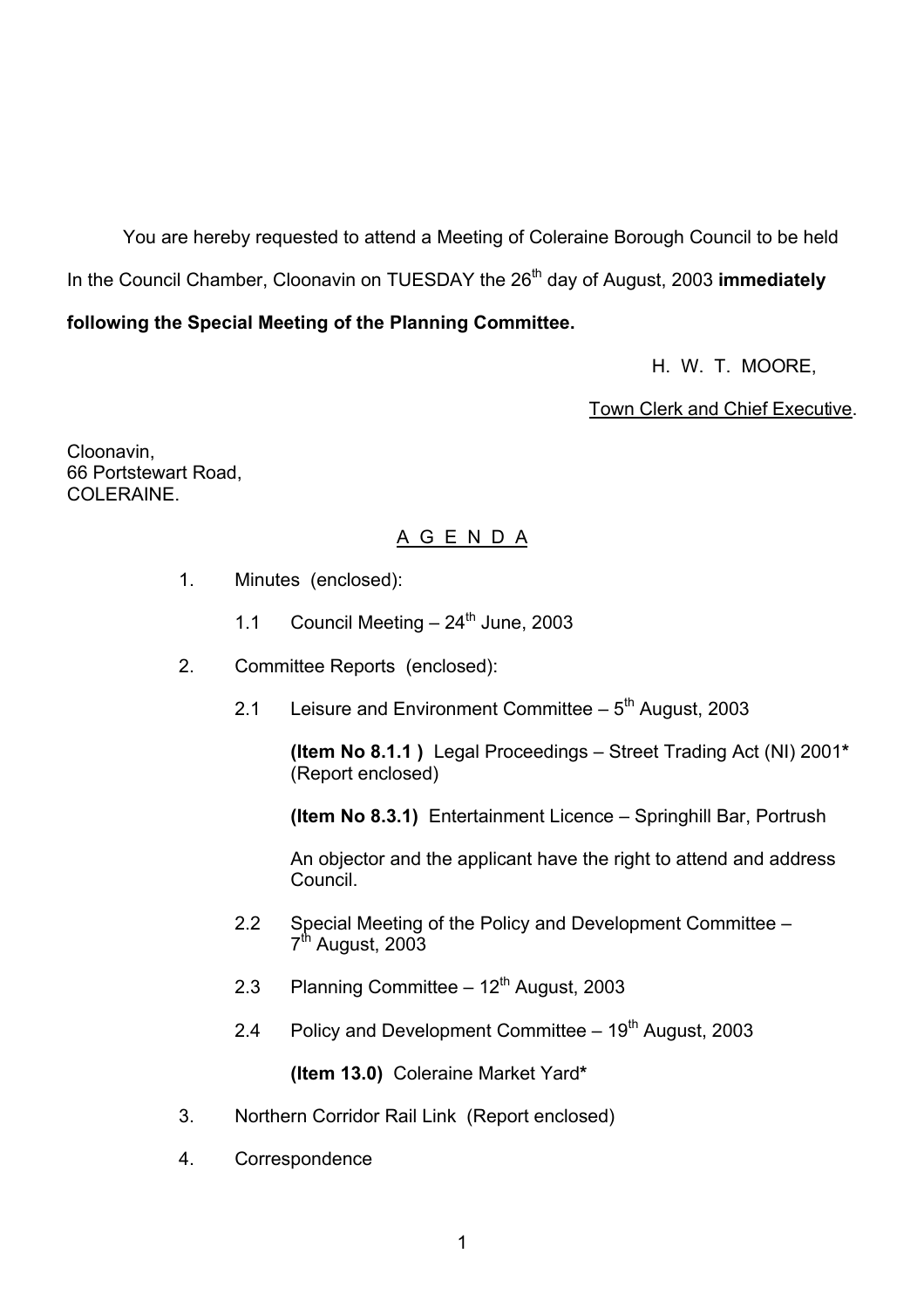5. Documents for Sealing

# Enclosed for Information:

- (1) NILGA Information<br>(2) Northern Health and
- Northern Health and Social Services Board News Commission North Issue 14

# \* Recommended for consideration "In Committee".

To: Each Member of Council. 22nd August, 2003.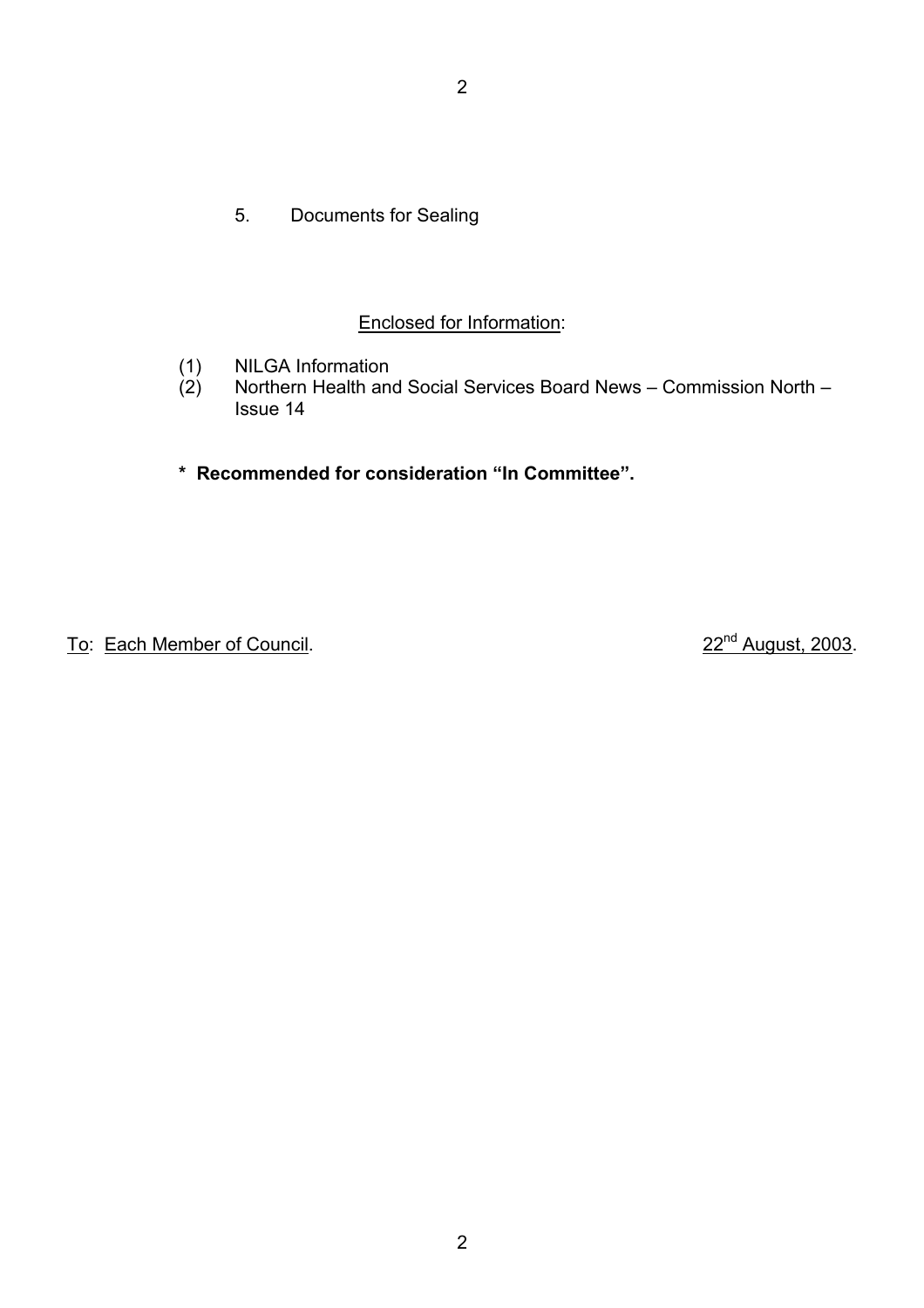# **COLERAINE BOROUGH COUNCIL**

Minutes of proceedings of Coleraine Borough Council held in the Council Chamber, Cloonavin on Tuesday,  $24<sup>th</sup>$  June, 2003 at 7.00 p.m.

**Convened:** As per Notice attached

**Present:** The Mayor, Councillor R. D. Stewart in the Chair

 The Deputy Mayor, Councillor E. M. Mullan (Items 4.2 - 19.0)

# **Aldermen**

P. E. A. Armitage (Mrs.) B. Leonard E. T. Black (Mrs.) W. J. McClure (Items 1.0 - 6.0) W. T. Creelman (Items 5.0 - 19.0)

# **Councillors**

 C. S. Alexander (Ms.) E. A. Johnston (Mrs.) (Items 1.0 - 9.0) W. A. King D. D. Barbour D. McClarty (Items 1.0 - 7.0) G. L. McLaughlin O. M. Church (Mrs.) R. A. McPherson J. J. Dallat A. McQuillan T. J. Deans W. J. Watt E. P. Fielding (Mrs.) N. F. Hillis (Items 3.3 - 19.0)

# **Officers in**

 **Attendance:** Town Clerk and Chief Executive, Director of Corporate Services, Director of Leisure Services, Director of Technical Services, Senior Environmental Health Officer (Items 5.0 - 19.0), Principal Administrative Officer and Administrative Assistant

# **Apology:** Councillor Bradley

# **1.0 ATTACK**

 The Mayor and members condemned the attack on Alderman Leonard's home the previous night.

Alderman Leonard thanked members for their support.

# **2.0 MINUTES**

The Minutes of the Council Meeting of  $27<sup>th</sup>$  May, 2003, the Special Meetings of  $28<sup>th</sup>$  May, 2003, 10<sup>th</sup> June, 2003, and 12<sup>th</sup> June, 2003 and the Annual Meeting of 16<sup>th</sup> June, 2003 were confirmed and signed.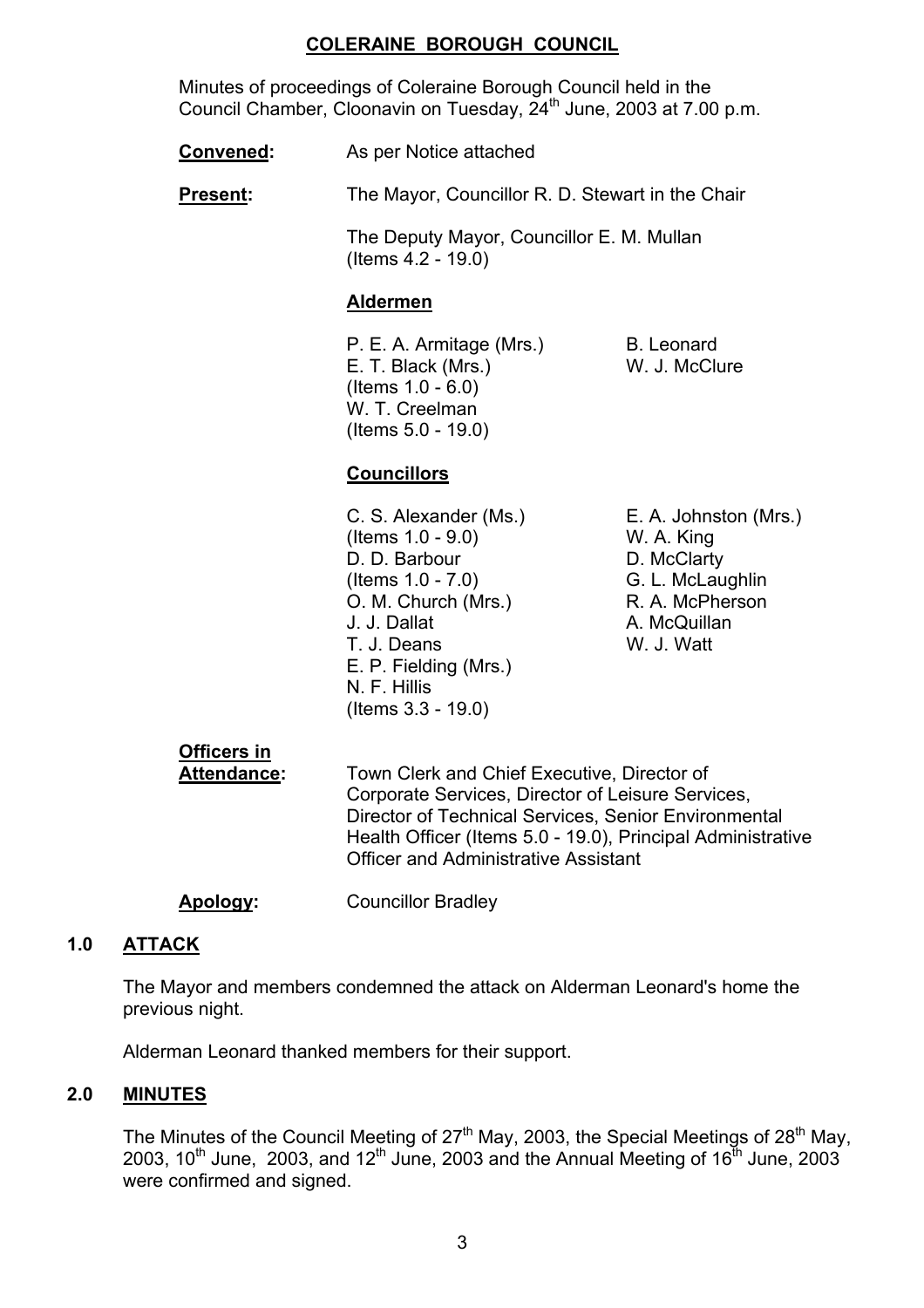# **3.0 COMMITTEE REPORTS**

 3.1 Leisure and Environment The Chairman, Alderman Mrs. Black, moved the Committeeadoption of the Leisure and Environment Committee Report; this was duly seconded by Councillor Ms. Alexander.

Matters arising:

 3.1.1 Enforcement Measures The Report of the Director of Environmental in Private Rented Health was considered (previously supplied). Housing Sector It was agreed that Council respond to the Minister, Mr. John Spellar, expressing the view

vested in local councils. The Committee Report was, therefore, adopted subject to this amendment.

|  | 3.2 | <b>Planning Committee</b> | The Vice Chairman, Councillor Watt, moved the<br>adoption of the Planning Committee Report; this<br>was duly seconded by Alderman Mrs. Black and<br>agreed. |
|--|-----|---------------------------|-------------------------------------------------------------------------------------------------------------------------------------------------------------|
|--|-----|---------------------------|-------------------------------------------------------------------------------------------------------------------------------------------------------------|

 3.3 Policy and Development The Chairman, Councillor Mrs. Johnston, Committee moved the adoption of the Policy and Development Committee Report; this was duly seconded by Councillor Watt.

Matters arising:

3.3.1 Notice of Motion - Code As an amendment it was proposed by of Local Government Councillor Dallat and seconded by Alderman Conduct Leonard:

> That Council adopt the entire Motion as originally proposed:

that since councils have an effective and appropriate enforcement mechanism through

responsibility for enforcement issues involving disrepair and unfitness should, therefore, be

Environmental Health Departments,

ìCouncil calls for a comprehensive Code of Local Government Conduct enshrined in law, which demands the highest standards, includes a register of interests and imposes appropriate penalties.

Council also agrees to forward this motion to NILGA so that it can be circulated to all other Councils and tabled for consideration.

In the meantime as an indicator of this Council's determination to encourage openness and accountability, Council agrees that the officers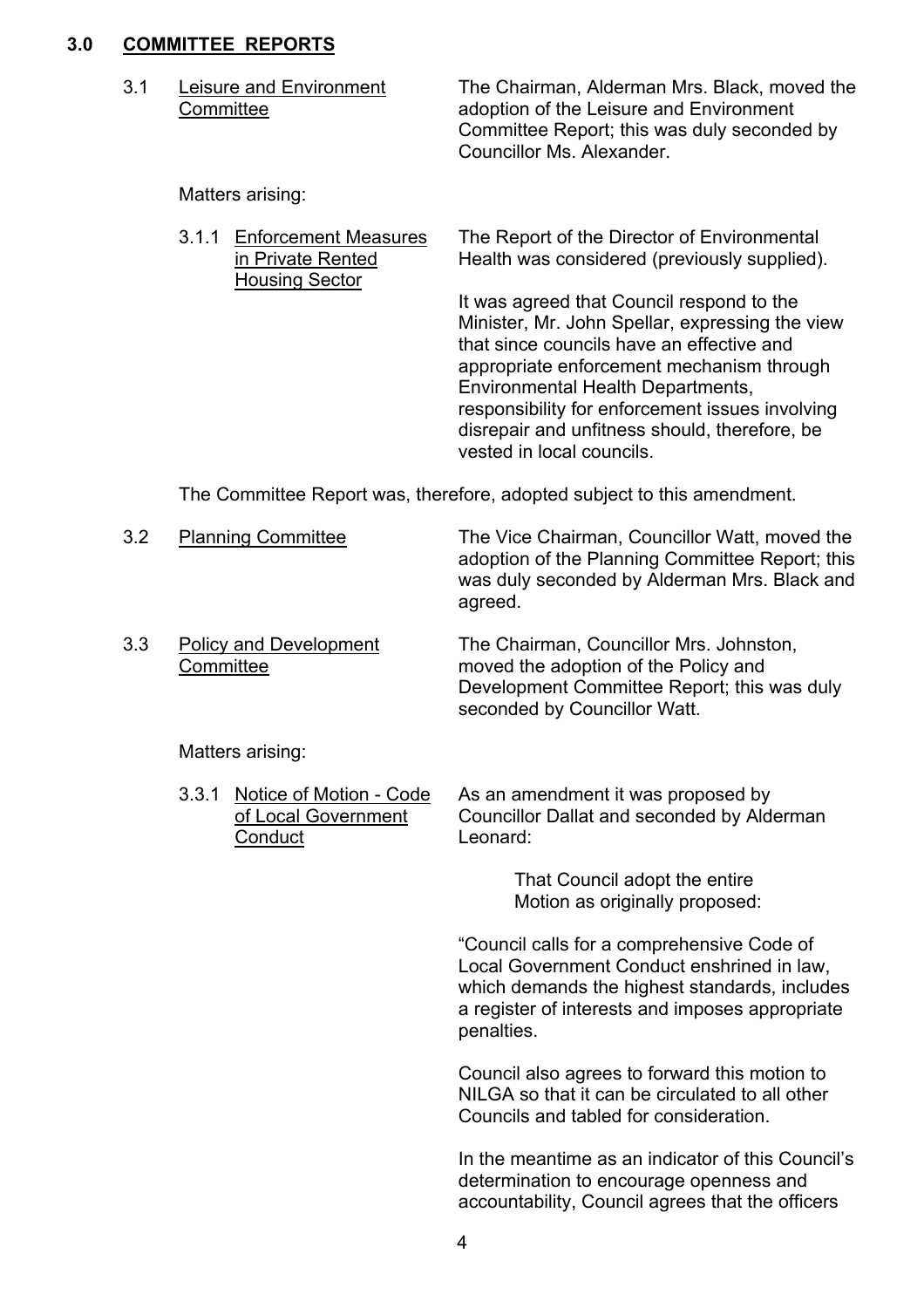will publish on Coleraine Borough Council's website a comprehensive register of members' interests as supplied by all Councillors."

 On being put to the Meeting the amendment was lost, six members voting in favour and eleven members voting against.

The Committee Report was, therefore, adopted.

#### **4.0 TENDERS**

| Supply and Fitting of Tyres | Consideration was given to the Director of     |
|-----------------------------|------------------------------------------------|
|                             | Technical Services' Report on Annual Tenders - |
|                             | Tyres (previously supplied).                   |

Two tenders had been received as follows:

| <b>ATS Euromaster</b>      | £3,312.46 |
|----------------------------|-----------|
| <b>Charles Hurst Tyres</b> | £3,496.45 |

Agreed:

 That the lowest tender submitted by ATS Euromaster, in the sum of £3,312.46, be accepted.

 4.2 Soccer Pitch Improvements at Consideration was given to the Director of Ballysally and Anderson Park Leisure Services Report on Tenders - Soccer Pitch Improvements at Ballysally and Anderson Park (previously supplied).

The tenders received were as follows:

#### **Anderson Park**

John G. Duff, Belfast E43,600.00 Riddle Brothers, Donemana £46,250.00 Prunty Contracts, Newtownbutler £49,712.40

#### **Ballysally**

John G. Duff, Belfast E94,625.00 Riddle Brothers, Donemana £99,153.00 Prunty Contracts, Newtownbutler £99,463.00

 It was proposed by Councillor Watt, seconded by Councillor McClarty and agreed:

> That the following tenders be accepted as recommended by the Director of Leisure Services:

 Anderson Park - Riddle Brothers - £46,250.00 Ballysally - Prunty Contracts - £99,463.00.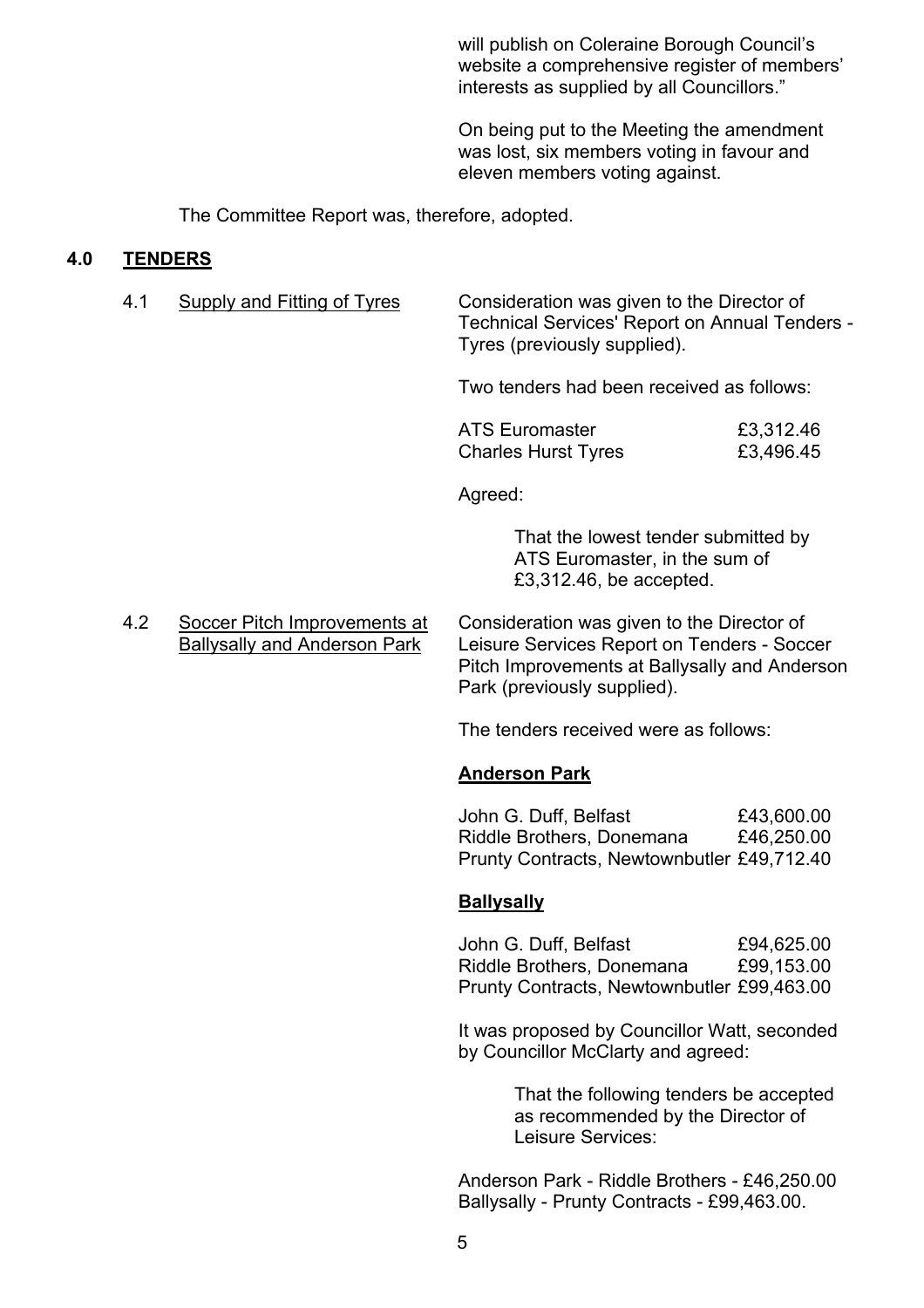# **5.0 NOTICE OF MOTION SUBMITTED BY COUNCILLOR E. MULLAN**

 The undernoted Notice of Motion was proposed by Councillor Mullan and seconded by Alderman Leonard:

 "That this Council acknowledge its commitment to accountability, open government and cross-community decision making by permitting and welcoming live television, radio and internet coverage of council meetings."

A period of discussion ensued.

 On a request for a recorded vote, the proposal was put to the Meeting and members voted thus:

 **For:** The Deputy Mayor Alderman Leonard Councillors Ms. Alexander, Dallat and McLaughlin (5) **Against:** The Mayor

 Aldermen Mrs. Armitage, Mrs. Black, Creelman and McClure Councillors Barbour, Mrs. Church, Deans, Mrs. Fielding, Hillis, Mrs. Johnston, King, McClarty, McPherson, McQuillan and Watt (16)

 The Motion was lost, five members voting in favour and sixteen members voting against.

# **6.0 CAUSEWAY HEALTH AND SOCIAL SERVICES TRUST**

 The Mayor welcomed Ms. N. Evans, Chief Executive, Dr. M. Ledwith, Medical Director and Mr. A. Braiden, Director of Acute Hospital Services, who were in attendance to discuss issues relating to the Causeway Hospital.

Ms. Evans elaborated on the present position regarding the following topics:

- (a) availability of beds
- (b) length of waiting lists
- (c) employment of nursing staff
- (d) facilities for smokers.

Members raised a variety of questions which were responded to by the representatives.

The Mayor thanked the representatives for attending after which they withdrew.

# **7.0 NORTHERN IRELAND HOUSING EXECUTIVE - COLERAINE DISTRICT HOUSING PLAN 2003 - 2004**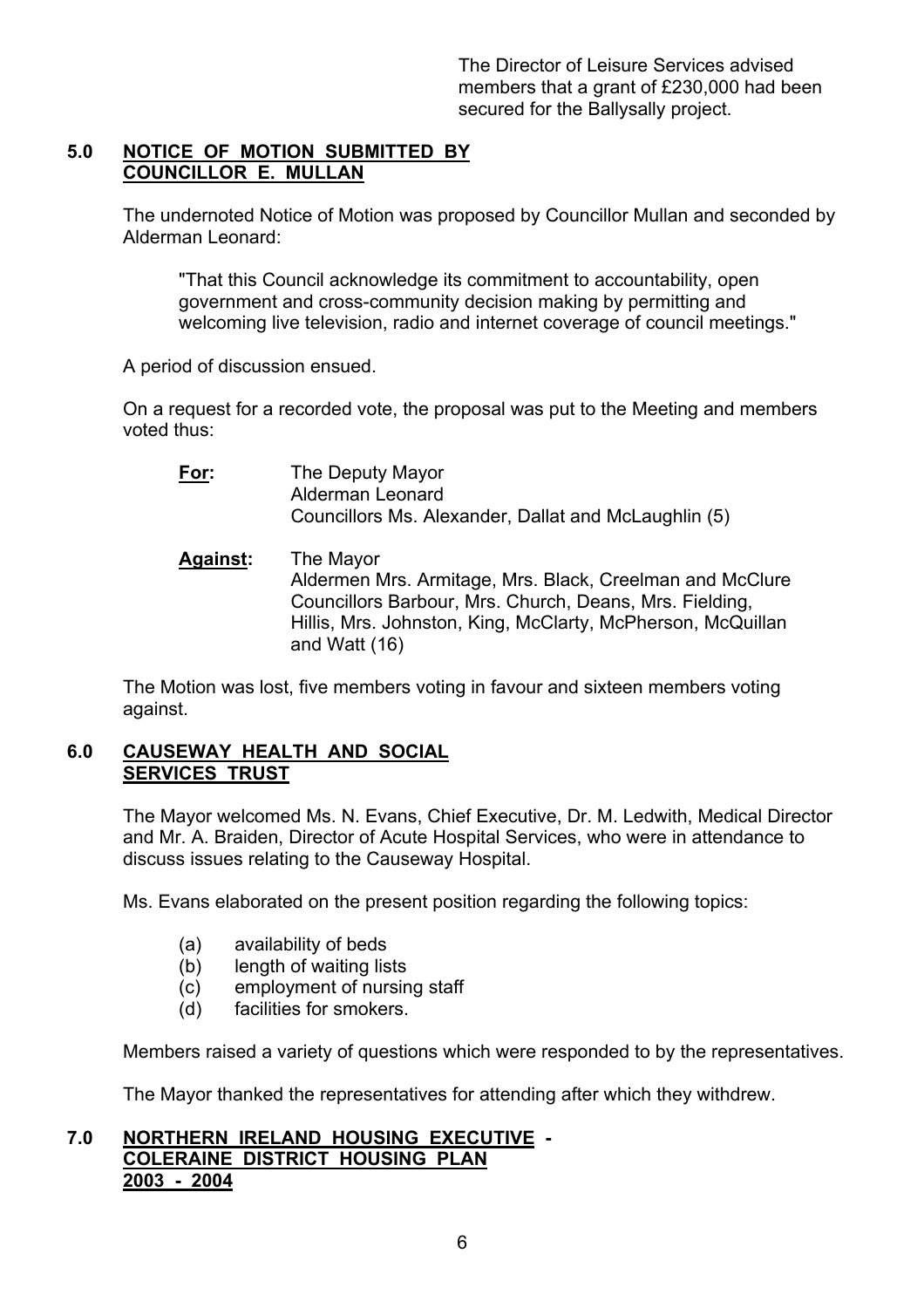The Mayor welcomed the following representatives from the Northern Ireland Housing Executive:

 Mr. F. O'Connor - North East Area Manager Mrs. I. Bratton - Assistant District Manager (Coleraine) Ms. N. Diver - North East Area Planner Mrs. Y. Montgomery - North East Information Officer

 Mr. O'Connor presented details of the District Housing Plan for the Coleraine District for 2003 - 2004 (previously supplied). Council noted that the Housing Executive's projected spend for the Coleraine District in 2003 - 2004 is £8.4million, allocated as follows:

 The major strategy for the Ballysally estate, which was approved by the Housing Executive's Board in June 2002, has attracted a commitment of £8.5million from the Housing Executive's budget over the next eight years.

 A full discussion ensued during which the representatives answered various members' questions.

The Mayor thanked the representatives for attending after which they withdrew.

#### 8.0 **"IN COMMITTEE"**

It was proposed by Councillor McClarty, seconded by Alderman McClure and agreed:

That the following item be considered "In Committee".

 On the proposal of Councillor Dallat and seconded by Councillor McPherson, members resolved themselves out of "Committee".

# **9.0 NOTICE OF MOTION - HARBOUR COMMISSIONERS**

 The undernoted Notice of Motion had been submitted by Councillor Dallat, Councillor McLaughlin, Councillor Mullan, Alderman Leonard and Councillor Ms. Alexander.

"In view of the publicly stated reasons for not supporting cross party thus cross community representation on the incoming Harbour Commission, Council agrees to rescind the motion voted at the Policy and Development committee on 20<sup>th</sup> May 2003 and ratified at the Council meeting on  $27<sup>th</sup>$  May 2003 appointing Councillors King, Stewart and Watt as Harbour Commissioners.

Council further agrees to each of the three parties on Council nominating one representative as a Commissioner".

 Councillor Dallat proposed the Motion which was duly seconded by the Deputy Mayor.

 On a request for a recorded vote the proposal was put to the Meeting and members voted thus: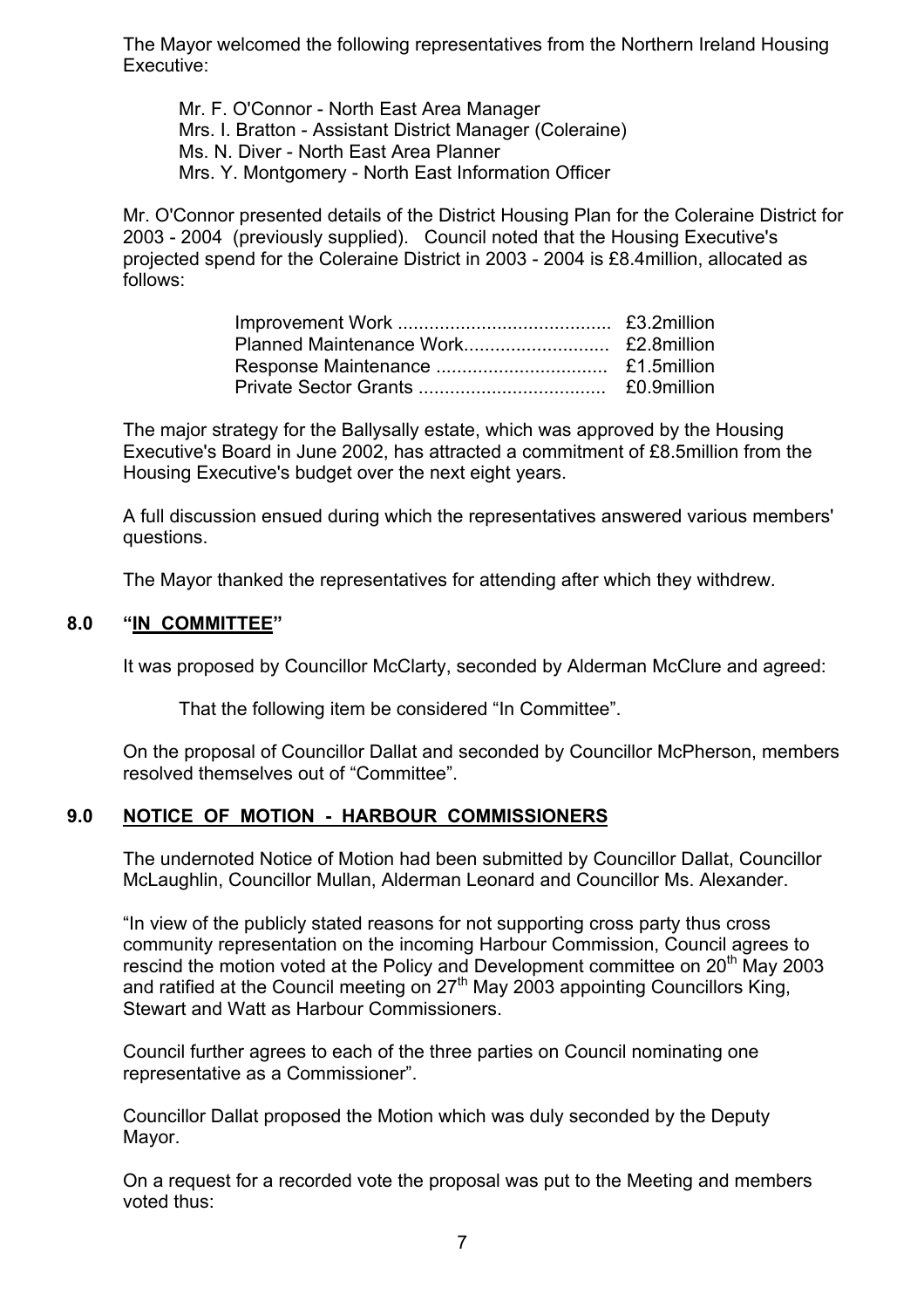- **For:** The Deputy Mayor Alderman Leonard Councillors Ms. Alexander, Dallat and McLaughlin (5)
- **Against:** The Mayor Aldermen Mrs. Armitage, Creelman and McClure Councillors Mrs. Church, Deans, Mrs. Fielding, Hillis, Mrs. Johnston, King, McClarty, McPherson, McQuillan and Watt (14)

 The Motion was lost, five members voting in favour and fourteen members voting against.

# **10.0 FRENCH AIRPORT**

 Read reply from the Northern Ireland Office regarding the possible site of a third airport for Paris and the effect this could have on Commonwealth War Graves.

 The French Government had now decided that any new airport will not be built in the Chaulnes area and, therefore, the War Graves will not be disturbed.

Noted.

# **11.0 PUBLIC APPOINTMENTS**

| 11.1 | <b>Health and Safety Executive</b><br>for Northern Ireland (HSENI)                       | Read letter from the Department of Enterprise,<br>Trade and Investment seeking nominations to<br>appoint five new Board members from<br>1 <sup>st</sup> October, 2003.                                                                                                                                                          |
|------|------------------------------------------------------------------------------------------|---------------------------------------------------------------------------------------------------------------------------------------------------------------------------------------------------------------------------------------------------------------------------------------------------------------------------------|
|      | application                                                                              | Any member interested could obtain an                                                                                                                                                                                                                                                                                           |
|      |                                                                                          | form from the Town Clerk and Chief Executive.                                                                                                                                                                                                                                                                                   |
| 11.2 | Northern Ireland Local<br><b>Government Officers'</b><br><b>Superannuation Committee</b> | The closing date for receipt of applications is<br>18 <sup>th</sup> July, 2003.<br>Read letter from the Department of the<br>Environment seeking three nominations for<br>consideration for appointment to the Northern<br>Ireland Local Government Officers' Superan-<br>nuation Committee from 1 <sup>st</sup> October, 2003. |
|      |                                                                                          | Agreed:                                                                                                                                                                                                                                                                                                                         |

That the Deputy Mayor be nominated.

# **12.0 POST OFFICE - SALMON LEAP BRANCH TEMPORARY CLOSURE**

 Read letter from the Post Office advising members of the temporary closure of the Salmon Leap Branch, due to the resignation of the sub-postmaster.

The Branch would close on  $26<sup>th</sup>$  June, 2003 and normal services would be restored as soon as possible.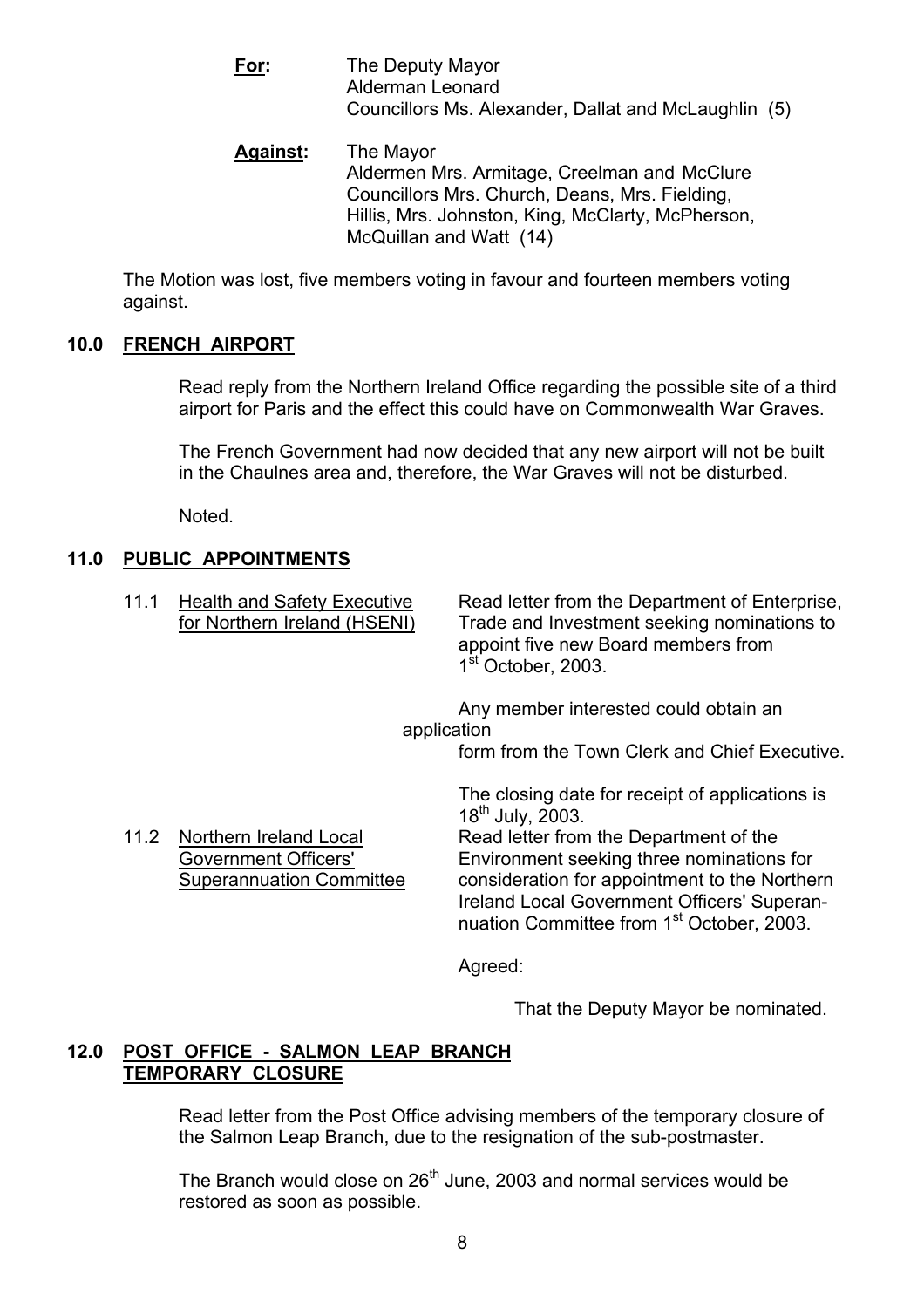Noted.

# **13.0 SPECIAL OLYMPICS - WORLD GAMES 2003**

Read letter from the Chairman of the Special Olympics - World Games 2003 thanking members and Council staff for the assistance provided with the Host Town Programme.

Noted.

#### **14.0 BRIDGE FESTIVAL FUNDING**

 Reported that a request had been received from Ballerin and Ringsend Integrated Development Group for financial assistance towards the cost of their annual BRIDGE Festival.

It was proposed by Councillor Watt, seconded by Councillor McClarty and agreed:

That Council contribute £800 towards the BRIDGE Festival.

# **15.0** ì**WELCOME TO THE MILK CUP" CEREMONY**

Reported that the Milk Cup Committee have organised a parade of teams and officials to Coleraine Showgrounds on Sunday, 20<sup>th</sup> July, 2003. The parade would be similar to previous years and would depart from The Diamond at 3.30 p.m.

The Committee would be organising a "Welcome to the Milk Cup" Ceremony at the Showgrounds. The use of Coleraine Town Hall had been requested as a base for the VIPs to assemble.

Agreed:

That the use of Coleraine Town Hall be granted.

#### **16.0 DISTRICT EMERGENCY PLAN**

 The Town Clerk and Chief Executive advised members that copies of the District Emergency Plan for Council would be available in the Members' Room.

#### **17.0 SOCCER PAVILION - PARKER AVENUE**

 Reported that the new soccer pavilion at Parker Avenue would be handed over to Council by 21<sup>st</sup> June, 2003.

Coleraine Football Club had offered to take their Irish Cup winning team and trophy to the grounds on Saturday,  $2^{nd}$  August, 2003 at  $3.00$  p.m. to officially open the pavilion.

Agreed:

That the Mayor perform the opening ceremony.

#### **18.0 DOCUMENTS TABLED**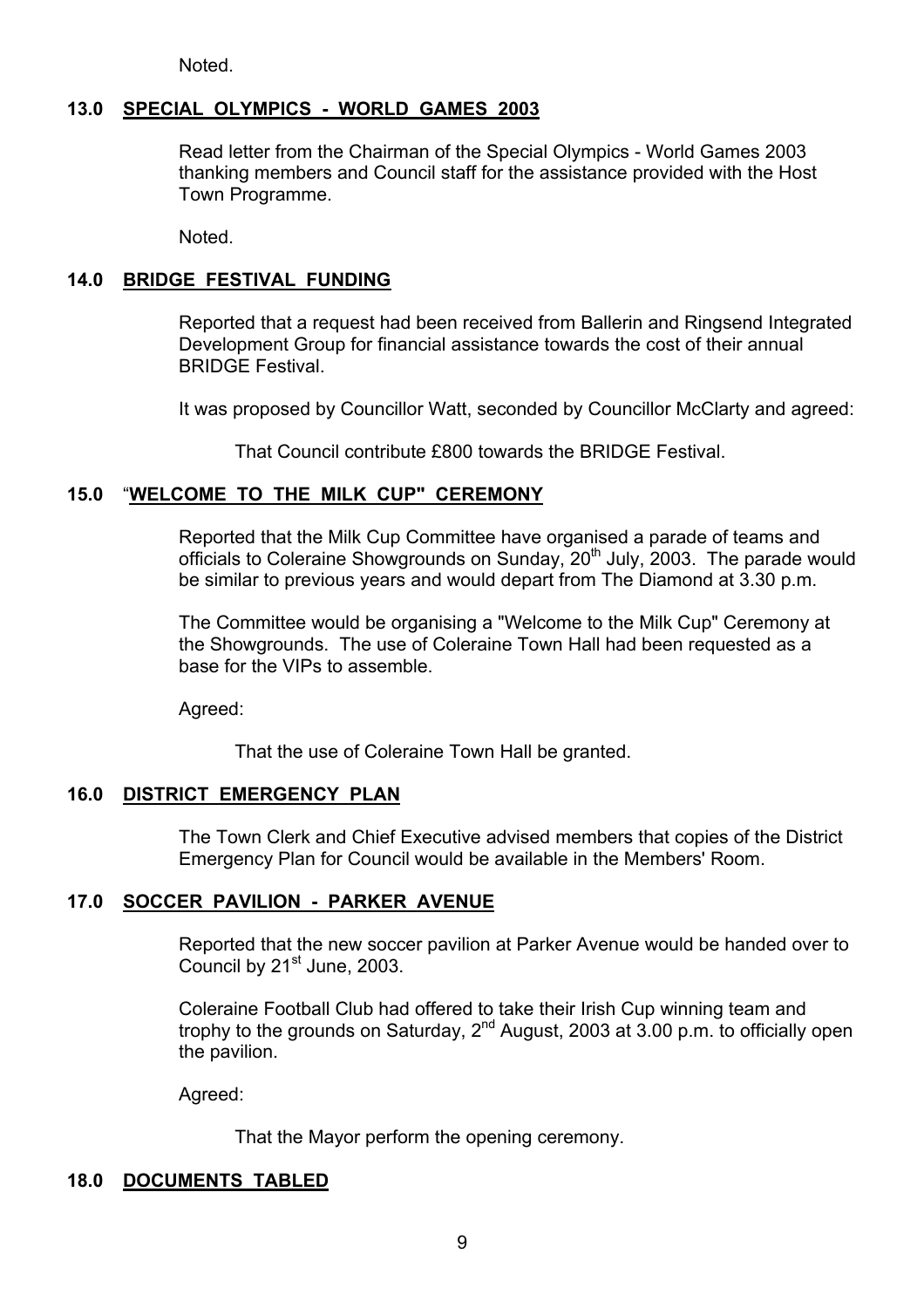- (a) The Electoral Commission Voting for change: an electoral law modernisation programme;
- (b) University of Ulster Annual Report 2001 2002;
- (c) Department for Regional Development Review of the Regulation of Bus Services in Northern Ireland;
- (d) Minutes of the North-Eastern Education and Library Board  $\frac{1}{2}$  dated 29<sup>th</sup> April, 2003.

#### **19.0 DOCUMENTS FOR SEALING**

Resolved:

That the following documents be sealed:

| 1. | Conveyance and<br><b>Counterpart</b>        | David Patton & Son (NI) Ballymena to<br>Council;<br>Area of footpath at Brook Street, Coleraine.                                                      |                                            |
|----|---------------------------------------------|-------------------------------------------------------------------------------------------------------------------------------------------------------|--------------------------------------------|
| 2. | <b>Grant of Easement</b><br>(In Triplicate) | Council and Henry Gregg and Carolyn Jane<br>Gregg, 66 Gortycavan Road, Coleraine;<br>Land at Ballyreagh.                                              |                                            |
| 3. | Agreement and<br>Counterpart                | Council and Stothers (M&E) Ltd., Radiant<br>Works, Sunwich Street, Belfast;<br>Maintenance of M&E Services associated<br>with Coleraine Civic Centre. |                                            |
| 4. | <b>Cemetery Titles</b>                      | Grant of Right of Burial Deeds:<br>Register Nos. 2884 - 2893 inclusive<br>Agherton                                                                    |                                            |
|    |                                             | <b>Ballywillan</b><br>Coleraine<br>Kilrea<br>Portstewart                                                                                              | $\overline{2}$<br>3<br>1<br>$\overline{2}$ |

Advanced Deeds:

| Agherton    | $\sim$           |
|-------------|------------------|
| Ballywillan | $\sim$           |
| Coleraine   | $\mathbf 1$      |
| Portstewart | $\sim$ 100 $\mu$ |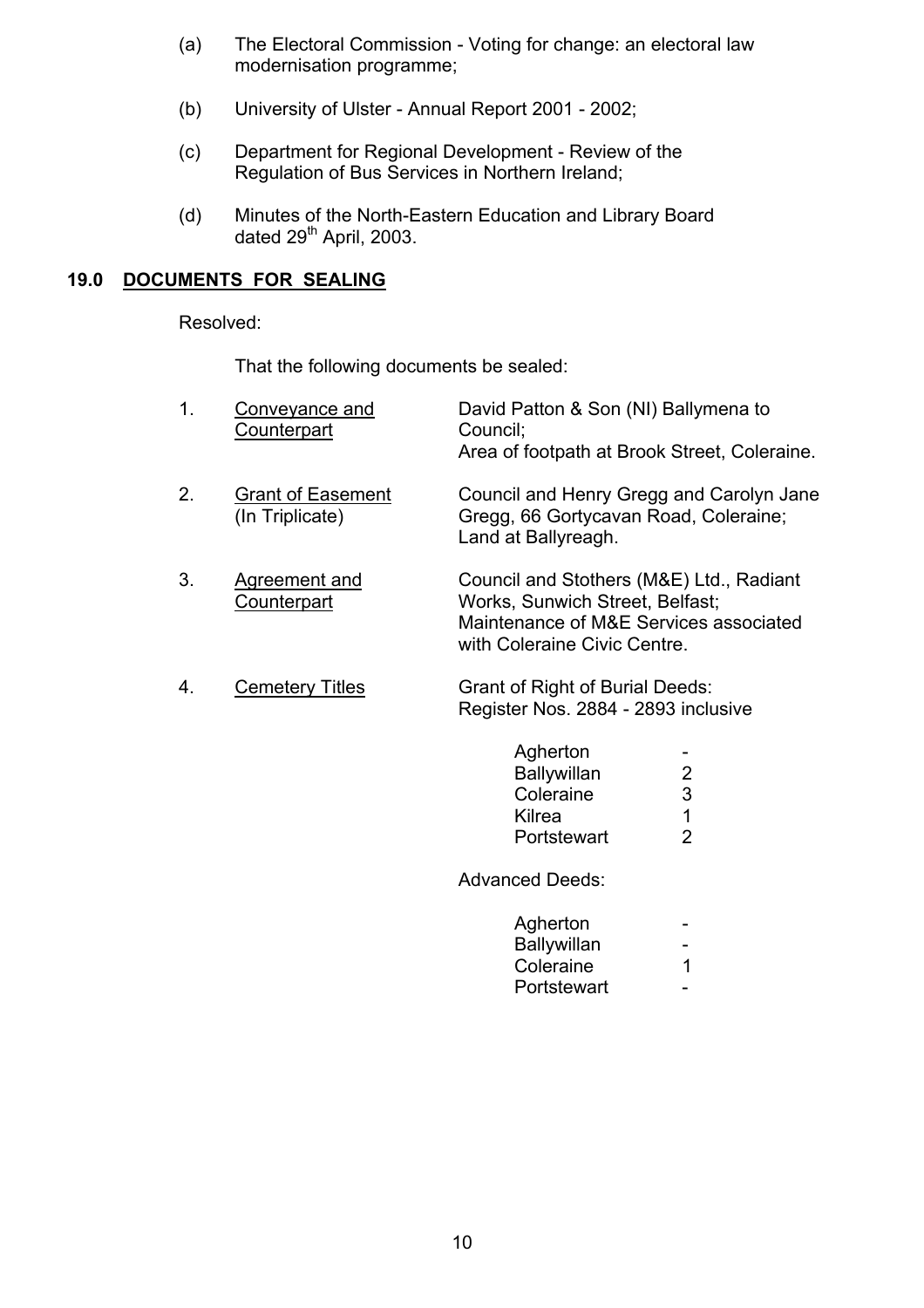#### **LEISURE AND ENVIRONMENT COMMITTEE**

**5th August, 2003.** 

**Present:** Councillor T. J. Deans, in the Chair

 The Mayor, Councillor R. D. Stewart (Items 1.0 - 7.1)

The Deputy Mayor, Councillor E. M. Mullan

#### **Aldermen**

 P. E. A. Armitage (Mrs.) W. T. Creelman E. T. Black (Mrs.) B. Leonard (Items 1.0 - 8.5)

# **Councillors**

C. S. Alexander (Ms.) W. A. King (Items 1.0 - 10.0) (Items 1.0 - 8.5) O. M. Church (Mrs.) D. McClarty J. J. Dallat G. L. McLaughlin  $($ ltems  $1.0 - 7.2)$  R. A. McPherson E. P. Fielding (Mrs.) A. McQuillan N. F. Hillis W. J. Watt E. A. Johnston (Mrs.)

# **Officers in**

 **Attendance:** Director of Corporate Services (Items 1.0 - 5.1), Director of Leisure Services, Director of Technical Services, Senior Environmental Health Officer, Principal Administrative Officer, Leisure Services Officer (Facilities) (Items 1.0 - 5.12), Technical Services Officer (Items 4.2 - 10.0) and Administrative Assistant

**Apologies:** Alderman McClure, Councillors Barbour and Bradley

# **1.0 SYMPATHY**

 The Mayor referred to the recent tragic deaths of fisherman, Mr. Robert McLean in Portballintrae and three year old Edward McConaghy in France, members extended sympathy to their families.

#### **2.0 APPOINTMENT OF VICE-CHAIRMAN**

It was proposed by Councillor Dallat and seconded by the Deputy Mayor:

 That Councillor McLaughlin be appointed Vice Chairman for the ensuing year.

It was proposed by Councillor Watt and seconded by Councillor McClarty:

 That Alderman Mrs. Black be appointed Vice-Chairman for the ensuing year.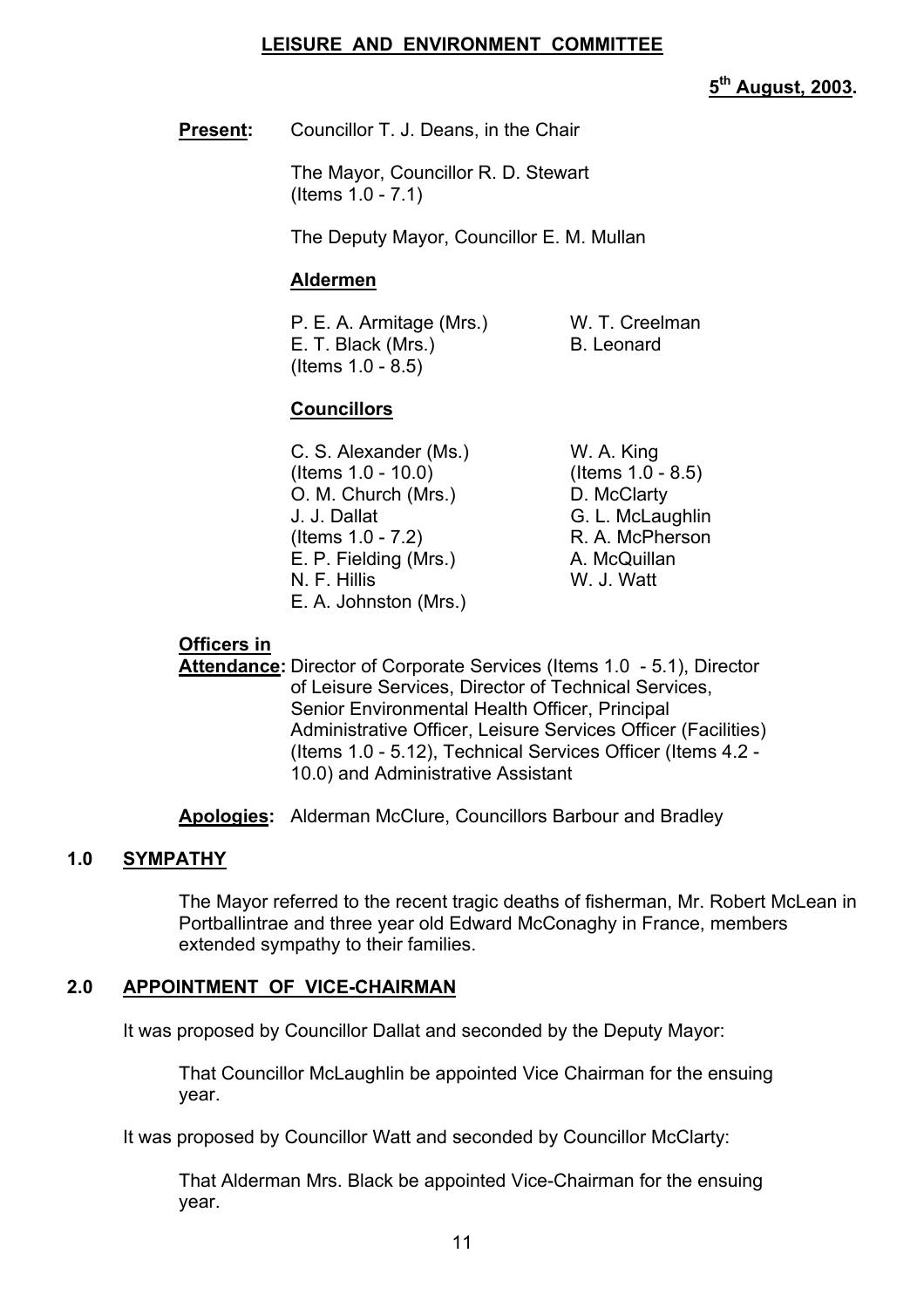It was proposed by Councillor Ms. Alexander:

 That Alderman Mrs. Armitage be appointed Vice-Chairman for the ensuing year.

The proposal failed to be seconded.

 On a request for a recorded vote the names of the two nominated members were put to the Meeting and members voted thus:

| <b>Alderman Mrs. Black</b>   | The Mayor<br>Alderman Creelman<br>Councillors Mrs. Church, Deans,<br>Mrs. Fielding, Hillis, Mrs. Johnston,<br>King, McClarty, McPherson,<br>McQuillan and Watt (12) |
|------------------------------|---------------------------------------------------------------------------------------------------------------------------------------------------------------------|
| <b>Councillor McLaughlin</b> | The Deputy Mayor<br>Alderman Mrs. Armitage and Leonard<br>Councillors Ms. Alexander, Dallat and<br>McLaughlin (6)                                                   |
| <b>Abstention:</b>           | Alderman Mrs. Black (1)                                                                                                                                             |

Alderman Mrs. Black was duly elected Vice-Chairman for the ensuing year.

# **3.0 APPOINTMENT OF REPRESENTATIVES**

| 3.1 | <b>Craigahulliar Monitoring</b><br><u>Committee</u> | It was proposed by Councillor Watt, seconded<br>by the Mayor and agreed:                                 |
|-----|-----------------------------------------------------|----------------------------------------------------------------------------------------------------------|
|     |                                                     | That Alderman Leonard,<br>Councillors Ms. Alexander and<br>Bradley be appointed for the<br>ensuing year. |
| 3.2 | Door Supervisors' Group                             | It was proposed by Councillor Mrs. Church,<br>seconded by Councillor Mrs. Fielding and<br>agreed:        |
|     |                                                     | That the Mayor, Councillors Ms.<br>Alexander, McPherson and Watt<br>be appointed for the ensuing year.   |
| 3.3 | <b>Spanboard Liaison Group</b>                      | It was proposed by Councillor McQuillan,<br>seconded by the Mayor and agreed:                            |
|     |                                                     | That Alderman McClure be<br>appointed for the ensuing year.                                              |
| 3.4 | <b>Local Skateboarding</b><br><b>Partnership</b>    | It was proposed by Alderman Mrs. Black,<br>seconded by the Mayor and agreed:                             |
|     |                                                     | That Alderman Leonard,                                                                                   |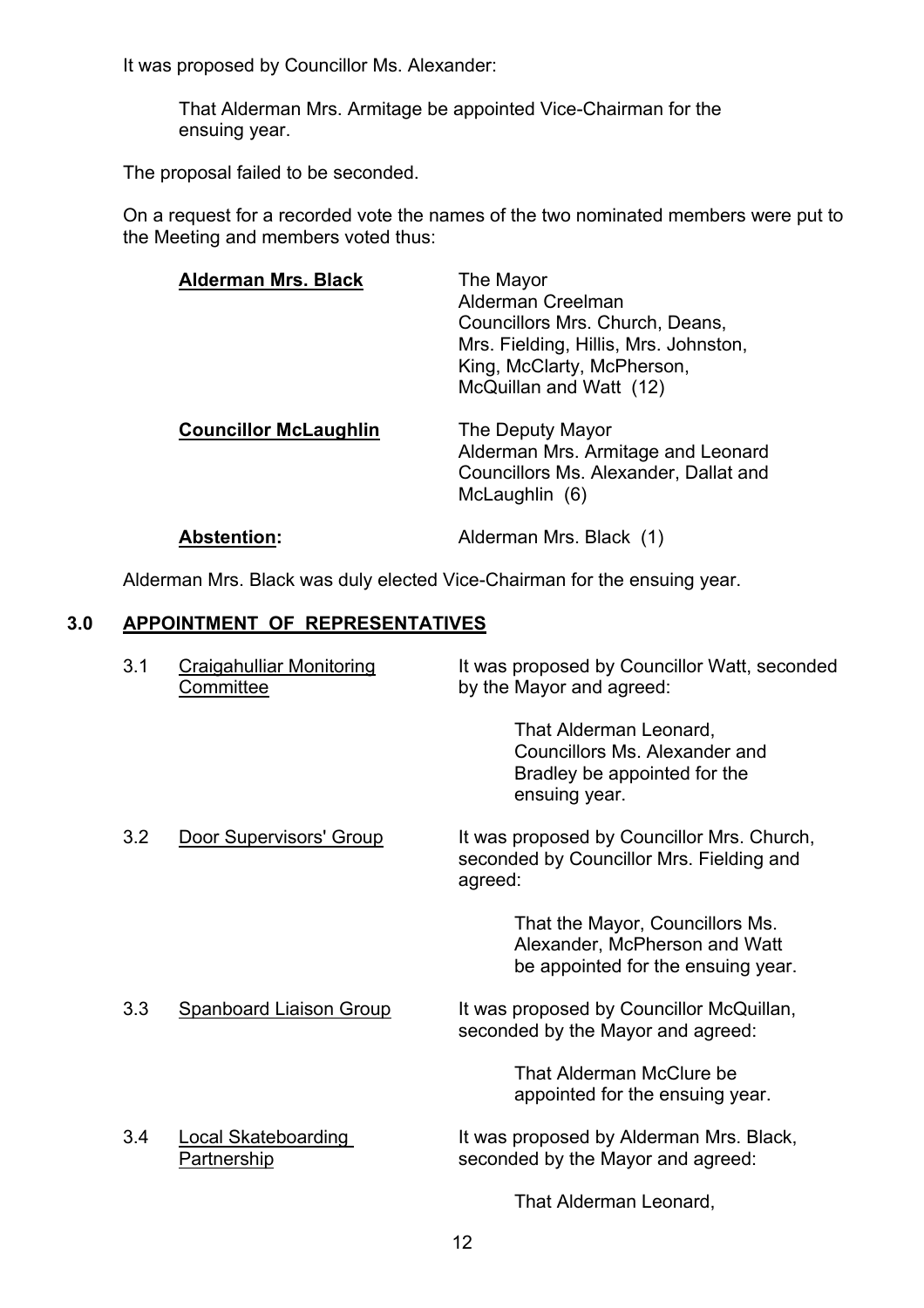Councillors Ms. Alexander, Bradley and McClarty be appointed for the ensuing year.

3.5 Street Trading Sub Group It was proposed by the Mayor, seconded by Councillor McPherson and agreed:

> That Alderman McClure, Councillors Ms. Alexander, Hillis, McLaughlin and Watt be appointed for the ensuing year.

# **4.0 REVIEW OF CHARGES - COUNCIL FACILITIES**

 Consideration was given to the Director of Corporate Services' Report on Revision of Charges - Council Facilities (previously supplied).

Matters arising:

- 4.1 Bodytalk Fitness Suite The proposals were as follows:
	- (a) No price increase for existing members and new members joining prior to 31<sup>st</sup> December, 2003.
	- (b) Increased charges for new members from  $1<sup>st</sup>$  January, 2004 as undernoted for a period of 2 years (current charges in brackets):

| Bodytalk only - single             | £27.50 per month | (E25.50) |
|------------------------------------|------------------|----------|
| Bodytalk/Health Suite/Swim -single | £31.50 per month | (E29.50) |
| Bodytalk only - joint              | £42.50 per month | (E39.50) |
| Bodytalk/Health Suite/Swim - joint | £50.00 per month | (E47.00) |
| Corporate Rate (minimum 6 people)  | £22.00 per month | (E20.00) |
| <b>Session Charge</b>              | £4.75            | (E 4.25) |

 (c) Introduce two new categories of short-term membership for both 3 and 6 month periods at a cost of £30 per person per month with effect from 1<sup>st</sup> September, 2003 for 2 years.

 Following discussion it was proposed by the Deputy Mayor and seconded by Councillor Dallat:

> That the session charge be retained at the existing level of £4.25.

 As an amendment it was proposed by Councillor McPherson and seconded by Councillor McQuillan:

That the proposals be accepted.

On a request for a recorded vote the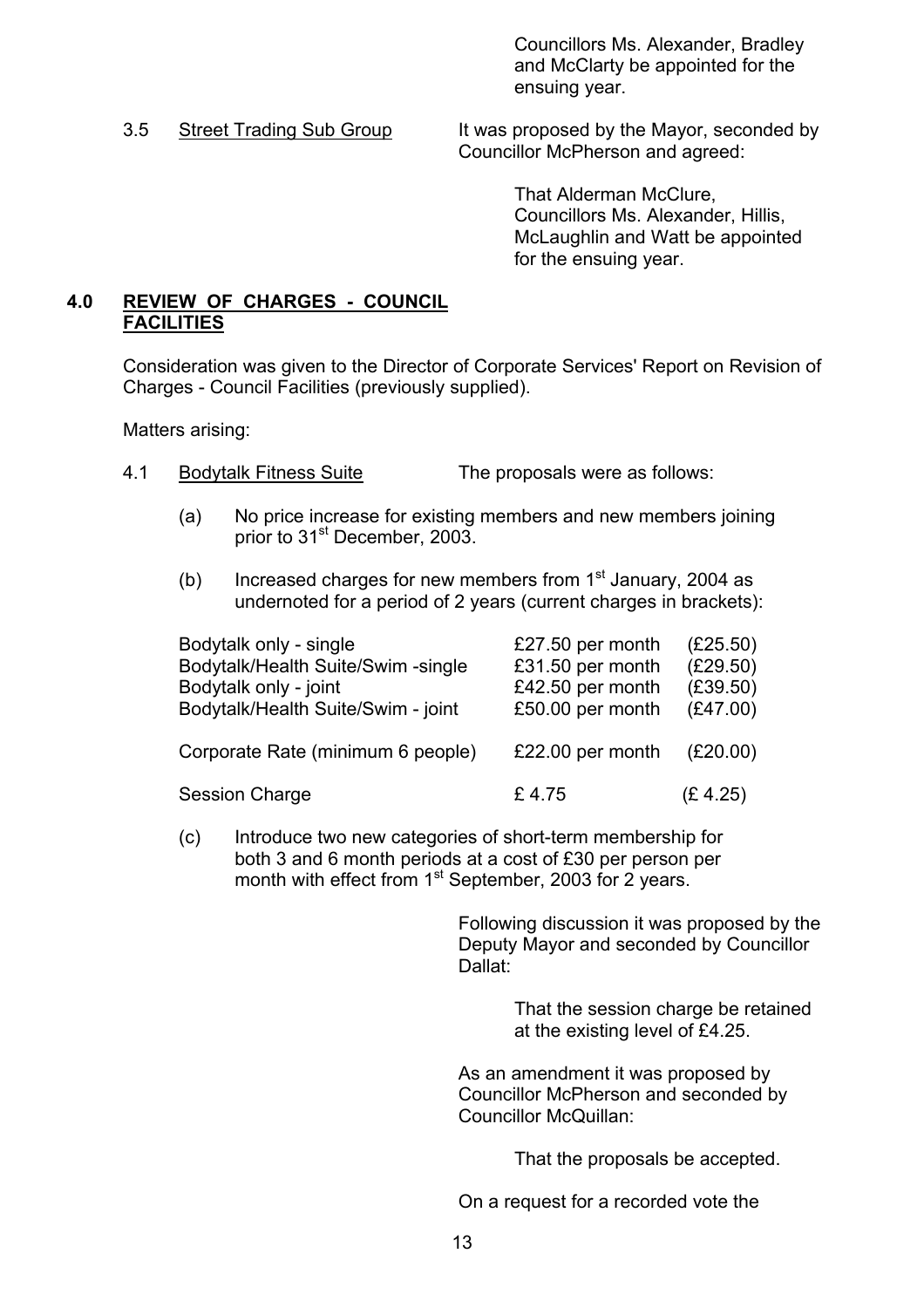amendment was put to the Meeting and members voted thus:

- **For:** The Mayor Aldermen Mrs. Black and Creelman Councillors Mrs. Church, Deans, Mrs. Fielding, Hillis, Mrs. Johnston, King, McPherson, McQuillan and Watt (12)
- **Against:** The Deputy Mayor Aldermen Mrs. Armitage and Leonard Councillors Ms. Alexander, Dallat, McClarty and McLaughlin (7)

The amendment was carried, twelve members voting in favour and seven members voting against.

Recommended:

 That the Director of Corporate Services' proposals be adopted.

4.2 Playing Fields The proposed charges from 1<sup>st</sup> September, 2003 were as follows (current charges in brackets):

| <b>Senior Match</b>              | £25.00         | (E20.00) |
|----------------------------------|----------------|----------|
| Juvenile Match                   | £15.00         | (E12.00) |
| Senior Match (no facilities)     | £18.00         | (E15.00) |
| Junior Match (no facilities)     | £10.00         | (E 8.00) |
| <b>Senior Training</b>           | £20.00         | (E17.00) |
| Junior Training                  | £12.00         | (E11.00) |
| <b>Athletics Track (Meeting)</b> | £55.00         | (E50.00) |
| Athletics Track (no equipment)   | £15.00 per hr. | (E13.00) |

 It was proposed by Alderman Mrs Black and seconded by Alderman Creelman:

> That the proposed charges be accepted.

As an amendment it was proposed by Councillor Watt and seconded by the Mayor:

> That the current charges be increased by 10 per cent.

On being put to the Meeting the amendment was lost, three members voting in favour and fifteen members voting against.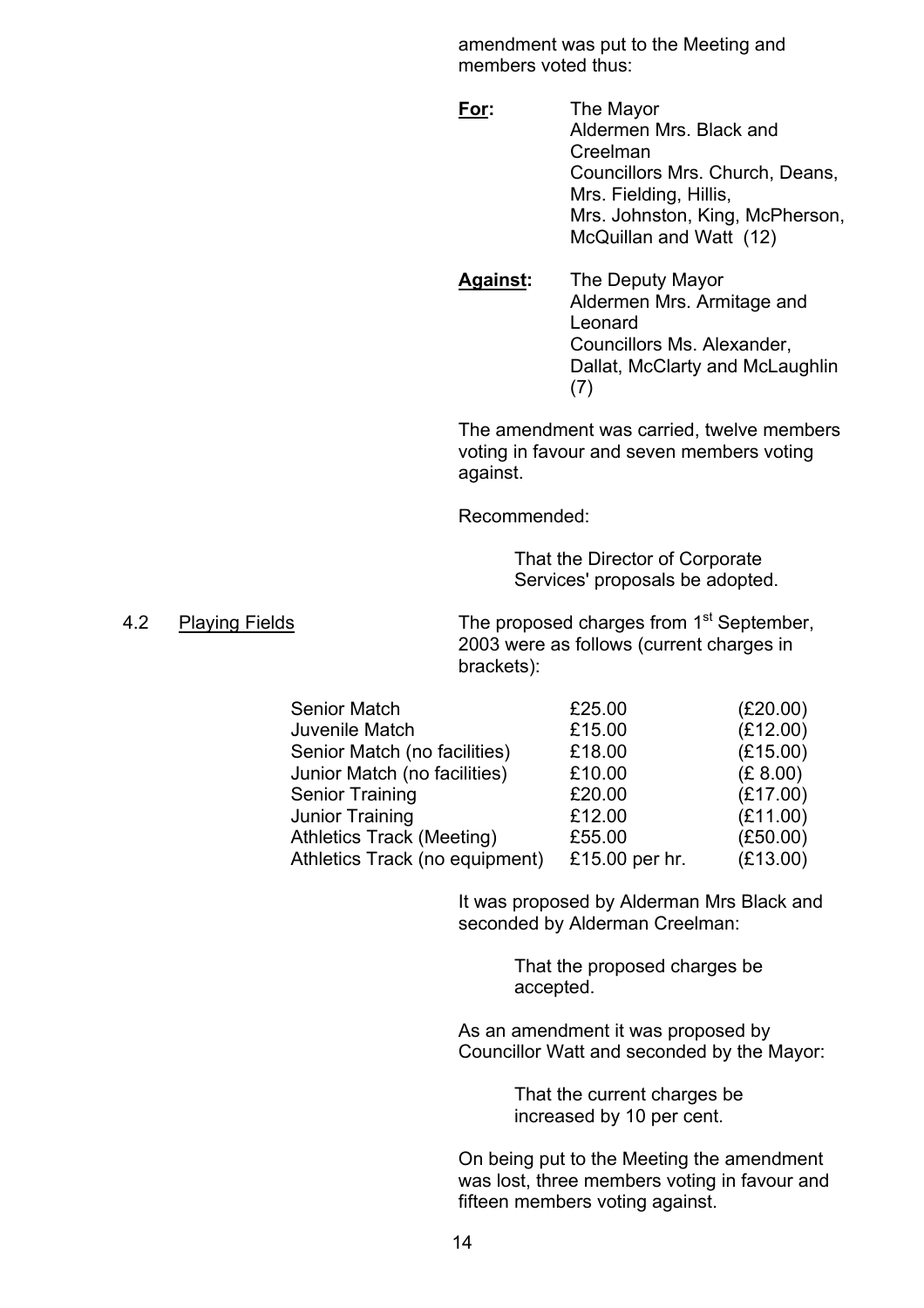The proposal was then put to the Meeting and was carried, fifteen members voting in favour and two members voting against.

Recommended:

 That the proposed charges be adopted for a period of two years.

# **5.0 LEISURE SERVICES REPORT**

The report of the Director of Leisure Services was considered (previously supplied).

Matters arising:

| 5.1 | Skateboarding                  | The Director of Leisure Services provided<br>members with an update regarding the<br>development of a Skateboard Park for the<br>Borough.                   |
|-----|--------------------------------|-------------------------------------------------------------------------------------------------------------------------------------------------------------|
|     |                                | Noted.                                                                                                                                                      |
| 5.2 | <b>Coleraine Cemetery</b>      | Recommended:                                                                                                                                                |
|     |                                | That Council introduce official<br>opening hours at Coleraine<br>Cemetery of 8.00 a.m. - 8.00 p.m.<br>daily.                                                |
|     |                                | The matter would be kept under review.                                                                                                                      |
| 5.3 | <b>Community Sports Week -</b> | Recommended:                                                                                                                                                |
|     | Kilrea                         | That Council contribute £1,000<br>to Kilrea Enterprise Group<br>towards the Community Sports<br>Week from 16 <sup>th</sup> - 23 <sup>rd</sup> August, 2003. |
|     |                                | Details of the event would be forwarded to<br>members.                                                                                                      |
|     |                                | The Director of Leisure Services agreed to<br>investigate the possibility of up-grading the pitch<br>in Kilrea.                                             |
| 5.4 | <b>Coleraine Twinning</b>      | Recommended:                                                                                                                                                |
|     | Association                    | That Council provide a grant of<br>£5,500 for 2003/04 to Coleraine<br>Twinning Association to promote<br>twinning links with La Roche-sur-Yon.              |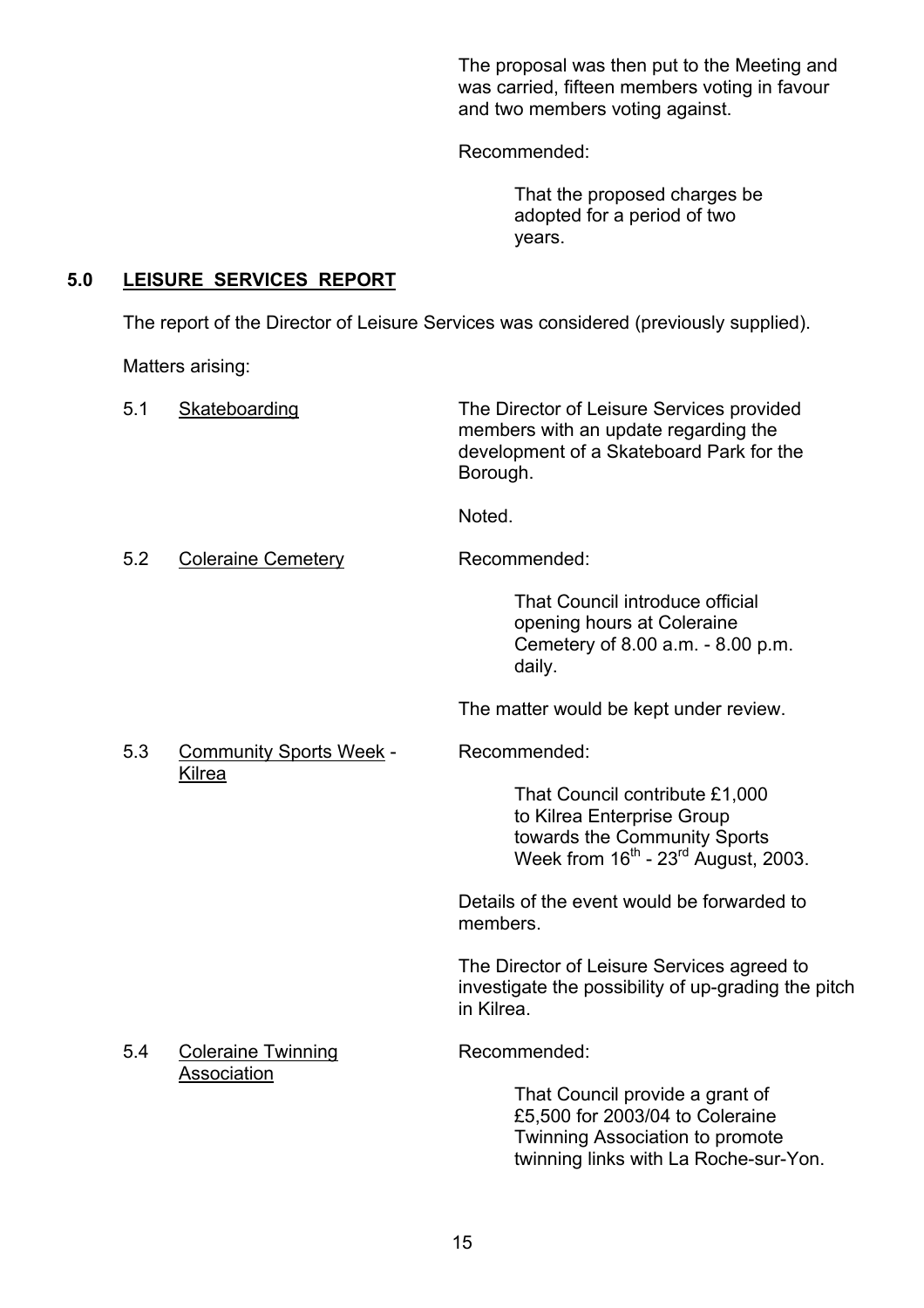5.5 Portrush Harbour - Pleasure The Mayor declared an interest and left the Trips Meeting during the discussion.

> One tender had been received for the operation of pleasure trips at Portrush Harbour as follows:

| <b>NAME</b>       | <b>MCA</b><br><b>CERTIFICATE</b> | <b>LICENSED</b><br><b>CAPACITY</b> | <b>AMOUNT</b> |
|-------------------|----------------------------------|------------------------------------|---------------|
| Mr. R. D. Stewart | Yes                              | 22                                 | £150.00       |
| Portrush          |                                  |                                    | per annum     |

Recommended:

 That Council accept the tender from Mr. R. D. Stewart in the sum of £150.00 per annum.

| 5.6 | Anderson Park - Phase III | The Director of Leisure Services reported that<br>tenders for the refurbishment of Anderson Park<br>Phase III would be available at the September<br>meeting.                                                                         |  |
|-----|---------------------------|---------------------------------------------------------------------------------------------------------------------------------------------------------------------------------------------------------------------------------------|--|
|     |                           | Correspondence had been received from the<br>Director of the Causeway Institute indicating<br>that they did not wish to have direct access to<br>the park from the Institute but wished to have<br>their boundaries properly secured. |  |
|     |                           | It was noted that Council's architects had been<br>asked to make the necessary changes.                                                                                                                                               |  |
| 5.7 | <b>Britain in Bloom</b>   | The portfolio "Coleraine in Colour" was<br>circulated to each member. Committee noted<br>that judging would take place on 12 <sup>th</sup> August,<br>2003.                                                                           |  |
|     |                           | Members extended congratulations to everyone<br>involved in the preparation of the town.                                                                                                                                              |  |
| 5.8 | Flowerfield Arts Centre   | The refurbishment and extension to Flowerfield<br>Arts Centre was due for completion in mid-<br>September.                                                                                                                            |  |
|     |                           | Recommended:                                                                                                                                                                                                                          |  |
|     |                           | That the appropriate Minister<br>officially open Flowerfield Arts<br>Centre in January, 2004.                                                                                                                                         |  |

 5.9 The Crescent Pavilion, Work on the new soccer pavilion at The Coleraine Crescent, Coleraine was due to be completed in October.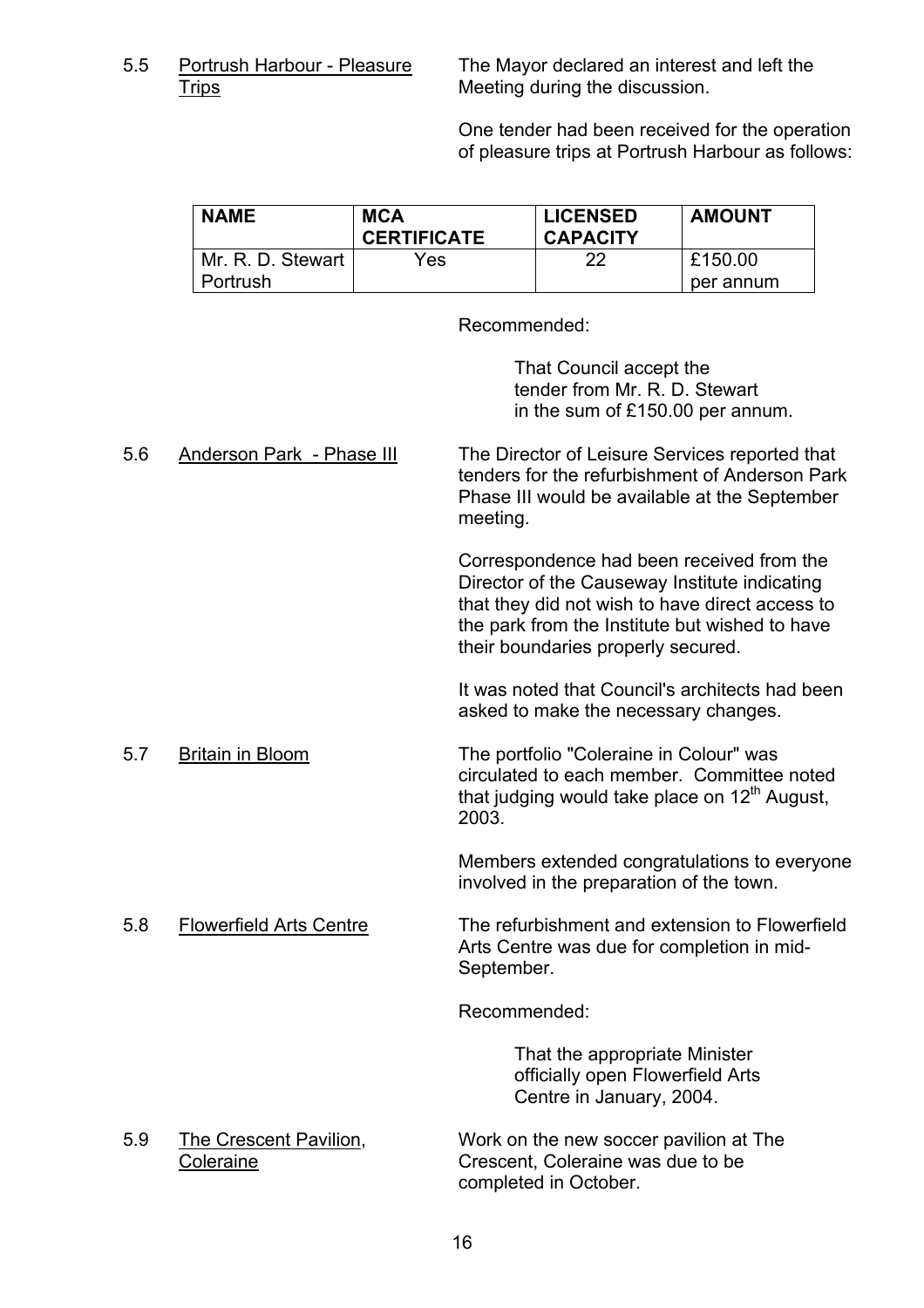Recommended:

 That the Mayor be invited to officially open the new pavilion.

- 5.10 Conferences
	- (a) Forum for Local Committee noted that the Director of Leisure Government and the Services would arrange for the appropriate Arts -  $6<sup>th</sup>$  -  $7<sup>th</sup>$  November, officers to attend these conferences. 2003

 Members interested in attending the (b) ENCAMS Beach conferences were asked to contact the Director Management of Leisure Services as soon as possible.

2003

Conference - 30<sup>th</sup>

September - 2<sup>nd</sup> October.

 5.11 For Information The Director of Leisure Services provided information in his report on the following:

- (a) New Opportunities Funding;
- (b) North West Pipe Band Championships;
- (c) Coleraine Museum;
- (d) Guided Walks Programme;
- (e) Rural Sports Coaching Courses 2003 (circulated).
- 

5.12 General Matters The following matters were raised and the Director of Leisure Services agreed to investigate:

- (a) Anderson Park Phase I: Lighting and maintenance;
- (b) Rose bed Mill Road, Portstewart;
- (c) Macosquin Playing Field;
- (d) Portrush Harbour children jumping into water;
	- (e) Articlave Play Area ;
	- (f) Arcadia/Amphitheatre Skateboarding.

# **6.0 REPORT - BELFAST TELEGRAPH**

 Concern was expressed regarding a recent report in the Belfast Telegraph containing comments attributed to the Mayor regarding housing of convicted sex offenders in Portrush.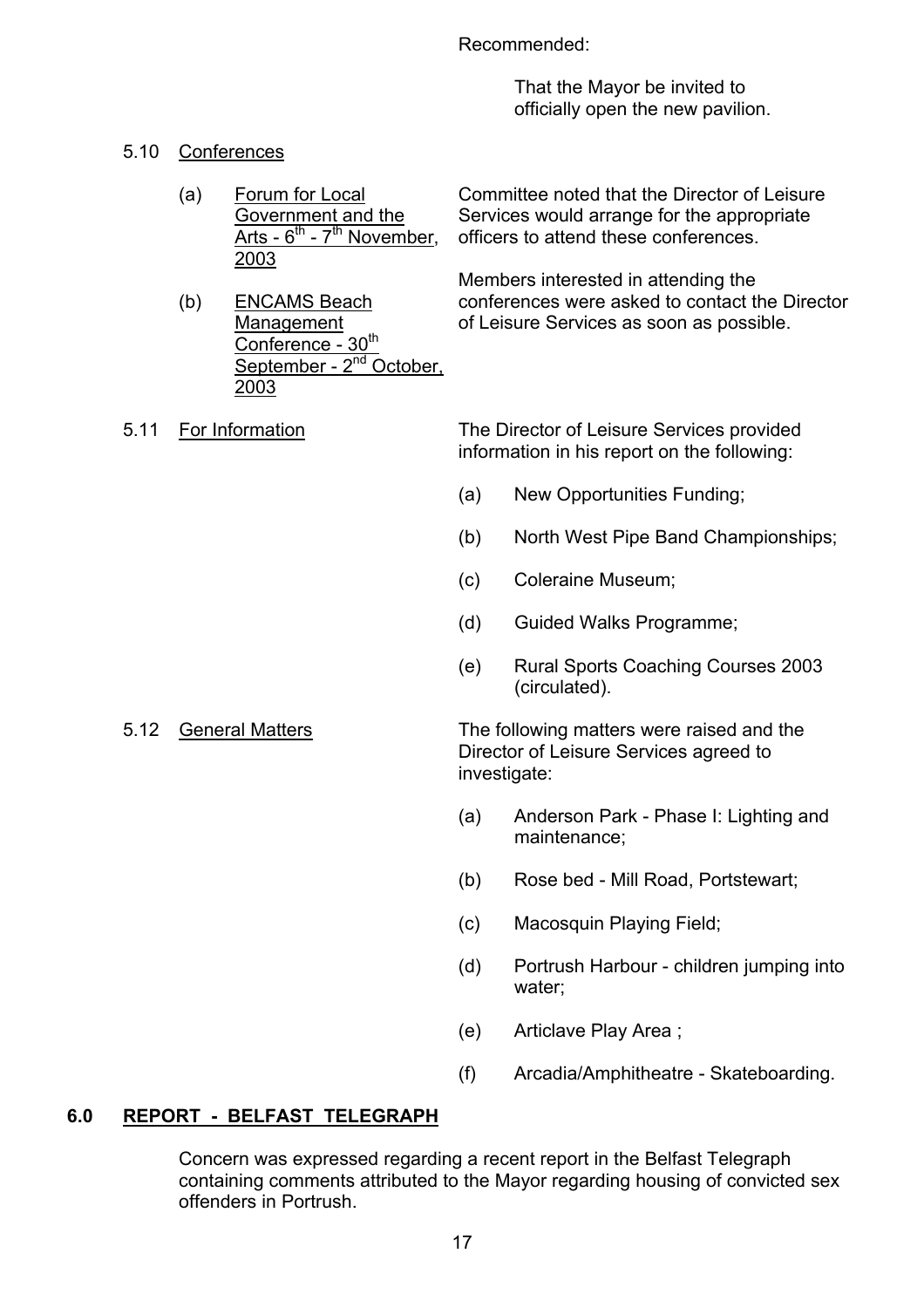# **7.0 ENVIRONMENTAL HEALTH REPORT**

 The Report of the Acting Director of Environmental Health was considered (previously supplied).

Matters arising:

| 7.1                                          | Northern Ireland House<br><b>Condition Survey 2001</b>               | Consideration was given to the Northern<br>Ireland House Condition Survey 2001.                                                                                                                                                                              |  |  |
|----------------------------------------------|----------------------------------------------------------------------|--------------------------------------------------------------------------------------------------------------------------------------------------------------------------------------------------------------------------------------------------------------|--|--|
|                                              |                                                                      | Following discussion it was agreed that<br>representatives from each political party should<br>have a preliminary meeting with the Acting<br>Director of Environmental Health prior to a<br>future meeting with the NI Housing Executive<br>representatives. |  |  |
| 7.2<br><b>Targeting Grant Aid in Private</b> |                                                                      | Recommended:                                                                                                                                                                                                                                                 |  |  |
|                                              | Sector Housing - A Strategic<br><b>Approval for Northern Ireland</b> | That Council's response be based<br>on the comments of the Acting<br>Director of Environmental Health<br>with the additional comments<br>identified by members being<br>incorporated.                                                                        |  |  |
| 7.3                                          | <b>Environmental Health Plan</b><br>2003/04                          | Consideration was given to the Environmental<br>Health Plan 2003/04 (previously supplied).                                                                                                                                                                   |  |  |
|                                              |                                                                      | Following discussion it was proposed by<br>Councillor Watt, seconded by Councillor<br>McPherson and recommended:                                                                                                                                             |  |  |
|                                              |                                                                      | That Council formally approve<br>the Environmental Health<br>Plan.                                                                                                                                                                                           |  |  |
|                                              |                                                                      |                                                                                                                                                                                                                                                              |  |  |

 7.4 For Information The Acting Director of Environmental Health included information in his report on the following:

> Drinking Water Quality Report for Coleraine Borough Council Area for 2002.

# **8.0 TECHNICAL SERVICES REPORT**

The Report of the Director of Technical Services was considered (previously supplied).

Matters arising:

8.1 "In Committee" It was proposed by Councillor Watt, seconded by Councillor Ms. Alexander and agreed that this matter be considered "In Committee".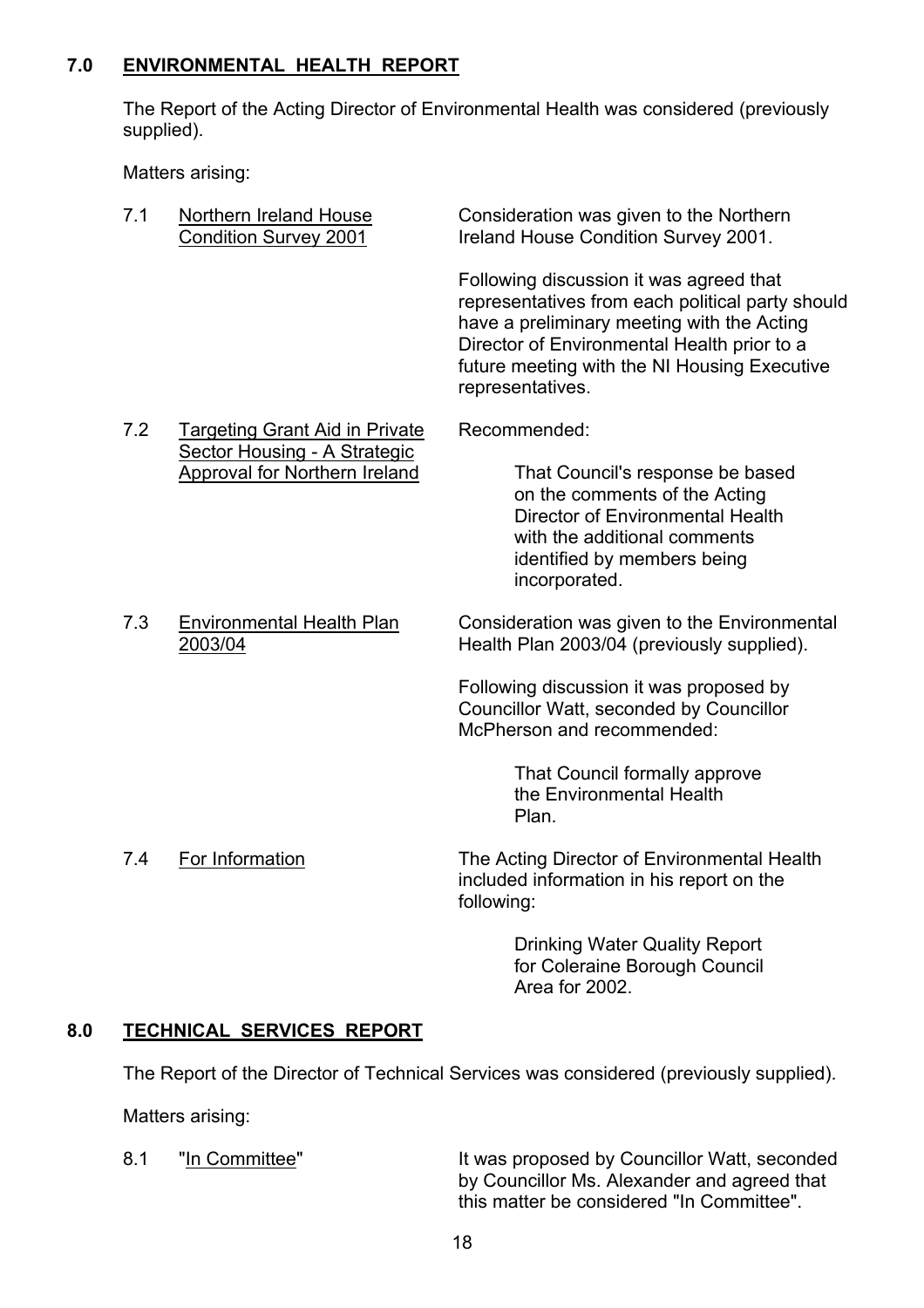On the proposal of Councillor Ms. Alexander and seconded by Councillor McClarty, members resolved themselves out of "Committee".

# 8.2 Licensing Conditions

8.2.1 Electrical Certification Recommended:

 That the list of acceptable bodies for electrical inspection and certification work be extended to include:

 ● Any suitably qualified electrical engineer/contractor or company deemed to be competent to carry out such inspections and tests.

8.2.2 Frequency of Testing It was proposed by Councillor McPherson, seconded by Councillor McClarty and recommended:

> That the annual electrical inspection/ tests be extended, with the maximum period between inspections and testing being three years, which does not exclude the requirement to carry out an annual routine check.

 These recommendations would come into effect from the next licence renewal application.

#### 8.3 Entertainments Licences

| 8.3.1 | The Springhill Bar,<br>15-17 Causeway Street,<br>Portrush | An application had been received from<br>Mr. S. McLaughlin, 17 Causeway Street,<br>Portrush for variation of licence and removal of<br>special conditions.                                                                                        |
|-------|-----------------------------------------------------------|---------------------------------------------------------------------------------------------------------------------------------------------------------------------------------------------------------------------------------------------------|
|       |                                                           | It was noted that as one letter of objection had<br>been received the application would be deferred<br>to the Council Meeting on 26 <sup>th</sup> August when<br>both applicant and objector would be given an<br>opportunity to address Council. |
|       | 8.3.2 Rogues Wine Bar,<br>54 Kerr Street,<br>Portrush     | An application for transfer of licence had been<br>received from Mr. R. Montgomery, 54 Kerr<br>Street, Portrush.                                                                                                                                  |
|       |                                                           | Recommended:                                                                                                                                                                                                                                      |
|       |                                                           | That Council grant such transfer<br>of licence.                                                                                                                                                                                                   |

8.4 Building Control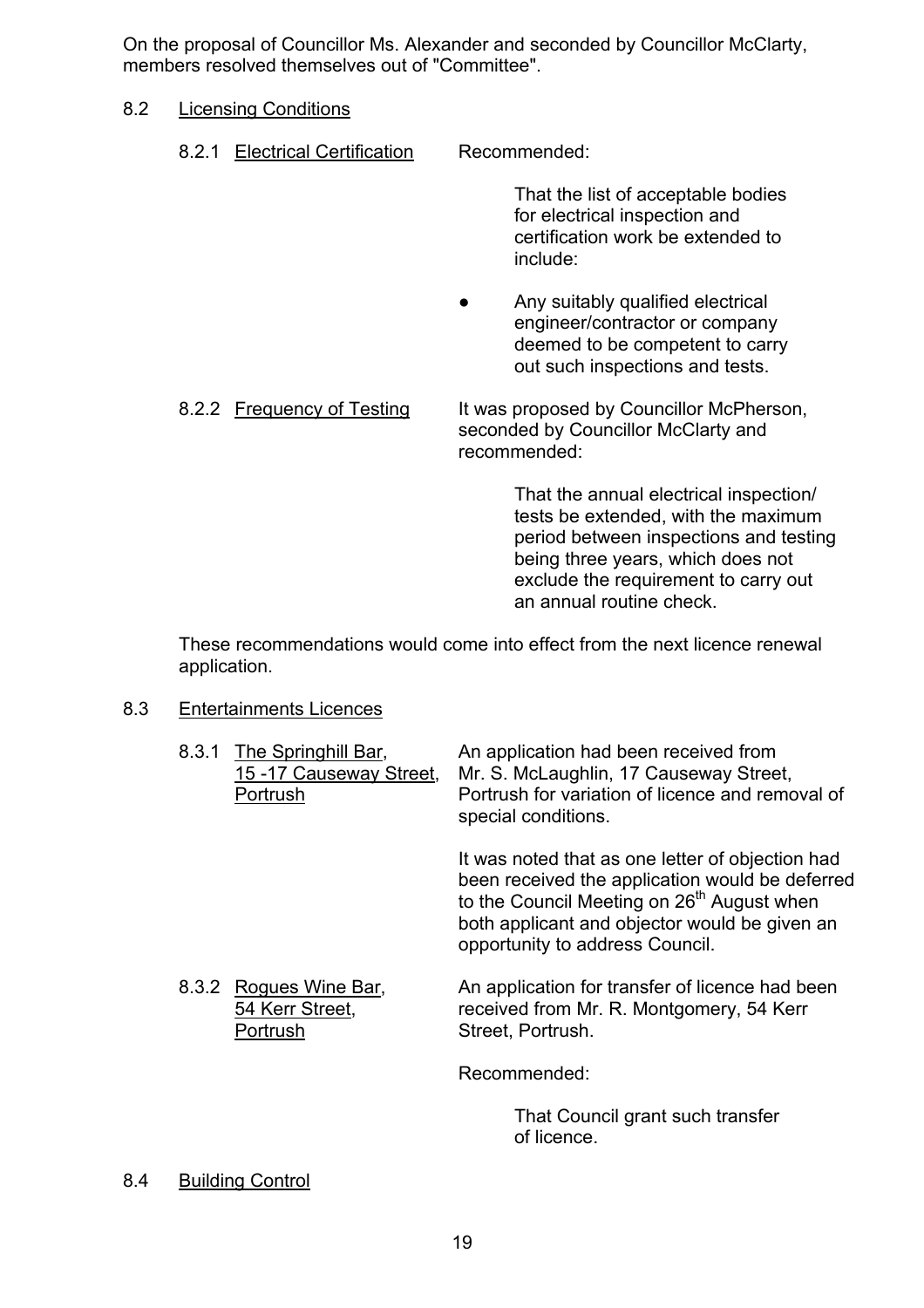8.4.1 Approvals Approval had been granted for one hundred and three applications.

- 8.5 For Information Members noted information, as contained in the report on:
	- (a) Bus Shelters;
	- (b) North West Regional Waste Management Group - Additional Landfill Capacity;
	- (c) Recycling Contracts;
	- (d) Blue Bin Recycling Scheme;
	- (e) Craigmore Road Landfill Site;
	- (f) Kilrea Toilet Block.

# **9.0 PUBLIC TELEPHONE BOX - CASTLEROCK**

 Following discussion it was agreed that the Town Clerk and Chief Executive write to British Telecom requesting that a public telephone box be provided in Castlerock at a new location.

# **10.0 ADDITIONAL NITRATE VULNERABLE ZONES IN NORTHERN IRELAND**

 Read letter from the Department of Agriculture and Rural Development in response to Council's comments regarding proposals to designate additional nitrate vulnerable zones in Northern Ireland.

Committee noted that the Department had established a Stakeholders' Group which would play a key role in the development of the Province's strategy for the effective implementation of the Nitrates Directive.

#### **11.0 BUILDING CONTROL CONVENTION 2003**

 Reported that the annual Building Control Convention would be held in the Radisson Roe Hotel, Limavady on 13<sup>th</sup> and 14<sup>th</sup> November, 2003. The theme of the Convention would be "Conserving our Built Heritage".

Members interested in attending were asked to contact the Principal Administrative Officer as soon as possible.

# **12.0 DOCUMENTS TABLED**

- (a) Ordnance Survey of Northern Ireland Annual Report and Accounts 2002-03;
- (b) Department of Health, Social Services and Public Safety A Five Year Tobacco Action Plan 2003-2008;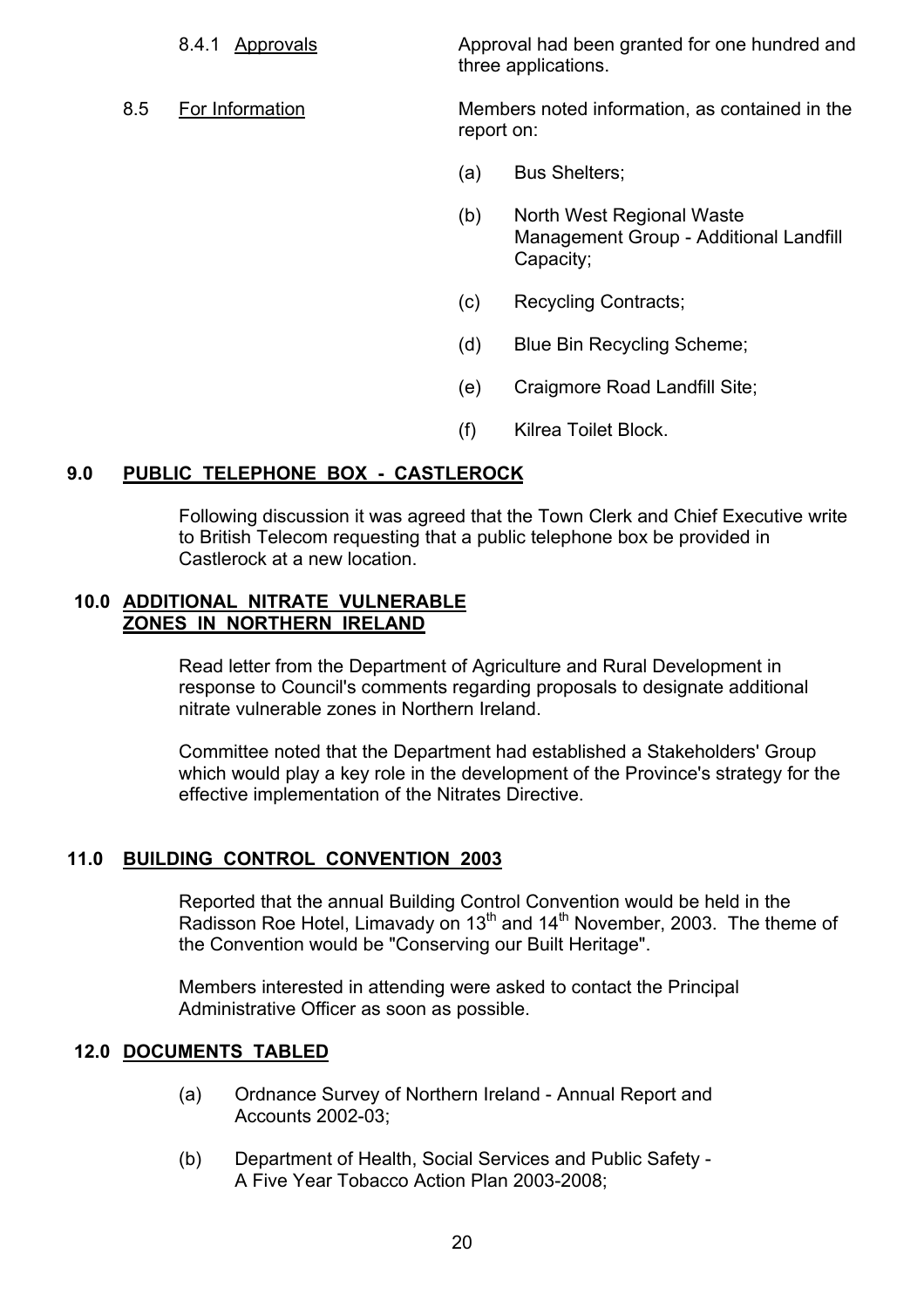(c) Northern Ireland Water Council Report 1999-2002.

# **13.0 COLERAINE AND DISTRICT CITIZENS' ADVICE BUREAU**

Reported that members were cordially invited to the Annual General Meeting of Coleraine and District Citizens' Advice Bureau to be held in Portstewart Minor Town Hall on Wednesday, 13<sup>th</sup> August, 2003 from 1.00 p.m. - 2.00 p.m.

Noted.

# **14.0 HOTEL ACCOMMODATION**

 Reference was made to the shortage of hotel accommodation in the area when major events were taking place. It was agreed that the Tourism Task Force give consideration to this matter.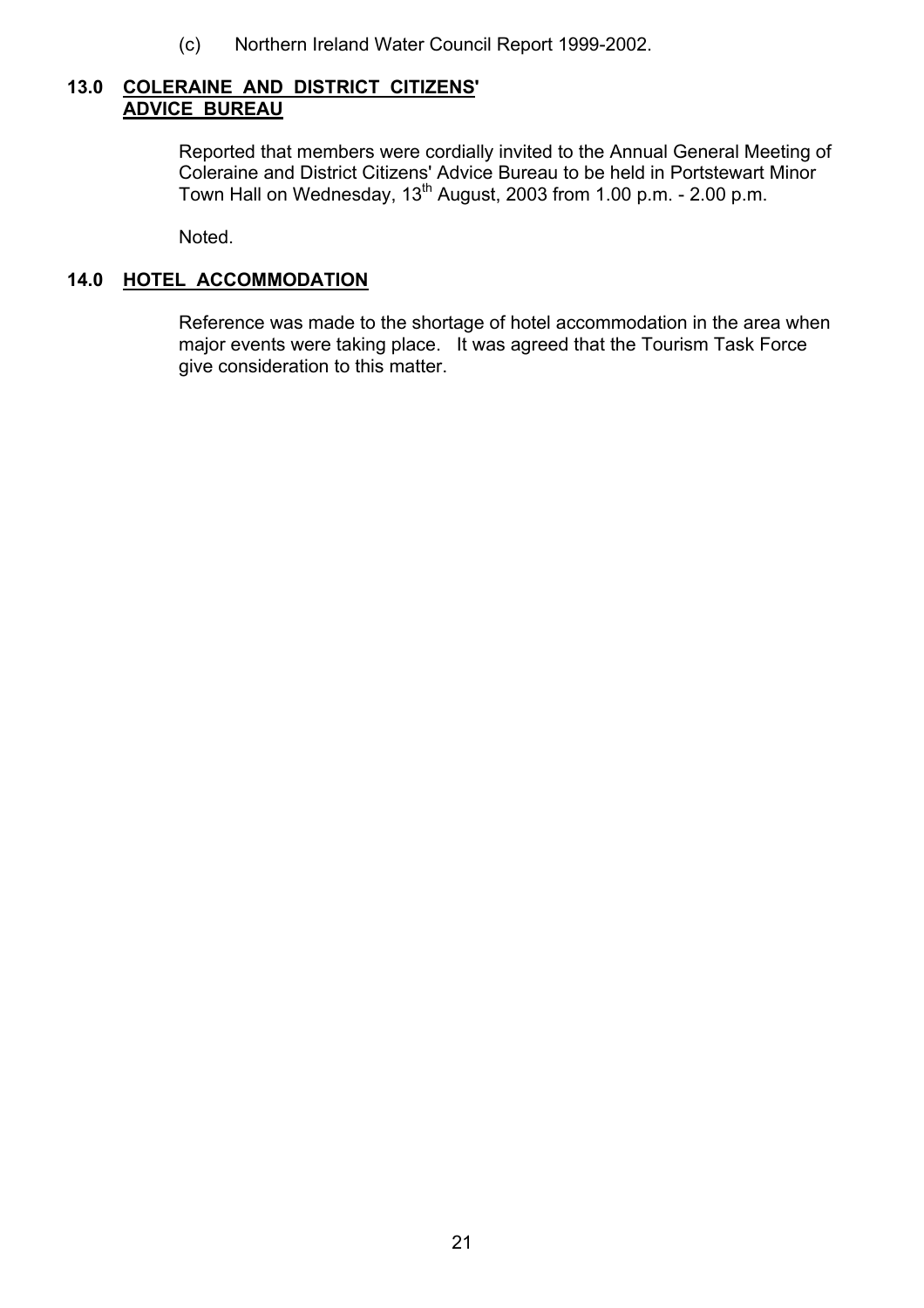#### **SPECIAL MEETING OF POLICY AND DEVELOPMENT COMMITTEE**

# **7th August, 2003.**

# **Present:** Councillor E. A. Johnston (Mrs.), in the Chair

The Mayor, Councillor R. D. Stewart

# **Aldermen**

E. T. Black (Mrs.) B. Leonard W. T. Creelman W. J. McClure

# **Councillors**

C. S. Alexander (Ms.) N. F. Hillis (Item No. 1.0) D. McClarty J. M. Bradley G. L. McLaughlin O. M. Church (Mrs.) R. A. McPherson J. J. Dallat A. McQuillan (Item No. 1.0) W. J. Watt E. P. Fielding (Mrs.)

# **Officers in**

 **Attendance:** Town Clerk and Chief Executive, Director of Leisure Services and Principal Administrative Officer

**Apology:** Councillor King

# **1.0 PRE-VISIT BRIEFING**

The Town Clerk and Chief Executive explained the purpose and format of the meeting prior to visiting each of the sites. Members were briefed as follows:

(a) Flowerfield Arts Centre, Portstewart

To consider the request from the owners of 22 and 24 Flowerfield Road, Portstewart to acquire land at the rear of Flowerfield Arts Centre.

(b) Westbrook Court, Coleraine

To consider a request to acquire a strip of land adjacent to Brook Street Bowling Green to provide an access to a proposed apartment development at Millburn Road.

#### (c) Portstewart and Coleraine Cemeteries - Lawn System

To consider the current system of management in Council's cemeteries within the context of the recent Equality Impact Assessment.

The Equality Impact Assessment and the Equality Working Group had concluded that there was no detrimental impact on any of the listed categories arising from the current policies. The consultation process did, however, indicate that a small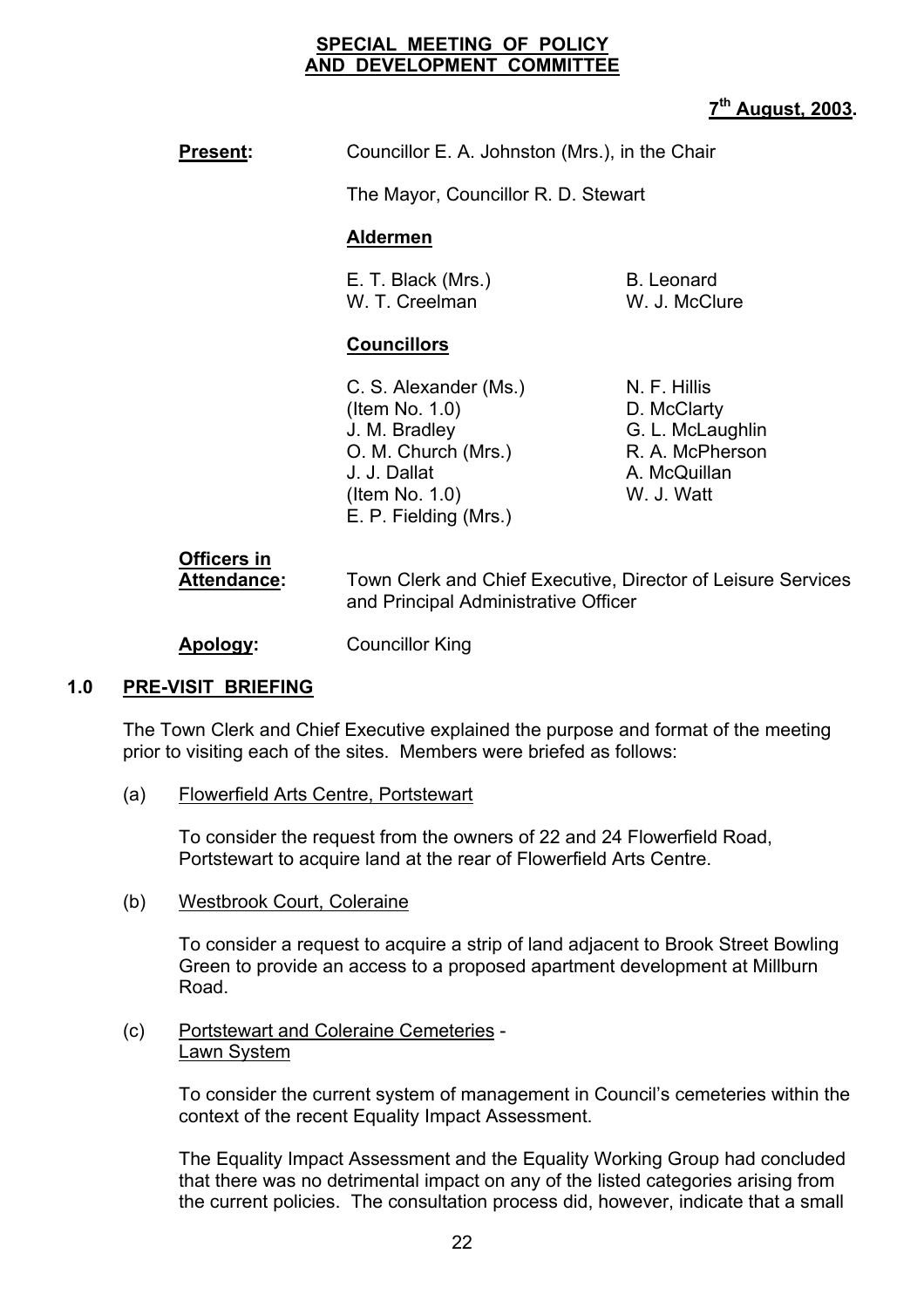number of persons were unhappy with the operation of the lawn system in Coleraine Cemetery.

If the policy were to be changed and made retrospective, the lawn system as it is known would disappear with major operational consequences.

# **2.0 POST-VISIT DISCUSSION**

Following the site visits members returned to the Council Chamber to discuss the matters further.

A detailed discussion ensued on each of the matters and it was agreed to defer any formal decisions pending the receipt of a report to the August meeting of the Policy and Development Committee.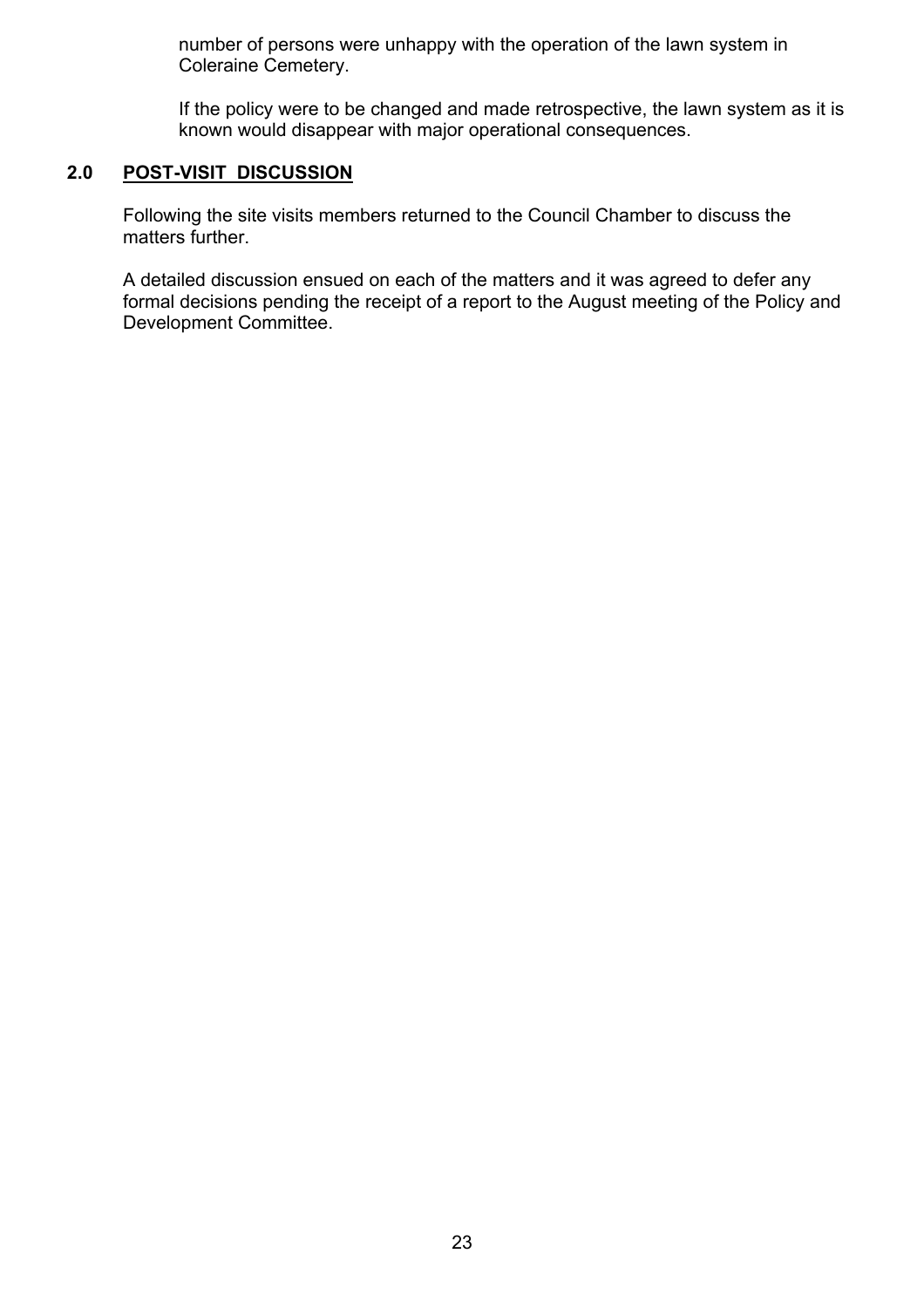#### **PLANNING COMMITTEE**

# **12th August, 2003.**

| <b>Present:</b>                      | Councillor W. J. Watt in the Chair                                                                                                                               |                                                                                                                                             |
|--------------------------------------|------------------------------------------------------------------------------------------------------------------------------------------------------------------|---------------------------------------------------------------------------------------------------------------------------------------------|
|                                      | The Mayor, Councillor R. D. Stewart                                                                                                                              |                                                                                                                                             |
|                                      | The Deputy Mayor, Councillor E. M. Mullan<br>(Items 3.22 - 7.0)                                                                                                  |                                                                                                                                             |
|                                      | <b>Aldermen</b>                                                                                                                                                  |                                                                                                                                             |
|                                      | P. E. A. Armitage (Mrs.)<br>W. T. Creelman<br>E. T. Black (Mrs.)<br><b>B.</b> Leonard<br>(Items 3.30 - 3.66)<br>W. J. McClure                                    |                                                                                                                                             |
|                                      | <b>Councillors</b>                                                                                                                                               |                                                                                                                                             |
|                                      | C. S. Alexander (Ms.)<br>D. D. Barbour<br>(Items 1.0 - 3.66)<br>O. M. Church (Mrs.)<br>J. J. Dallat<br>(Items $3.1 - 7.0$ )<br>T. J. Deans<br>(Items 2.0 - 3.57) | E. P. Fielding (Mrs.)<br>N. F. Hillis<br>E. A. Johnston (Mrs.)<br>G. L. McLaughlin<br>R. A. McPherson<br>A. McQuillan<br>(Items 1.0 - 3.67) |
| <u>Also in</u><br><b>Attendance:</b> | Representatives from the Planning Service -<br>Mr. E. Lynch and Mr. P. Duffy                                                                                     |                                                                                                                                             |
| <b>Officers in</b><br>Attendance:    | Town Clerk and Chief Executive, Administrative<br><b>Officer and Administrative Assistant</b><br>Councillors Bradley, King and McClarty                          |                                                                                                                                             |
| Apologies:                           |                                                                                                                                                                  |                                                                                                                                             |

#### **1.0 WELCOME**

 The Chairman welcomed Ms. Bernadette McGuinness, Administrative Officer, to her first meeting. A welcome was also extended to visitors in the public gallery.

# **2.0 ELECTION OF VICE CHAIRMAN**

 It was proposed by Councillor McLaughlin and seconded by Councillor Ms. Alexander:

 That Alderman Leonard be appointed Vice Chairman for the ensuing year.

It was proposed by the Mayor and seconded by Councillor Mrs. Fielding:

 That Councillor McQuillan be appointed Vice Chairman for the ensuing year.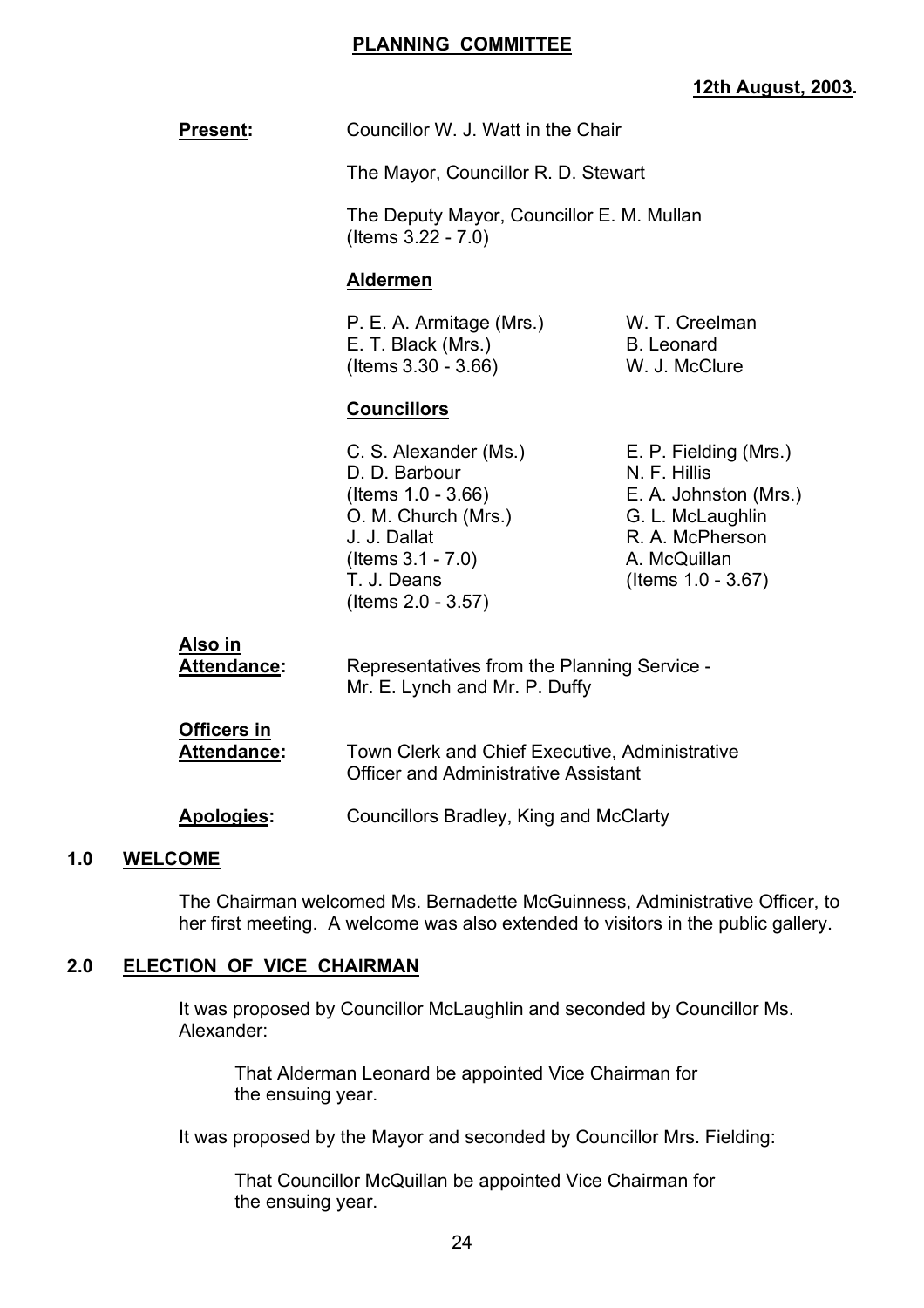On being put to the Meeting Councillor Leonard received four votes and Councillor McQuillan received twelve votes.

Councillor McQuillan was duly elected Vice Chairman for the ensuing year.

# **3.0 PLANNING APPLICATIONS**

A list of one hundred and fifty-eight applications was considered (previously supplied).

# **New Application**

3.1 Application No. 28 C/2003/0409/O Housing development to incorporate 14 dwellings of mixed house type (detached, semidetached, one-and-a-half and twostorey dwellings and bungalows) off Mountfield Drive, Mountsandel Road, Coleraine for Mr. and Mrs. V. Lennox

# **Applications Deferred from Previous Meeting**

- 3.2 Application No. D1 C/2001/1201/F (Retrospective) Formalisation of commercial activity on site and change of use from domestic vehicle store to store for vehicle storage, maintenance and vehicle sales at 15 Ballyrashane Road, Coleraine for Mr. B. McGill
- 3.3 Application No. D2 C/2002/1079/O Site for dwelling and garage south west of 42 Glebe Road, Articlave for Mr. J. Tanner
- 3.4 Application No. D3 C/2003/0009/F Proposed holiday unit to replace existing outbuilding at Ballygellagh Village, Portstewart (adjacent to Nos. 8 and 9) for MAM Developments
- 3.5 Application No. D4 C/2003/0032/O Replacement dwelling and garage for old vacant dwelling adjacent to 10 Ballyclough Road, Bushmills for

The opinion of the Planning Service was to refuse.

Reported that the applicant's agent was on holiday and a deferral had been requested.

It was agreed, fifteen members voting in favour, that the application be deferred for one month.

The opinion of the Planning Service was to refuse.

It was agreed that the application be refused.

The opinion of the Planning Service was to approve.

It was agreed that the application be approved.

The opinion of the Planning Service was to approve.

It was agreed that the application be approved.

The opinion of the Planning Service was to approve.

It was agreed that the application be approved.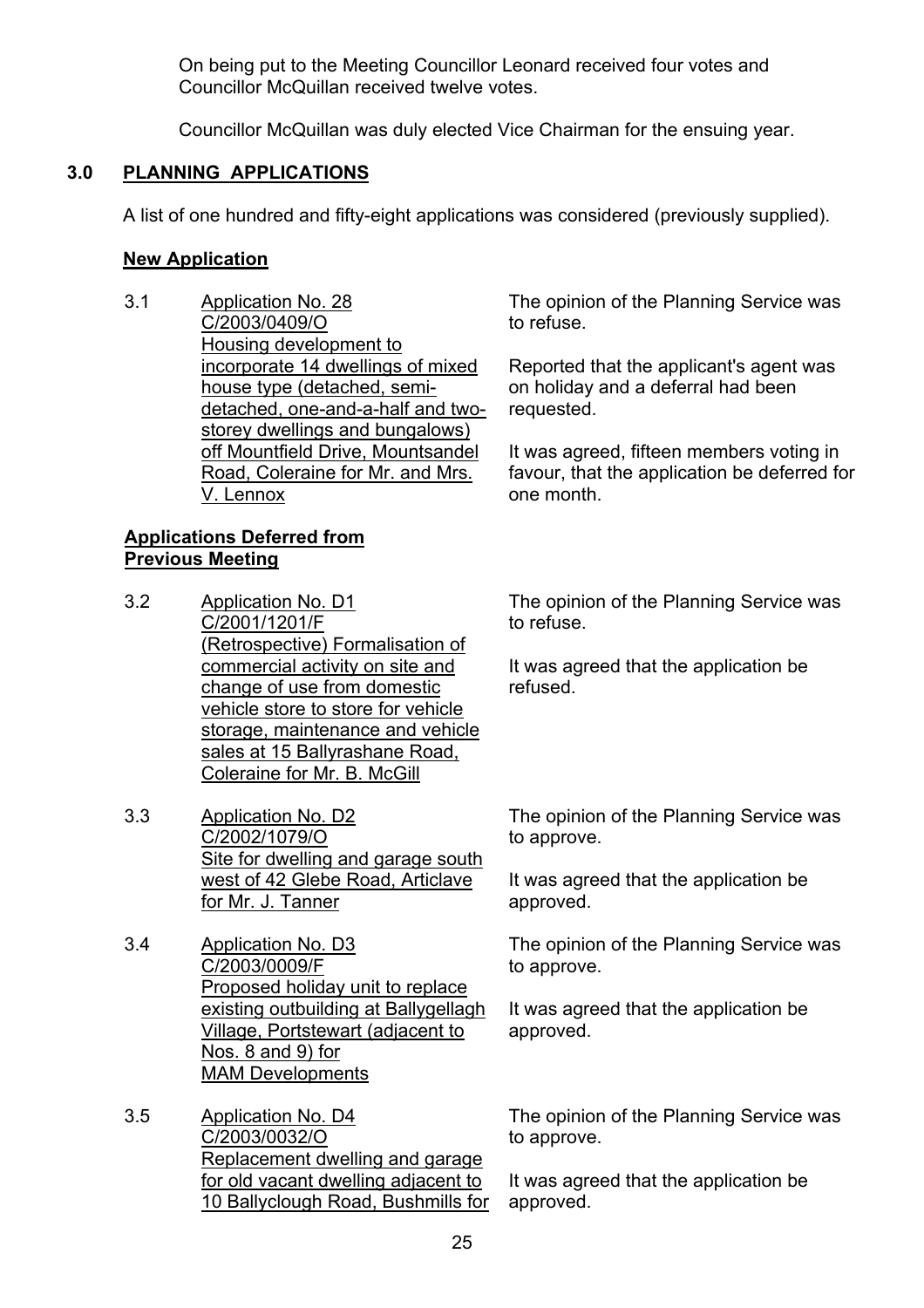- Mr. and Mrs. A. Cochrane 3.6 Application No. D5 C/2003/0074/O Joinery workshop at 118 Cloyfin Road, Coleraine for Mr. R. Hemphill
- 3.7 Application No. D6 C/2003/0098/O Proposed dwelling at Glen Road, Garvagh for Mr. J. McNicholl
- 3.8 Application No. D7 C/2003/0177/O Site for dwelling adjacent to 44 Ballyrogan Road, Garvagh for Mr. F. Doherty
- 3.9 Application No. D8 C/2003/0227/O Dwelling 50m west of 43 Tirkeeran Road, Garvagh for R. Mullan
- 3.10 Application No. D9 C/2003/0239/O Site for earth sheltered dwelling built into hillside with grass roof south east of 36 Ballyhackett Road, Castlerock for Mr. and Mrs. R. Smyth
- 3.11 Application No. D10 C/2003/0250/O Proposed dwelling and garage 110m west of 327 Culbane Terrace, Tirkeeran Road, Garvagh for K. Mullan
- 3.12 Application No. D11 C/2003/0351/F Extension and alterations to dwelling at 40 Bushtown Road, Coleraine for Mr. and Mrs. N. **Jackson**
- 3.13 Application No. D12 C/2003/0373/O Site for dwelling off Boleran Park,

The opinion of the Planning Service was to refuse.

It was agreed that the application be deferred for one month to facilitate an office meeting.

The opinion of the Planning Service was to refuse.

The application had now been withdrawn.

The opinion of the Planning Service was to refuse.

It was agreed that the application be deferred for one month to facilitate an office meeting.

The Planning Service would notify the Environment and Heritage Service.

The opinion of the Planning Service was to refuse.

It was agreed, fifteen members voting in favour, that the application be deferred for one month to facilitate an office meeting.

The opinion of the Planning Service was to refuse.

It was agreed, fifteen members voting in favour, that the application be deferred for one month to facilitate an office meeting.

The opinion of the Planning Service was to refuse.

It was agreed that the application be deferred for one month to facilitate an office meeting.

The opinion of the Planning Service was to approve.

It was agreed that the application be approved.

The opinion of the Planning Service was to refuse.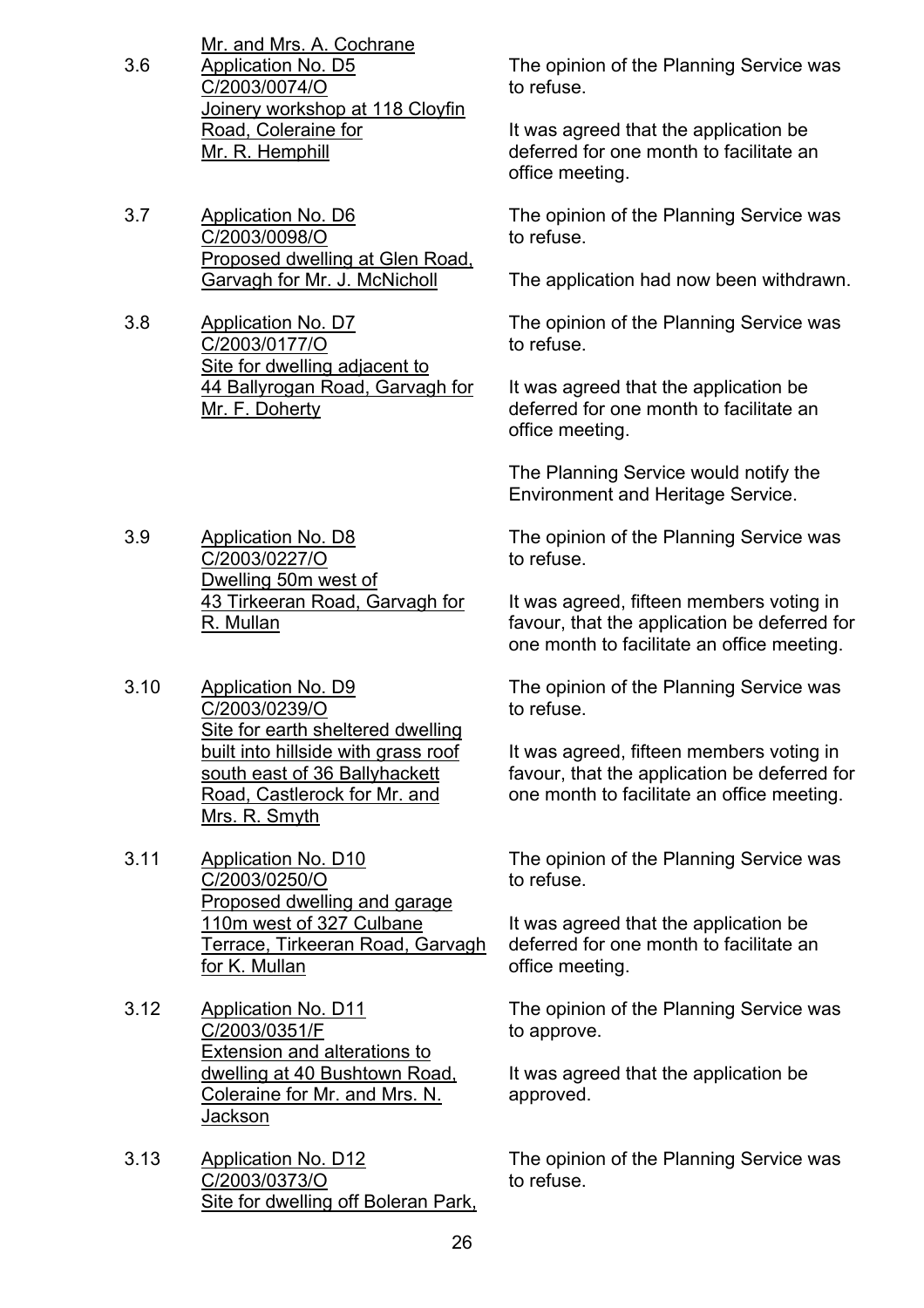3.14 Application No. D13 C/2003/0390/F Extension to dwelling at 62 Bayhead Road, Portballintrae for Mr. and Mrs. S. Curragh

3.15 Application No. D14 C/2003/0391/O Site for dwelling and garage at Shanlongford Road, Ringsend, Coleraine for Mrs. O. Collins

It was agreed that the application be deferred for one month to facilitate an office meeting.

The Planning Service would notify the Environment and Heritage Service.

The opinion of the Planning Service was to approve.

It was agreed that the application be approved.

The opinion of the Planning Service was to refuse.

It was proposed by Councillor McQuillan and seconded by Alderman Creelman:

> That the application be approved.

On being put to the Meeting the proposal was carried, fifteen members voting in favour and no one voting against.

The opinion of the Planning Service was to refuse.

It was agreed that the application be refused.

The opinion of the Planning Service was to refuse.

It was proposed by Councillor McPherson and seconded by Councillor Mrs. Johnston:

> That the application be approved.

On being put to the Meeting the proposal was carried, fourteen members voting in favour and no one voting against.

The opinion of the Planning Service was to approve.

It was agreed that the application be approved.

The opinion of the Planning Service was to refuse.

3.16 Application No. D15 C/2003/0410/O Site for dwelling at Dunboe Road, Coleraine for Mr. I. Eccles

3.17 Application No. D16 C/2003/0426/O Site for dwelling 20m west of 17 Ballyhackett Lane, Articlave for Mr. A. Tanner

3.18 Application No. D17 C/2003/0431/O Site for dwelling adjacent to 98 Dunboe Road, Coleraine for Mr. Black

3.19 Application No. D18 C/2003/0450/O Site for dwelling at Plantation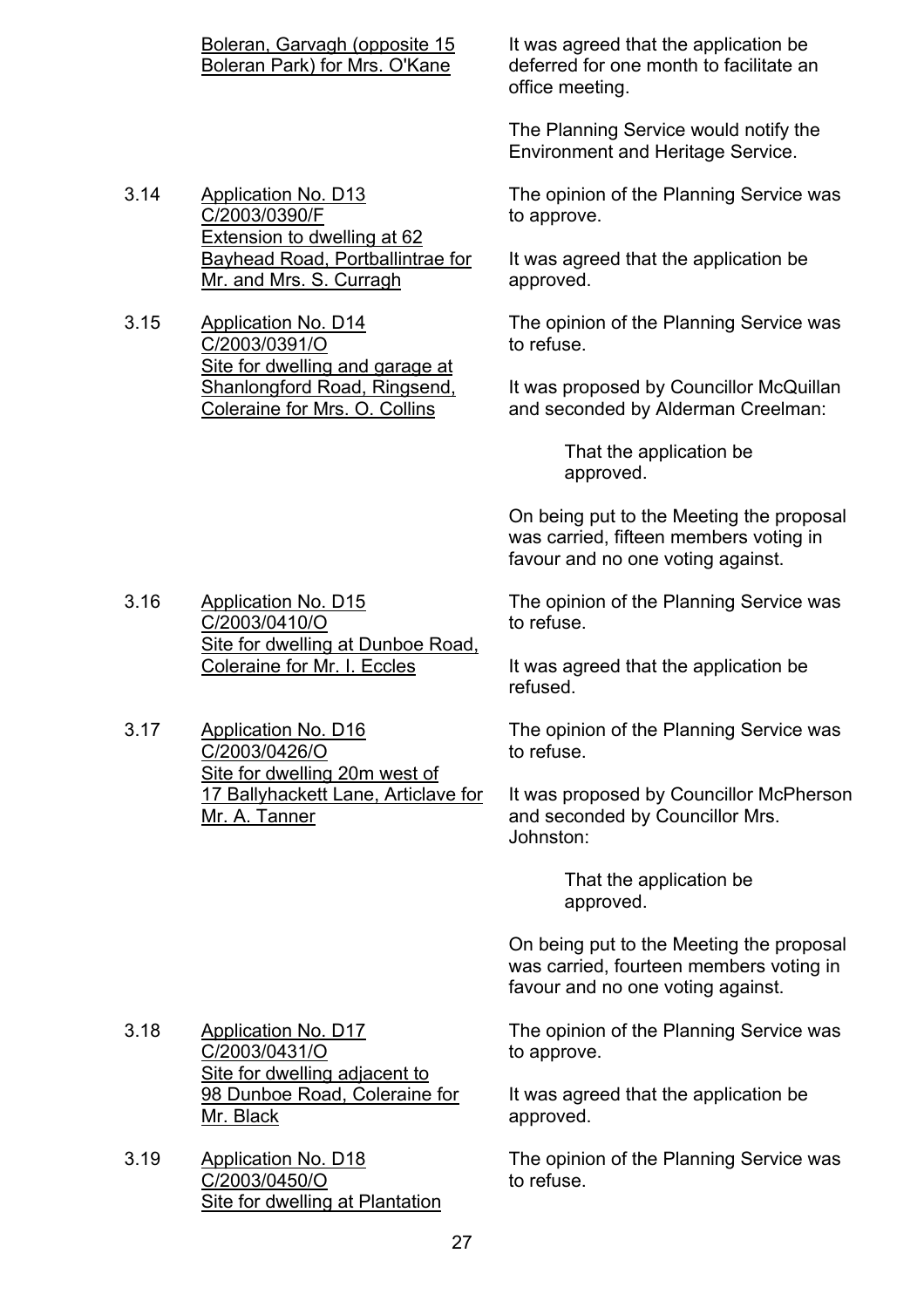# **NEW APPLICATIONS**

- 3.20 Application No. 1 C/2002/0657/F Clay pigeon shooting range off Barnside Road, Garvagh (approx. 400m south of Barnside/Springfield junction) for Mr. N. Graham
- 3.21 Application No. 3 C/2002/1028/F Housing development comprising 56 no. townhouses and apartments at Lissadell Avenue, Portstewart (located between Millstone Mews to the north and Millrush Park to the south) for O'Kane & Devine Ltd.
- 3.22 Application No. 10 C/2003/0153/F Amendment to full approval C/1999/0981 for erection of tourist facility incorporating bedroom accommodation and licensed inn including parking at 58 Ballyreagh Road, Portrush for Three Four Ltd.

It was agreed that the application be deferred for one month to facilitate an office meeting.

The opinion of the Planning Service was to refuse.

Reported that this application was retrospective.

It was agreed that the application be deferred for one week to facilitate further discussions with the applicant.

The opinion of the Planning Service was to approve.

It was agreed that the application be deferred for one month to facilitate a Council site visit.

The opinion of the Planning Service was to approve.

Reported that this application was retrospective.

It was proposed by Councillor Deans and seconded by the Mayor:

> That the application be refused.

On being put to the Meeting the proposal was carried, ten members voting in favour and no one voting against.

3.23 Application No. 12 C/2003/0160/O Site for dwelling and garage to replace old vacant dwelling at 25 Boveedy Road, Kilrea for M. Warwick

3.24 Application No. 14 C/2003/0190/F Playing fields and pavilion southeast of 203 Cappagh Road, Portstewart for Owen Roe G.A.C. The opinion of the Planning Service was to refuse.

It was agreed that the application be deferred for one month to facilitate a Council site visit.

The opinion of the Planning Service was to approve.

It was agreed that the application be deferred for one month to facilitate a Council site visit.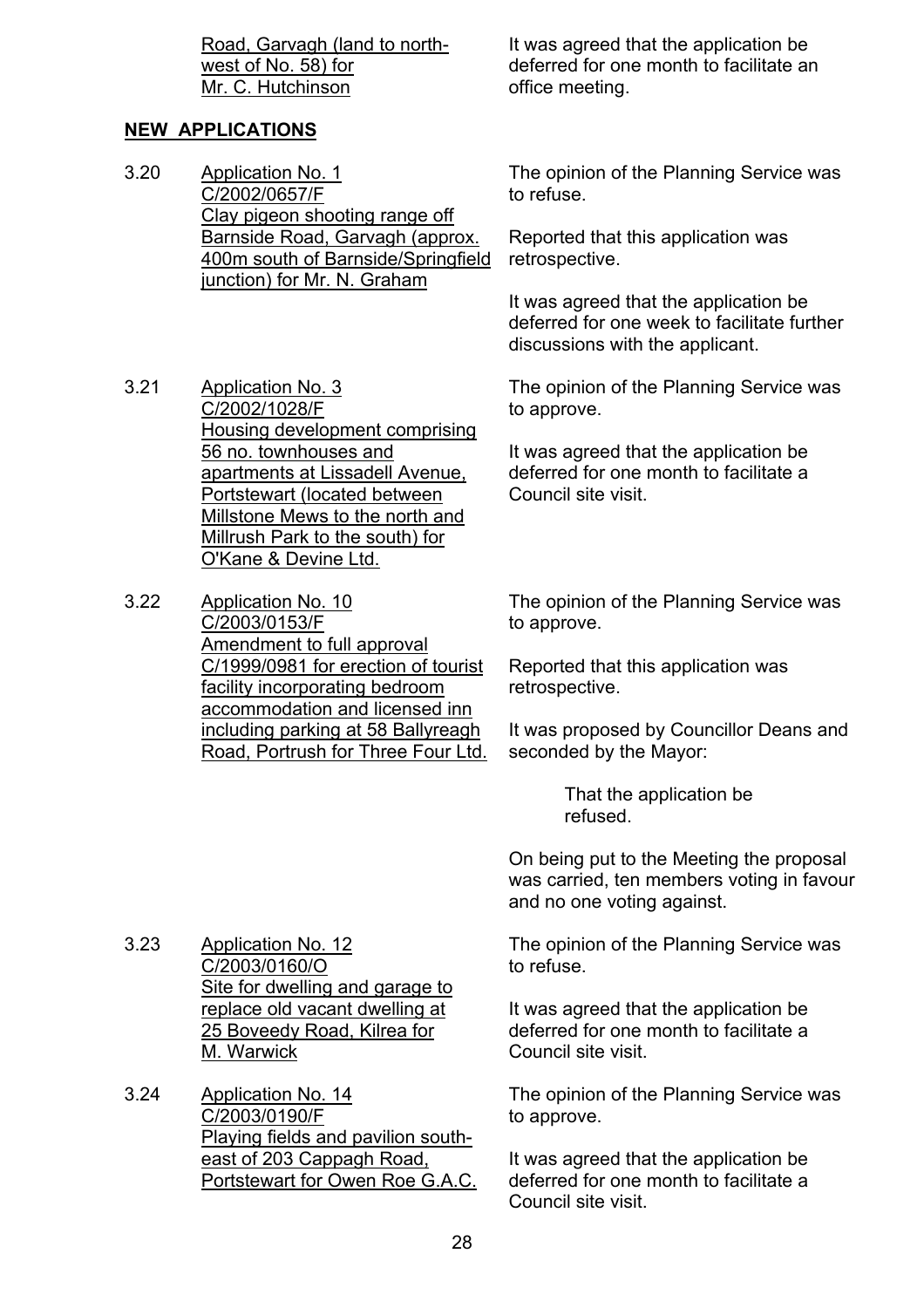- 3.25 Application No. 16 C/2003/0200/O Site for dwelling off Lisnamuck Road, Aghadowey, Coleraine (to the south 15 Meath Park) for Mr. and Mrs. S. McNeill
- 3.26 Application No. 19 C/2003/0273/O Site for dwelling and garage 200m north-west of 13 Lisnamuck Road, Aghadowey for Mr. D. Scott
- 3.27 Application No. 20 C/2003/0301/O Site for dwelling adjacent to 10 Balteagh Lane, Dunhill Road, Coleraine for Mr. W. Kelly
- 3.28 Application No. 21 C/2003/0308/F Replacement Dwelling at 18 Tamneyrankin Road, Garvagh for Mr. S. McKenna
- 3.29 Application No. 24 C/2003/0374/F Erection of 6 no. dwelling houses and 3 no. apartments at 11 St. Patrick's Avenue, Coleraine for Mr. R. Bell
- 3.30 Application No. 32 C/2003/0437/F New dwelling to rear of 136 Causeway Street, Portrush for Mr. D. Compton
- 3.31 Application No. 34 C/2003/0451/O Site for dwelling at Plantation Road, Garvagh (land to north-west of No. 58) for Mr. C. Hutchinson
- 3.32 Application No. 36 C/2003/0458/F

The opinion of the Planning Service was to refuse.

It was agreed that the application be deferred for one month to facilitate a Council site visit.

The Planning Service would notify the Environment and Heritage Service.

The opinion of the Planning Service was to approve.

It was agreed that the application be deferred for one month to facilitate a Council site visit.

The opinion of the Planning Service was to refuse.

It was agreed that the application be deferred for one month to facilitate a Council site visit.

The opinion of the Planning Service was to refuse.

It was agreed that the application be deferred for one month to facilitate a Council site visit.

The opinion of the Planning Service was to refuse.

It was agreed that the application be deferred for one month to facilitate a Council site visit.

The opinion of the Planning Service was to refuse.

It was agreed that the application be deferred for one month to facilitate an office meeting.

The opinion of the Planning Service was to refuse.

It was agreed that the application be deferred for one month to facilitate an office meeting.

The opinion of the Planning Service was to refuse.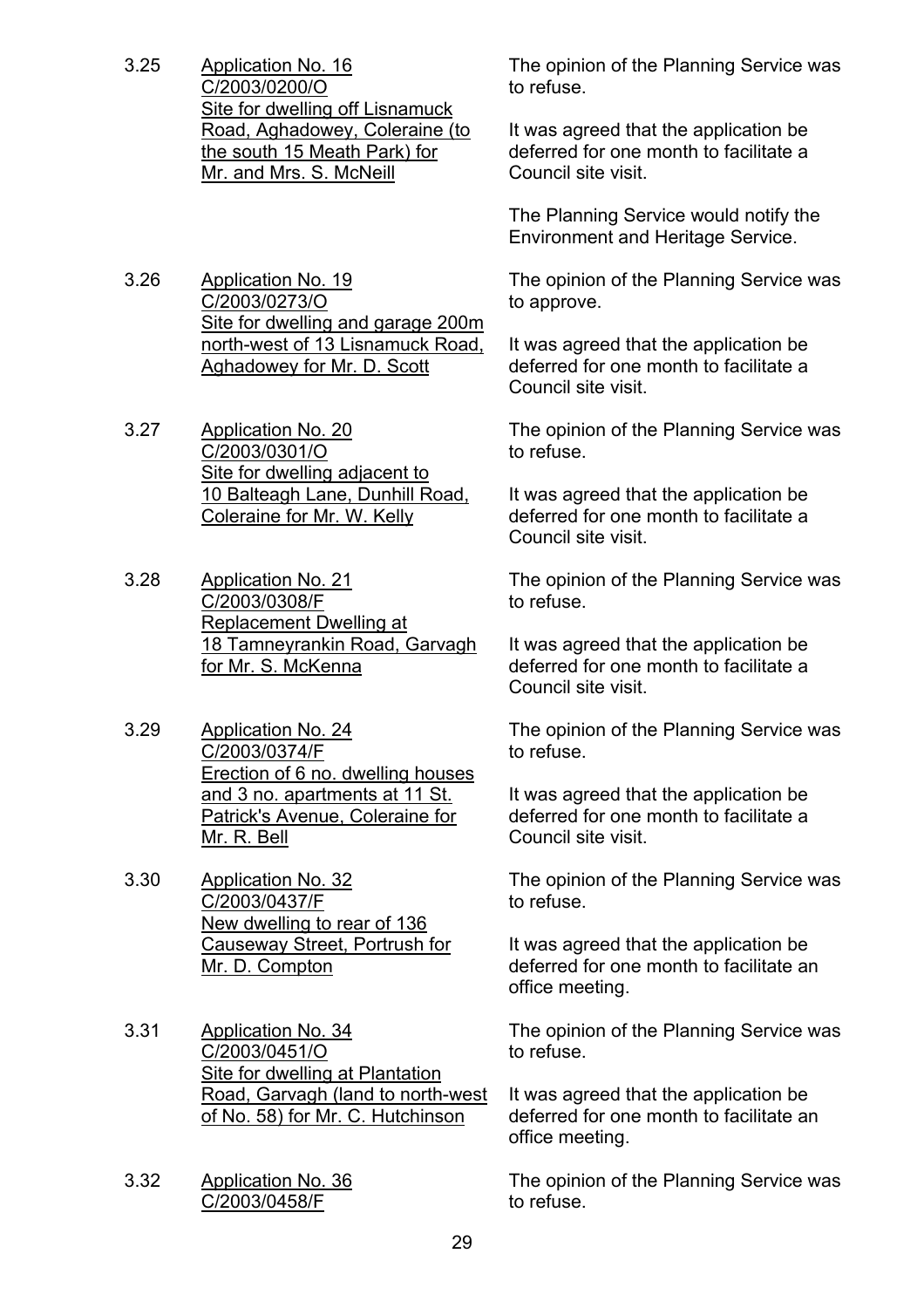Erection of 3 no. dwellings at 44 Strand Road, Portstewart (accessed off O'Hara Drive) for Mr. N. Lynas

- 3.33 Application No. 37 C/2003/0467/O Site for dwelling to the rear of 27 Ballyhackett Lane, Articlave for Mr. A. Tanner
- 3.34 Application No. 38 C/2003/0477/F Change of use from residential to office use and external alteration to include traditional shop front at 11 The Diamond, Portstewart for NM Developments

Application No. 42 C/2003/0485/LB Change of use from dwelling to office with alterations including traditional shopfront at 11 The Diamond, Portstewart for NM Developments

- 3.35 Application No. 43 C/2003/0488/O Site for dwelling and garage opposite 83 Moneydig Road, Garvagh for Mr. and Mrs. A. **Stewart**
- 3.36 Application No. 44 C/2003/0493/O Site for dwelling and garage north of No. 111 Dunboe Road, Articlave for Mr. P. Doherty
- 3.37 Application No. 46 C/2003/0498/O Site for dwelling south-west of 3a Tirkeeran Road, Garvagh for Mr. M. Lagan
- 3.38 Application No. 49 C/2003/0508/O Site for dwelling 160m west of 29 Shanlongford Road, Ringsend, Coleraine for Mr. H. Henry

It was agreed that the application be deferred for one month to facilitate an office meeting.

The opinion of the Planning Service was to refuse.

It was agreed that the application be deferred for one month to facilitate a Council site visit.

The opinion of the Planning Service was to approve.

Concern was expressed regarding the detriment to neighbouring property of the gable wall being exposed and the need for enforcement action to be taken.

Reported that Planning Service would consider appropriate action.

The opinion of the Planning Service was to refuse.

It was agreed that the application be deferred for one month to facilitate a Council site visit.

The opinion of the Planning Service was to refuse.

It was agreed that the application be deferred for one month to facilitate a Council site visit.

The opinion of the Planning Service was to refuse.

It was agreed that the application be deferred for one month to facilitate a Council site visit.

The opinion of the Planning Service was to refuse.

It was agreed that the application be deferred for one month to facilitate a Council site visit.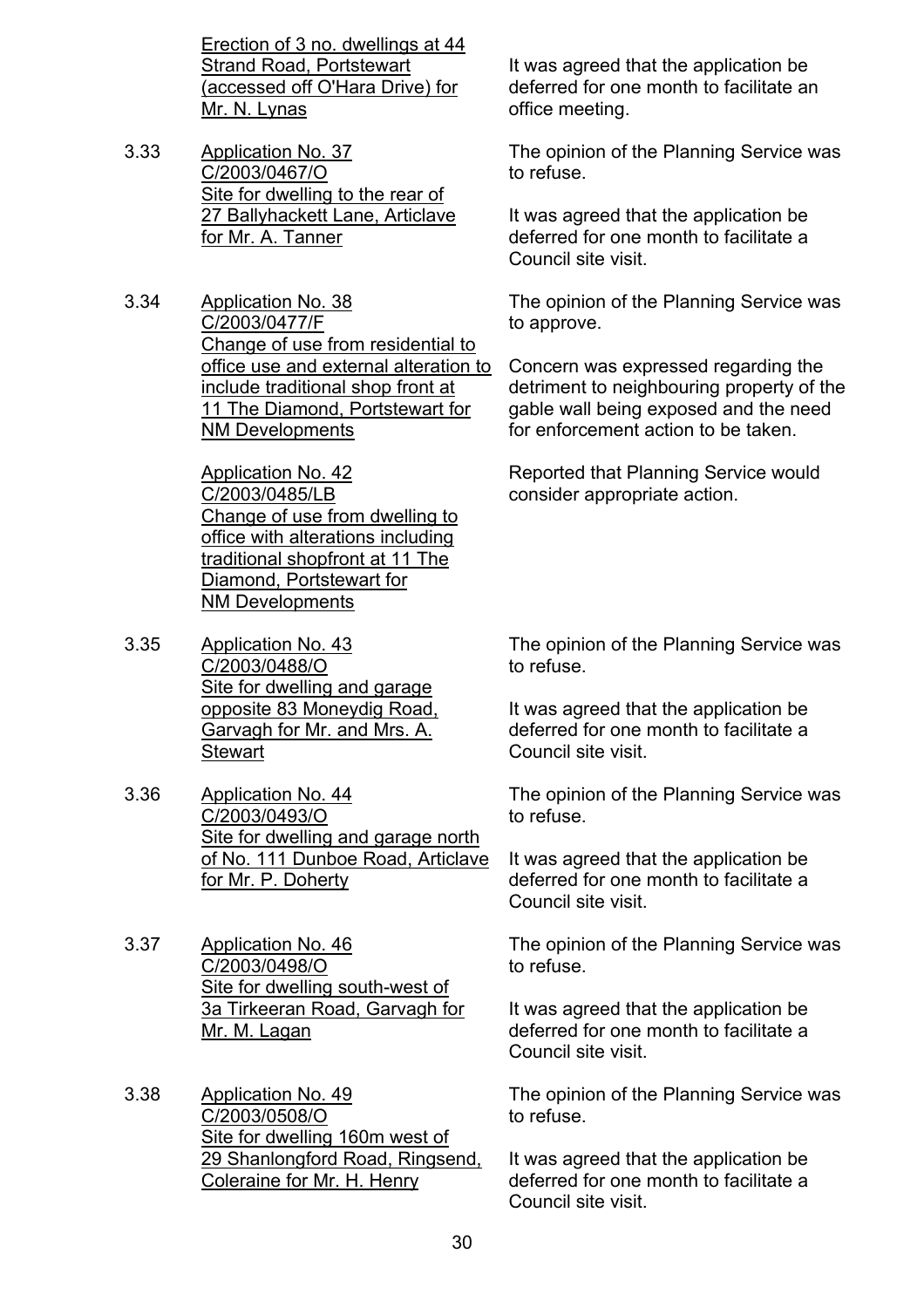- 3.39 Application No. 52 C/2003/0538/O Site for dwelling and garage at Letterloan Road, approx. 115m north of the Shinny/Cam Road junction, Coleraine for Mr. J. Canning
- 3.40 Application No. 53 C/2003/0539/O Site for dwelling adjacent to 49 Boveedy Road, Kilrea for Mr. R. J. Hunter
- 3.41 Application No. 55 C/2003/0543/O Site for replacement dwelling at 23 Drumeil Road, Aghadowey for Mr. B. McAfee
- 3.42 Application No. 56 C/2003/0547/O Site for dwelling north-east of 102 Kinneyglass Road, Macosquin for Mr. N. White
- 3.43 Application No. 58 C/2003/0550/F Replacement of existing workshop with chalet dwelling and detached garage adjacent to 20 Old School Lane, Castlerock for Mr. A. Anderson
- 3.44 Application No. 59 C/2003/0552/O Site for dwelling and garage northeast of 5 Oldtown Road, Ballybogey for Mr. J. Callan
- 3.45 Application No. 61 C/2003/0558/F Retrospective application for extension of curtilage to provide storage yard, erection of gantry crane and erection of building extensions at 15 Gorran Road, Blackhill, Coleraine for Smyth

The opinion of the Planning Service was to refuse.

It was agreed that the application be deferred for one month to facilitate a Council site visit.

The opinion of the Planning Service was to refuse.

It was agreed that the application be deferred for one month to facilitate a Council site visit.

The opinion of the Planning Service was to refuse.

It was agreed that the application be deferred for one month to facilitate a Council site visit.

The opinion of the Planning Service was to refuse.

It was agreed that the application be deferred for one month to facilitate a Council site visit.

The opinion of the Planning Service was to refuse.

Reported that this application was retrospective.

It was agreed that the application be deferred for one month to facilitate a Council site visit.

The opinion of the Planning Service was to refuse.

It was agreed that the application be deferred for one month to facilitate a Council site visit.

The opinion of the Planning Service was to approve.

It was agreed that the application be approved subject to appropriate conditions.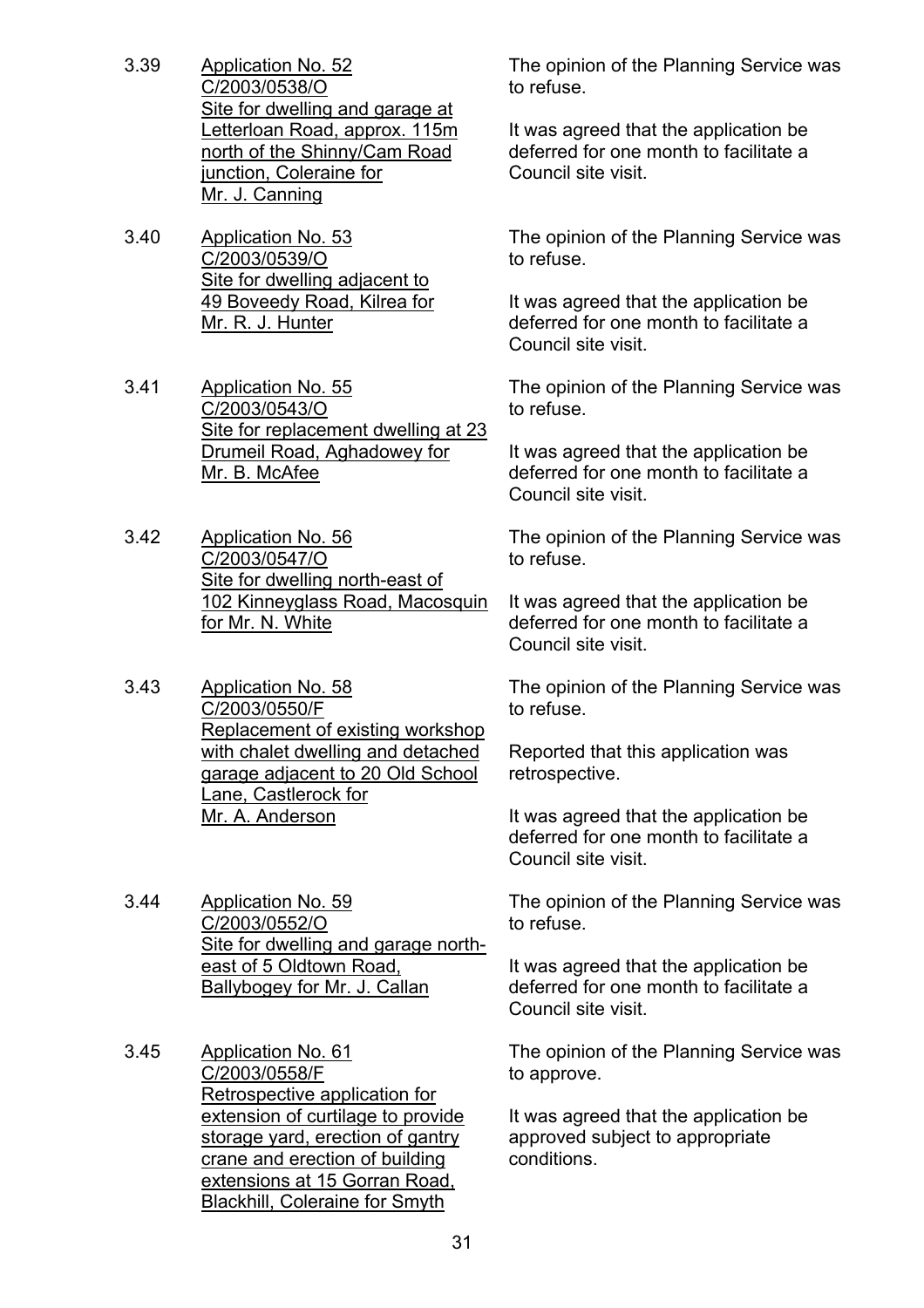Steel Ltd.

- 3.46 Application No. 68 C/2003/0579/F Change of use from dwelling to office at 19 Circular Road, Coleraine for The Dorrans Partnership
- 3.47 Application No. 74 C/2003/0587/O Proposed site for two storey dwelling adjacent to 180 Ballybogey Road, Bushmills for Mr. A. Purdy
- 3.48 Application No. 77 C/2003/0592/O Site for dwelling adjacent to Moneydig Park, Moneydig Road, Garvagh for Mr. J. Stewart
- 3.49 Application No. 78 C/2003/0593/O Site for dwelling and garage south of 54 Burrenmore Road, Castlerock for Mr. P. Cunning
- 3.50 Application No. 79 C/2003/0595/O Site for dwelling and garage 210m west of 17 Dullaghy Road, Kilrea for Miss P. Burke
- 3.51 Application No. 82 C/2003/0600/F Change of house types at Site Nos. 21, 25, 26, 36, 38 and 40 Magheramenagh, Portrush for C. McCauley Ltd.
- 3.52 Application No. 84 C/2003/0602/F Erection of replacement dwelling and conversion of existing dwelling to garage and store with loft at 38 Dunluce Road, Bushmills for Mr. and Mrs. D. Purcell
- 3.53 Application No. 86 C/2003/0606/O Site for dwelling and garage opposite 4 Liswatty Road,

The opinion of the Planning Service was to refuse.

It was agreed that the application be deferred for one month to facilitate an office meeting.

The opinion of the Planning Service was to refuse.

It was agreed that the application be deferred for one month to facilitate a Council site visit.

The opinion of the Planning Service was to refuse.

It was agreed that the application be deferred for one month to facilitate a Council site visit.

The opinion of the Planning Service was to refuse.

The application had now been withdrawn.

The opinion of the Planning Service was to refuse.

It was agreed that the application be deferred for one month to facilitate a Council site visit.

The opinion of the Planning Service was to approve.

It was agreed that the application be approved subject to no enforcement issues.

The opinion of the Planning Service was to refuse.

It was agreed that the application be deferred for one month to facilitate an office meeting.

The opinion of the Planning Service was to refuse.

It was agreed that the application be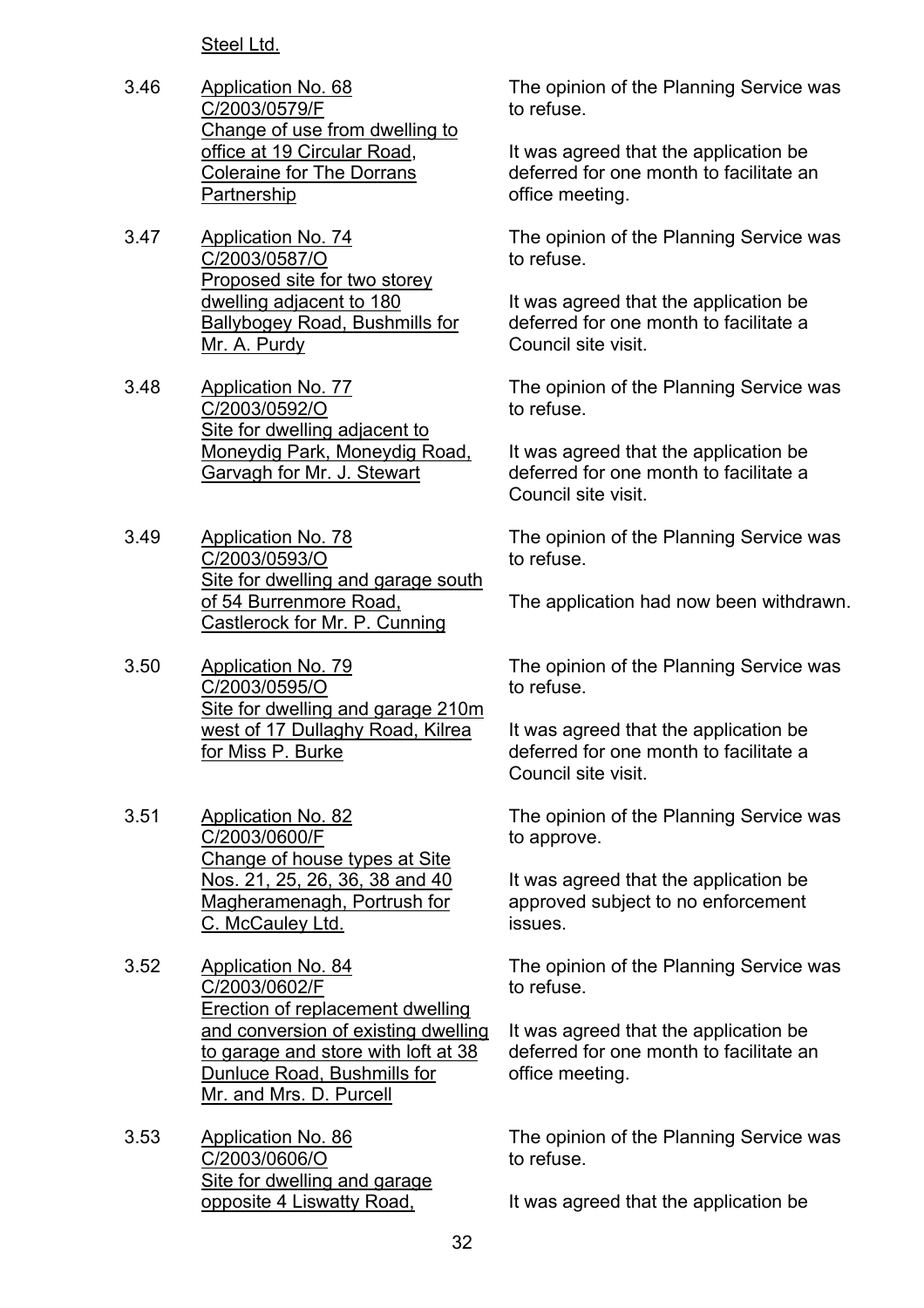- 3.54 Application No. 87 C/2003/0608/O Replacement dwelling (renewal) at site of derelict dwelling west of Bratwell Road, Castlerock for Mr. J. Morgan
- 3.55 Application No. 91 C/2003/0618/O Site for dwelling adjacent to 19 Knocknougher Road, Coleraine for Mrs. E. Connor
- 3.56 Application No. 94 C/2003/0625/F Upgrading and modernisation of petrol station and car wash facilities to include extension to kiosk at Sainsbury's Petrol Filling Station, Riverside Retail Park, Coleraine for Sainsbury's **Supermarkets**
- 3.57 Application No. 97 C/2003/0629/F Erection of two-storey hipped roof dwelling and garage at Lisachrin Road, Garvagh (north-west of 53 Grove Road) for Mr. A. Maybin
- 3.58 Application No. 98 C/2003/0630/O Site for dwelling adjacent to 98 Priestland Road, Bushmills for Mr. J. McAuley
- 3.59 Application No. 103 C/2003/0645/F Extension and alterations to dwellings at 27 Convention Avenue, Portstewart for Mr. J. Dorrian
- 3.60 Application No. 104 C/2003/0646/F Two storey dwelling at site 32 Meadowlands, Portstewart for Cromore Builders

Coleraine for Mr. P. McIlwaine deferred for one month to facilitate a Council site visit.

The opinion of the Planning Service was to approve.

It was agreed that the application be deferred for one month to facilitate a Council site visit.

The opinion of the Planning Service was to refuse.

It was agreed that the application be deferred for one month to facilitate a Council site visit.

The opinion of the Planning Service was to approve.

Concern was expressed regarding the impact this extension would have on small businesses.

On being put to the Meeting, thirteen members voted in favour of approval and no one voted against.

The opinion of the Planning Service was to refuse.

It was agreed that the application be deferred for one month to facilitate a Council site visit.

The opinion of the Planning Service was to refuse.

It was agreed that the application be deferred for one month to facilitate a Council site visit.

The opinion of the Planning Service was to approve.

It was agreed that the application be deferred for one week for further consideration. The application would be approved subject to no issues arising.

The opinion of the Planning Service was to refuse.

It was agreed that the application be deferred for one month to facilitate an office meeting.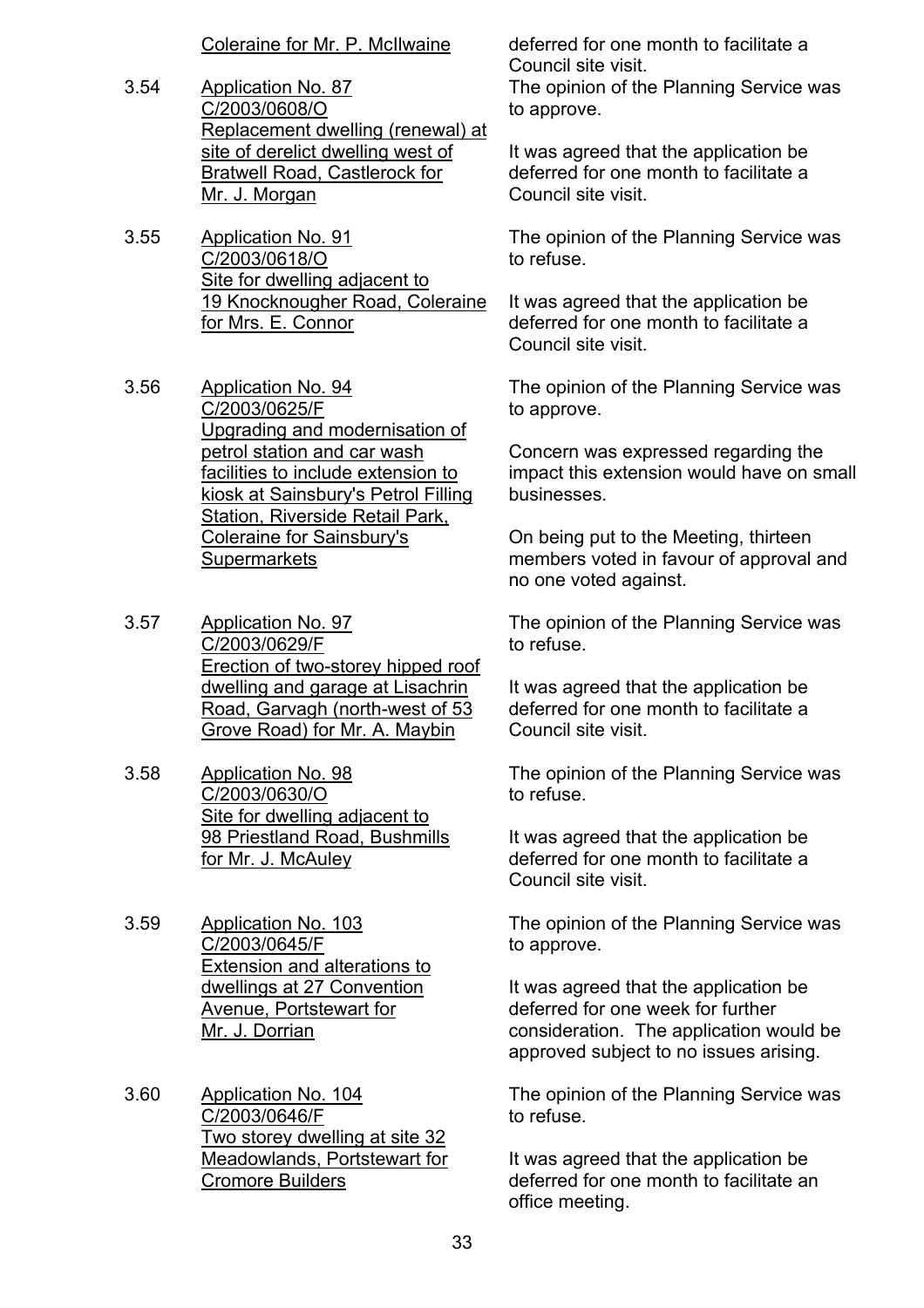- 3.61 Application No. 106 C/2003/0652/O New rural dwelling south of 28 Coolnasillagh Road, Garvagh for Mr. D. McMullan
- 3.62 Application No. 116 C/2003/0679/O Site for dwelling and garage 250m south of 61 Ballymenagh Road, Garvagh for Mr. R. Bradley
- 3.63 Application No. 121 C/2003/0686/O Site for dwelling and garage 100m south-east of 5 Glen Road, Garvagh for Mr. R. McNicholl
- 3.64 Application No. 125 C/2003/0695/O Site for one-and-a-half storey cottage and garage north-west of 88 Mullaghinch Road, Aghadowey for Ms. E. Traynor
- 3.65 Application No. 129 C/2003/0705/O Replacement of agricultural building to provide site for dwelling opposite 14 Ballyhome Road, Bushmills for Mrs. V. McClure
- 3.66 Application No. 138 C/2003/0720/F Two-storey extension at 100 Curragh Road, Aghadowey for Mr. B. Barr
- 

The opinion of the Planning Service was to refuse.

It was agreed that the application be deferred for one month to facilitate a Council site visit.

The opinion of the Planning Service was to refuse.

It was agreed that the application be deferred for one month to facilitate a Council site visit.

The opinion of the Planning Service was to refuse.

It was agreed that the application be deferred for one month to facilitate a Council site visit.

The opinion of the Planning Service was to refuse.

It was agreed that the application be deferred for one month to facilitate a Council site visit.

The opinion of the Planning Service was to approve.

It was agreed that the application be approved subject to conditions relating to siting.

The opinion of the Planning Service was to refuse.

It was agreed that the application be deferred for one month to facilitate an office meeting.

- 3.67 General Matters (a) Carthall Manor, Coleraine Maintenance of open space;
	- (b) Tree Preservation;
	- (c) Planning applications approved Notification of applicants;
	- (d) Number of site meetings Consider improvements to present system;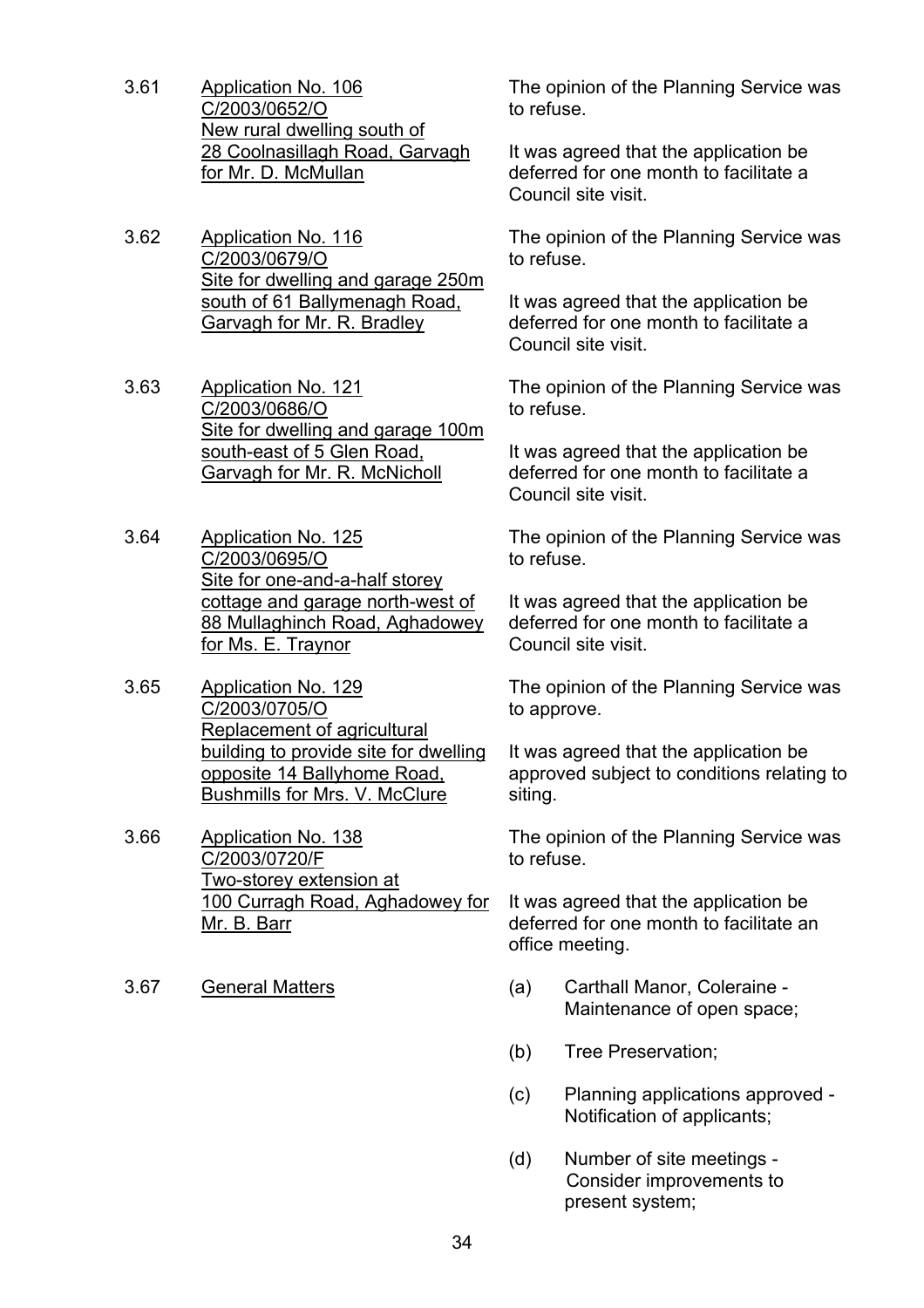- (e) Coleraine Planning Office Resources;
- (f) Corporate signage;
- (g) Fast Food Outlets Planning policy;
- (h) Comprehensive housing plan Meadowlands, Portstewart.

#### **4.0 WEST BAY DEVELOPMENT - PORTRUSH**

Concern was expressed regarding the housing development at West Bay, Portrush.

Following discussion it was proposed by Councillor Hillis and seconded by Councillor Ms. Alexander:

 That Council urge the Planning Service to issue a Stop Notice forthwith in relation to breach of Condition 6.

On being put to the Meeting the proposal was carried, thirteen members voting in favour and no one voting against.

# **5.0 THE PLANNING SERVICE - MODERNISING PLANNING PROCESSES - CONSULTATION DOCUMENT ON THE REVIEW OF PLANNING FEES**

 The above consultation document had been circulated to each member. Comments were invited before 31<sup>st</sup> October, 2003.

 The Town Clerk and Chief Executive requested that members complete and return to him Annex 2 of the document in order to assist in formatting a draft response.

 It was noted that the consultation document would be tabled again in September and in October together with a draft response.

#### **6.0 PLANNING SERVICE - MANAGEMENT BOARD REFERRALS**

 Read letters from the Planning Service Headquarters regarding the following three planning applications which had been referred to the Management Board for consideration:

6.1 Application No. C/2002/0663/F Proposed garage extension to dwelling at 1 Cranberry Park, Somerset Ridge, Somerset Road, Coleraine for Mr. D. Kerr

Following careful consideration of the application the Management Board had concluded that planning permission should be granted.

6.2 Application No. C/2002/1029/F Following careful consideration of the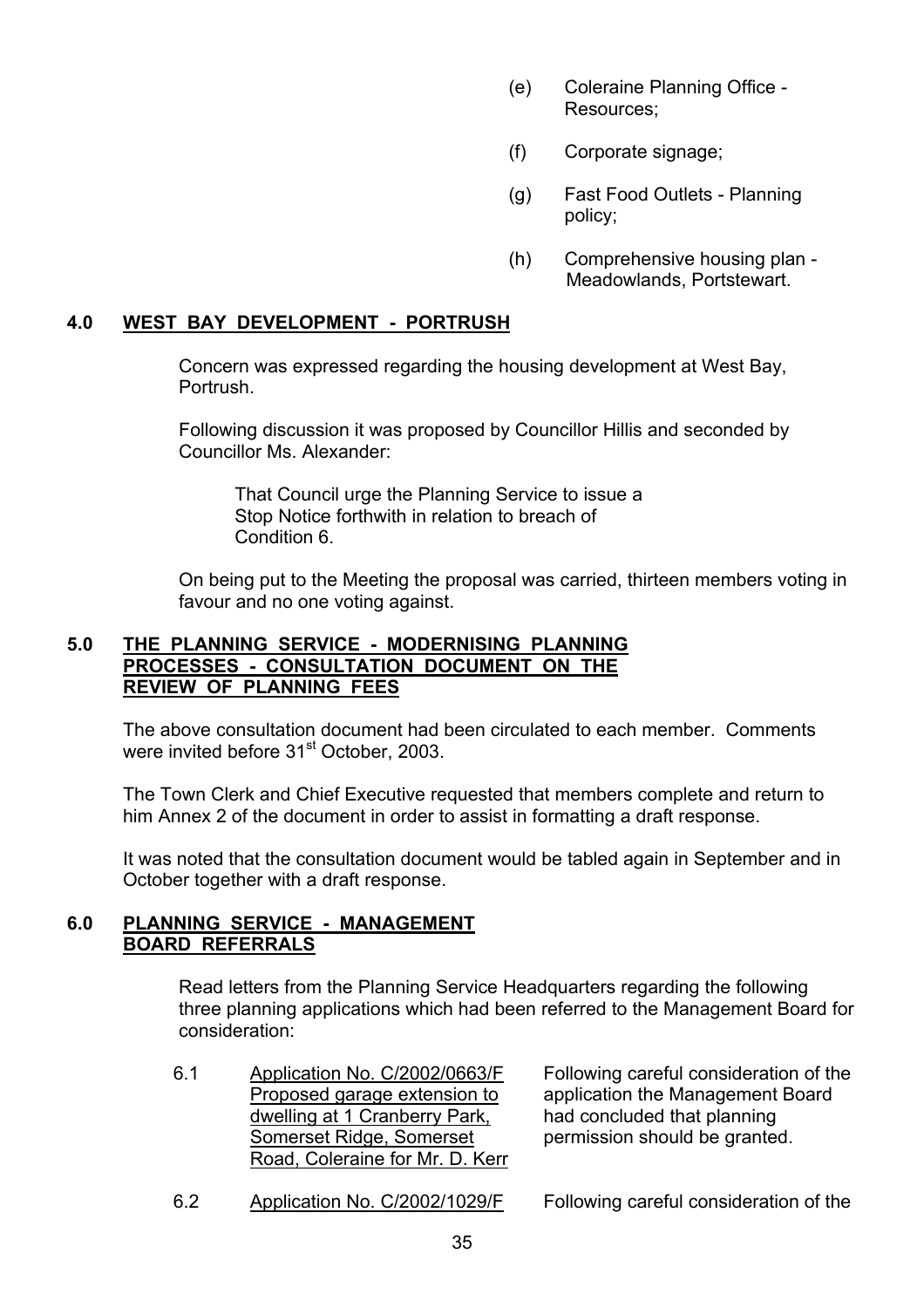Construction of infill residential development comprising of three townhouses, two cottages and a single apartment. Demolition of existing buildings at 17 Lever Road, Portstewart for MAM **Developments** 

application the Management Board had concluded that planning permission should be granted.

6.3 Application No. C/2002/1056/F Alteration to previously approved scheme for four apartments comprising alterations to the roof and increase in height of building to provide sun-room and roof terrace at 12 Ramore Avenue, Portrush for O'Kane & Devine **Construction** 

Following careful consideration of the application the Management Board had concluded that planning permission should be granted.

6.4 Referral Results Members again expressed concern regarding the disappointing results following Management Board referrals.

> It was noted the Chief Executive from the Planning Service had been invited to meet Council in September when various issues relating to such referrals could be raised.

# **7.0 DOCUMENTS TABLED**

- (a) The Planning (Amendment) (Northern Ireland) Order 2003; (five copies circulated to members);
- (b) Planning Service Annual Report and Accounts 2002/03 and Corporate and Business Plans 2003/04 - 2005/06;
- (c) Planning Service The Public Consultation on the Belfast Metropolitan Area Plan (BMAP) 2015;
- (d) NI Housing Executive's Annual Review of its rural housing policy 'Places for People';
- (e) Department for Regional Development Shaping our Future Implementation and Monitoring of the Regional Development Strategy for Northern Ireland 2025.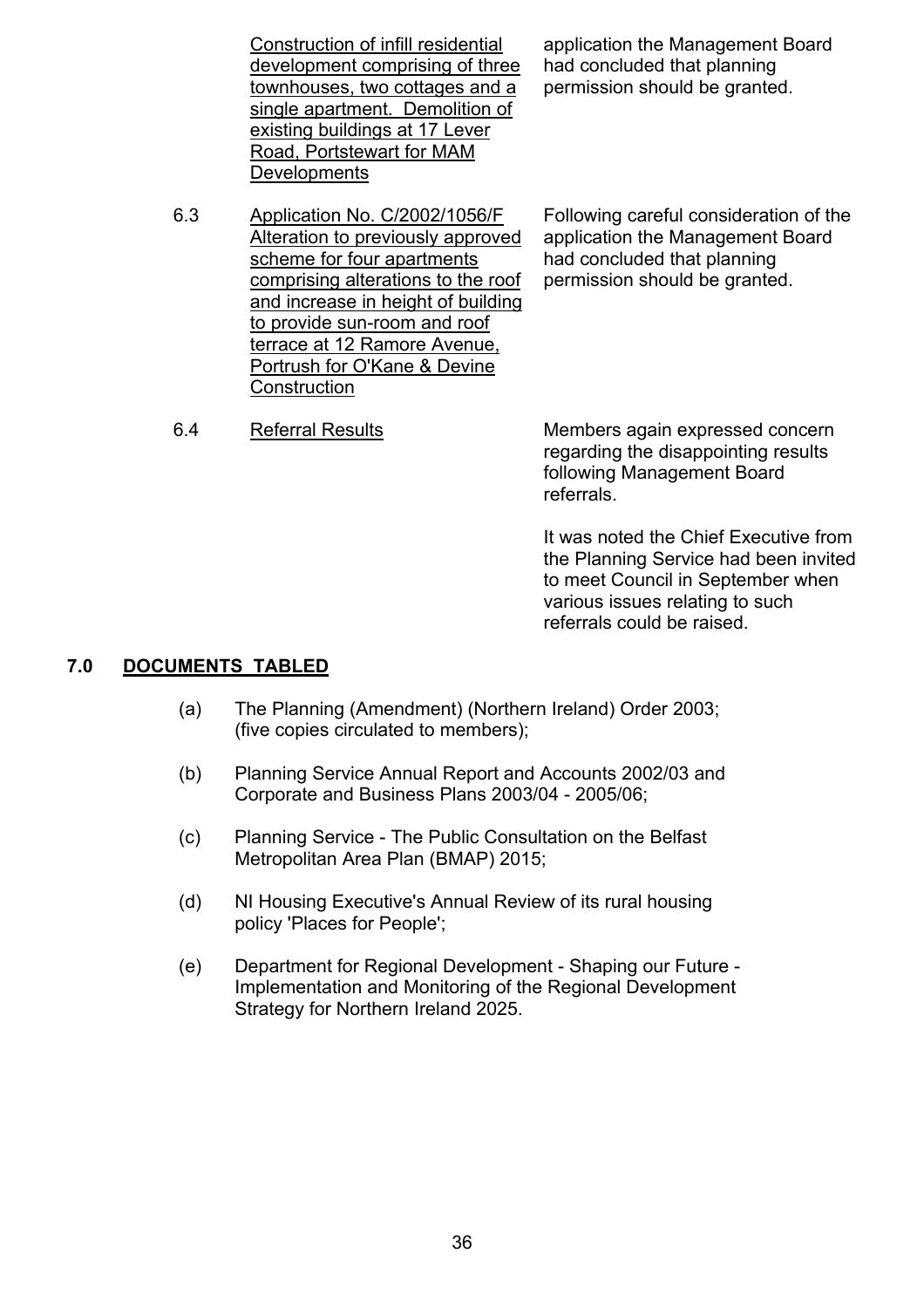# **POLICY AND DEVELOPMENT COMMITTEE**

**19th August, 2003.** 

**Present:** Councillor E. A. Johnston (Mrs.), in the Chair

The Mayor, Councillor R. D. Stewart

Aldermen

P.E.A. Armitage (Mrs.) B. Leonard E. T. Black (Mrs.) W. J. McClure W. T. Creelman

**Councillors**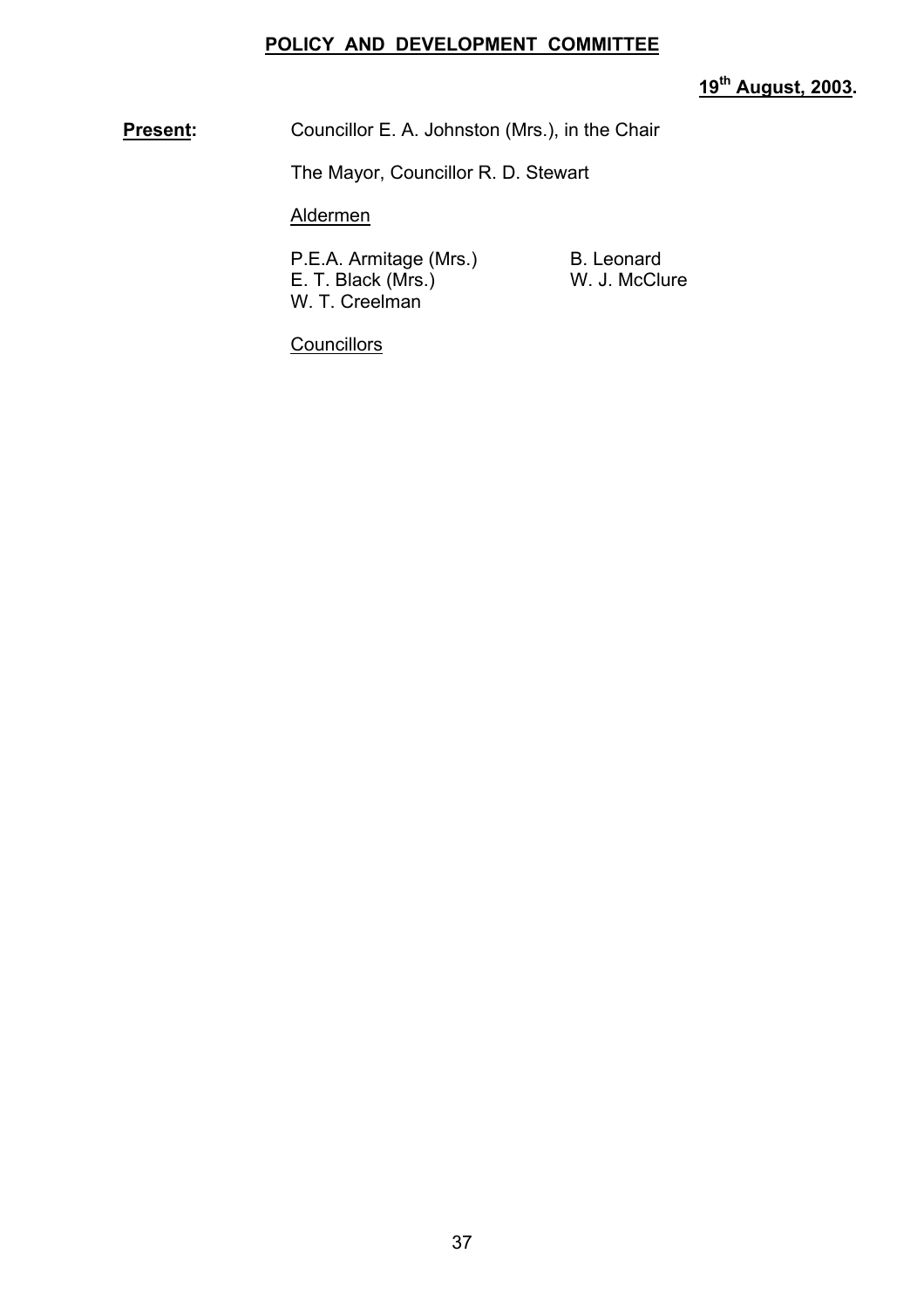C. S. Alexander (Ms.) D. D. Barbour (Items  $1.0 - 2.0$ ) O. M. Church (Mrs.) J. J. Dallat T. J. Deans E. P. Fielding (Mrs.)

 N. F. Hillis G. L. McLaughlin R. A. McPherson (Items 1.0 - 3.0) A. McQuillan W. J. Watt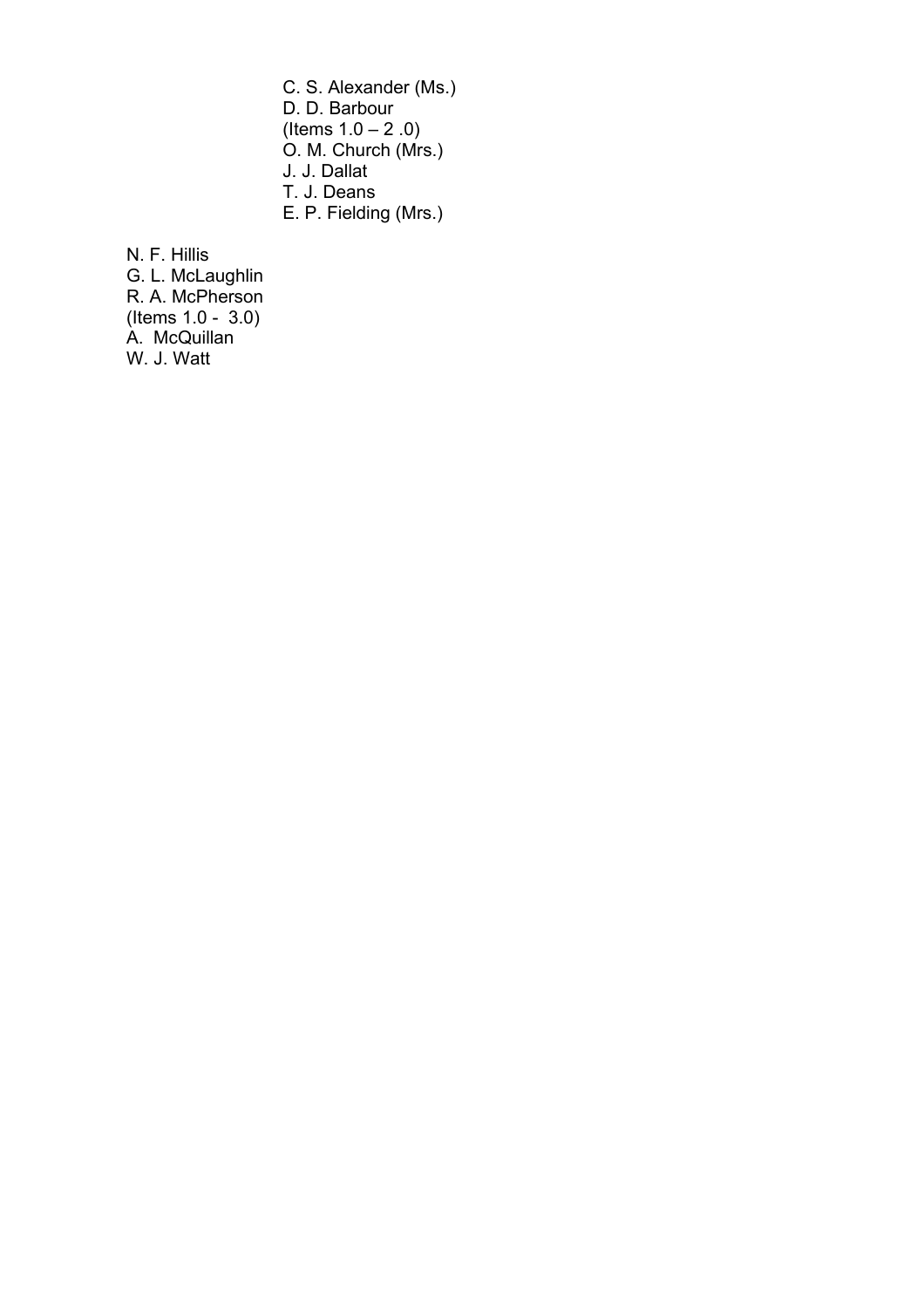**Officers in**

 **Attendance:** Town Clerk and Chief Executive, Director of Corporate Services, Head of Development Services, Personnel Officer (Items  $1.0 - 3.0$ ), Finance Officer (Items  $1.0 - 3.0$ ), Economic Development Manager (Items  $1.0 - 3.0$ ), Policy Development Officer, Administrative Officer and Administrative Assistant

**Apologies:** Councillors Bradley, King and McClarty

# **1.0 DEVELOPMENT SERVICES REPORT**

The Report of the Head of Development Services was considered (previously supplied).

Matters arising:

| 1.1                           | <b>North West Business</b><br><b>Support Programme</b>                                   | Committee noted information, as contained in<br>the report, on this initiative and it was<br>recommended:                                                                                                                                              |  |  |
|-------------------------------|------------------------------------------------------------------------------------------|--------------------------------------------------------------------------------------------------------------------------------------------------------------------------------------------------------------------------------------------------------|--|--|
|                               |                                                                                          | That Council proceed with phases one<br>and two of the programme.                                                                                                                                                                                      |  |  |
| 1.2                           | Request for Assistance -<br><b>Garvagh Clydesdale and</b><br><b>Vintage Vehicle Club</b> | It was proposed by Councillor Mrs. Church,<br>seconded by Councillor McQuillan and<br>recommended:                                                                                                                                                     |  |  |
|                               |                                                                                          | That Council contribute £500 towards the<br>organisation of the Garvagh Clydesdale<br>and Vintage Vehicle Rally.                                                                                                                                       |  |  |
| 1.3                           | <b>Wind Farm Campaign</b>                                                                | The Head of Development Services updated<br>Committee on progress with this campaign viz:                                                                                                                                                              |  |  |
|                               |                                                                                          | a series of photomontages had been<br>produced<br>by Ferguson & McIlveen Consultants;<br>these had been incorporated into leaflets<br>and<br>were being distributed widely;<br>a publicity campaign to highlight this issue<br>had now been commenced. |  |  |
| 1.4                           | Diamond Refurbishment<br>Scheme                                                          | Members noted that Ms. Scott, Coleraine Town<br>Partnership, would attend Committee in<br>September with the exhibition of this scheme<br>and the findings of the public consultation.                                                                 |  |  |
| 2.0 CORPORATE SERVICES REPORT |                                                                                          |                                                                                                                                                                                                                                                        |  |  |
|                               | The Denout of the Diseater of Ocanonate Ocanises were considered from involvementally    |                                                                                                                                                                                                                                                        |  |  |

The Report of the Director of Corporate Services was considered (previously supplied).

Matters arising:

2.1 Loan Sanctions Recommended: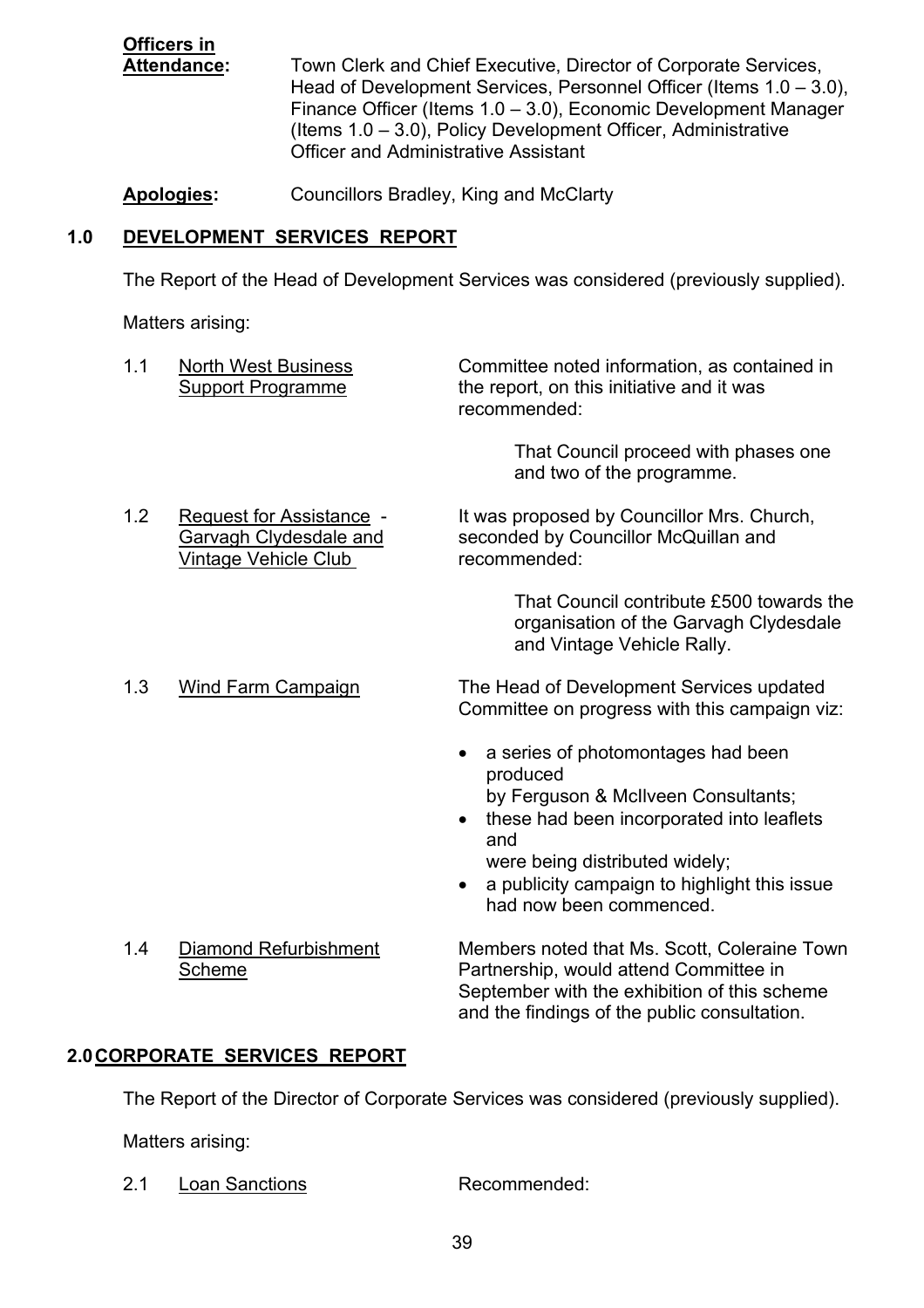That borrowing approval be sought in respect of the undernoted capital expenditure.

£

1. Garvagh and District Development Association - 150,000 Purchase and Refurbishment of Community Building

- 2. West Bann Community Group 200,000 Provision of Community Business and Enterprise **Centre**
- 2.2 Membersí Special Members noted information on this topic, as Responsibility Allowance contained in the report.

 A full discussion ensued during which it was proposed by the Mayor and seconded by Councillor Hillis:

- (a) that an additional sum of £500 per annum be allocated to the Chairman of the Planning Committee to recognise the extra commitment related to site meetings;
- (b) that the Vice-Chairman of the Planning Committee be allocated an additional £100 per annum in relation to covering for the Chairman from time to time.

On being put to the Meeting, the proposal was carried by thirteen votes to one.

Commission's Code of Procedures on

#### 2.3 Matters for Information

| 2.3.1 | Abstract                | Consideration was given to the Annual Report<br>and<br>Accounts 2002/2003 (previously supplied) and<br>the Finance Officer provided an explanation of<br>key elements.          |          |
|-------|-------------------------|---------------------------------------------------------------------------------------------------------------------------------------------------------------------------------|----------|
| 2.3.2 | Accounts                | Committee noted that creditors' payments for<br>June and July, as per lists circulated, had been<br>issued as follows:<br>June (E)                                              | July (E) |
|       |                         | Revenue A/C<br>417,378.91<br>$\blacksquare$<br>314,955.48<br>390,004.65<br>Capital A/C<br>$\overline{\phantom{a}}$<br>395,932.88<br>Petty Cash A/C -<br>52,682.84<br>496,092.33 |          |
| 2.3.3 | <b>New Appointments</b> | The following appointments had been made in<br>accordance with the Local Government Staff                                                                                       |          |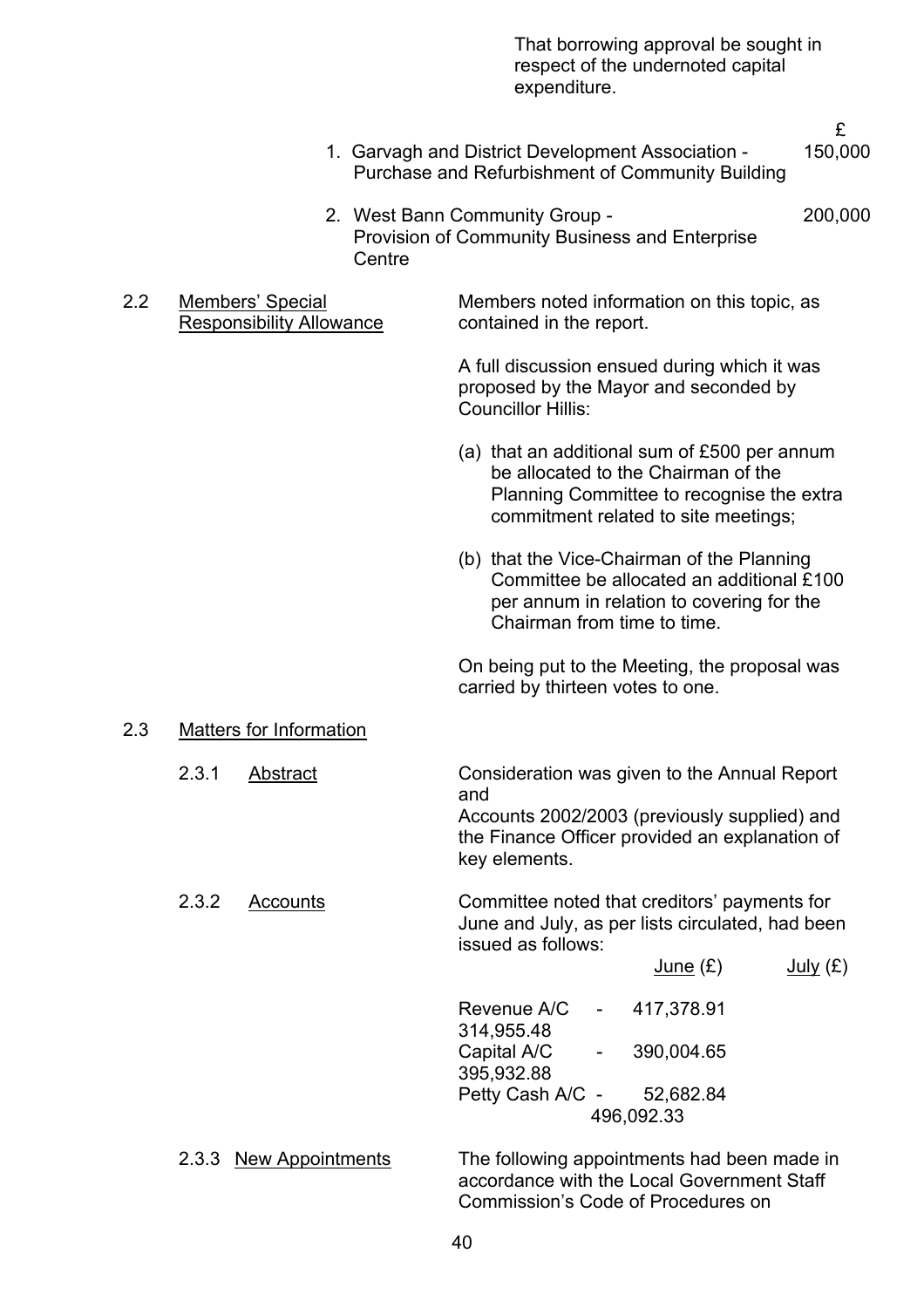Recruitment and Selection:

Chief Executive's Department

Administrative Officer (replacement): Ms. B. McGuiness

Leisure Services Department

 2 x Assistant Manager - Flowerfield Arts Centre (new post): Mr. A. Toner and Miss D. Lagan

2.4 Transnational Local Membersí attention was drawn to the report of Government Management the Director of Corporate Services (previously Programme – Boston/Phoenix supplied) and the contents were noted.

# **3.0 SUSPENSION OF STANDING ORDERS**

At this point in the meeting it was proposed by Councillor Ms. Alexander, seconded by Alderman Leonard and agreed:

That Standing Orders be suspended to discuss:

- (a) the development at West Bay, Portrush
- (b) the demolition of two listed buildings at Portstewart.

On being put to the Meeting, the proposal was carried with fourteen votes in favour and no one voting against and Standing Orders were duly suspended.

3.1 Development at West Bay, Councillor Ms. Alexander raised the issue of Portrush current developments at West Bay in consequence of the Planning Service approvals for a major project in the area.

> It was subsequently proposed by Councillor Ms. Alexander, seconded by Alderman Leonard and recommended:

> > That Council call upon the Minister to hold a full, open and independent inquiry into how these applications were dealt with by Planning Headquarters viz:

- (i) public and open account of who dealt with the applications and how site visits were conducted;
- (ii) how much weight was placed on the professional report prepared for Council by its own Planning Consultants, BDP Planning;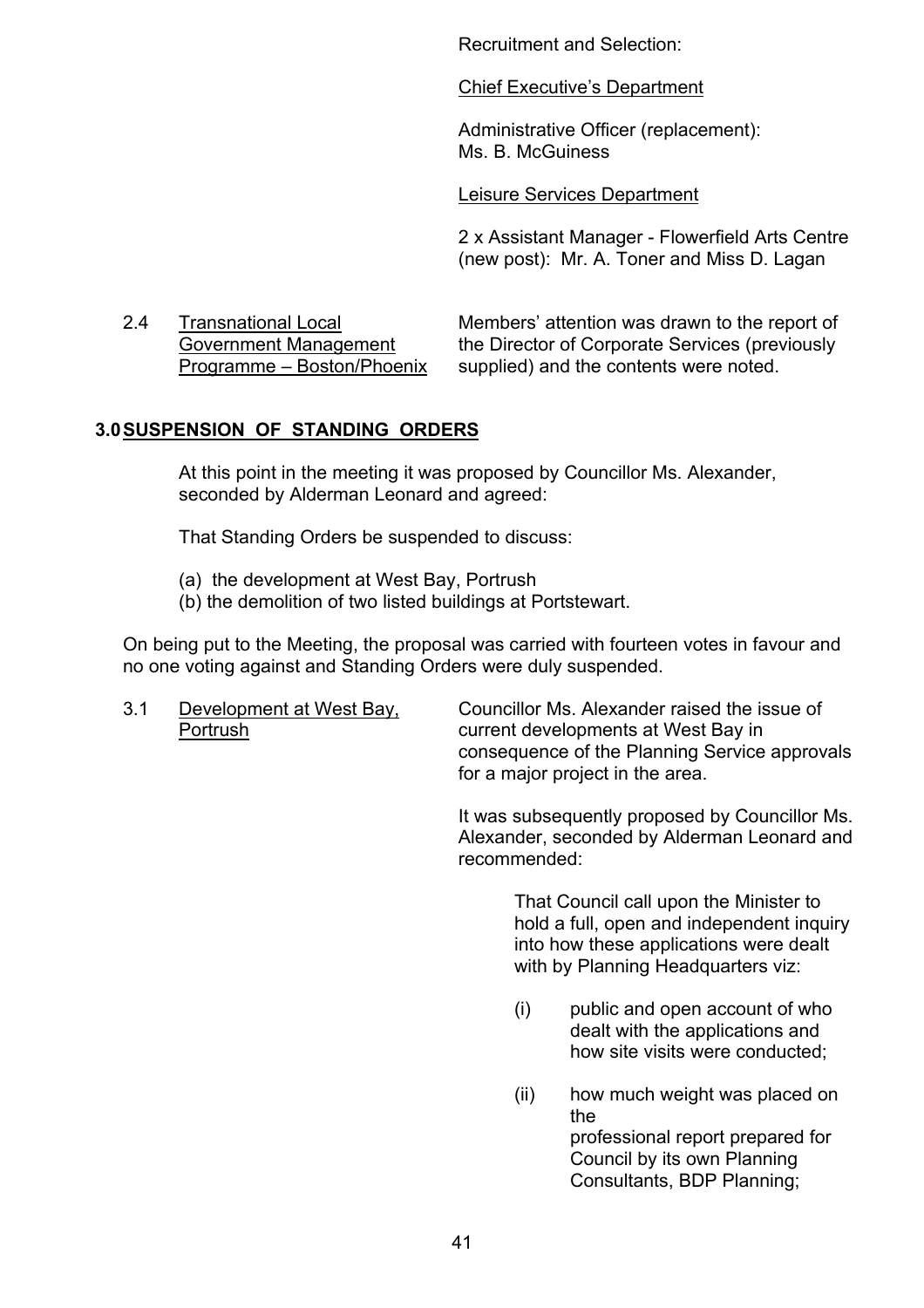|     |                             |               | (iii)                                                                                                    | to what extent did the Department<br>take account of Farningham and<br>McCreadie's professional report<br>commissioned and paid for by<br>private individuals living at West<br>Bay, Portrush;                                    |  |
|-----|-----------------------------|---------------|----------------------------------------------------------------------------------------------------------|-----------------------------------------------------------------------------------------------------------------------------------------------------------------------------------------------------------------------------------|--|
|     |                             |               | (iv)                                                                                                     | irregularities of Planning<br>Headquarters' Article 31 officials.                                                                                                                                                                 |  |
|     |                             |               |                                                                                                          | Following discussion on the topic and, in<br>response to a request from members, the Town<br>Clerk and Chief Executive advised that<br>Council's primary source of remedy on this<br>occasion remained with the Planning Service. |  |
|     |                             |               |                                                                                                          | It was therefore agreed that the Acting Chief<br>Executive of the Planning Service, Mr. Ian<br>Maye, be invited to address Council on this<br>issue as soon as possible.                                                          |  |
| 3.2 | at The Diamond, Portstewart |               |                                                                                                          | Demolition of two listed buildings Reference was made to the recent unauthorised<br>demolition of two listed buildings at The<br>Diamond, Portstewart.                                                                            |  |
|     |                             | applications. |                                                                                                          | During the discussion which ensued on this<br>topic the Town Clerk and Chief Executive urged<br>members to be careful in their use of language<br>when referring to particular developers and                                     |  |
|     |                             |               |                                                                                                          | It was then proposed by Councillor Watt,<br>seconded by the Mayor and recommended:                                                                                                                                                |  |
|     |                             |               |                                                                                                          | That this item be put on the agenda for<br>the Special Meeting with the Acting Chief<br>Executive of the Planning Service.                                                                                                        |  |
|     |                             |               | It was further proposed by Alderman Leonard,<br>seconded by Councillor Ms. Alexander and<br>recommended: |                                                                                                                                                                                                                                   |  |
|     |                             |               |                                                                                                          | That without prejudice and in light of<br>public disquiet over The Diamond in<br>Portstewart, Council asks the Minister to<br>assure the public that:                                                                             |  |
|     |                             |               | (i)<br>(ii)<br>(iii)                                                                                     | built heritage will be protected;<br>particular listed building regulations<br>will be comprehensively enforced;<br>the Department will pursue such<br>cases in the highest court for the<br>maximum penalty.                     |  |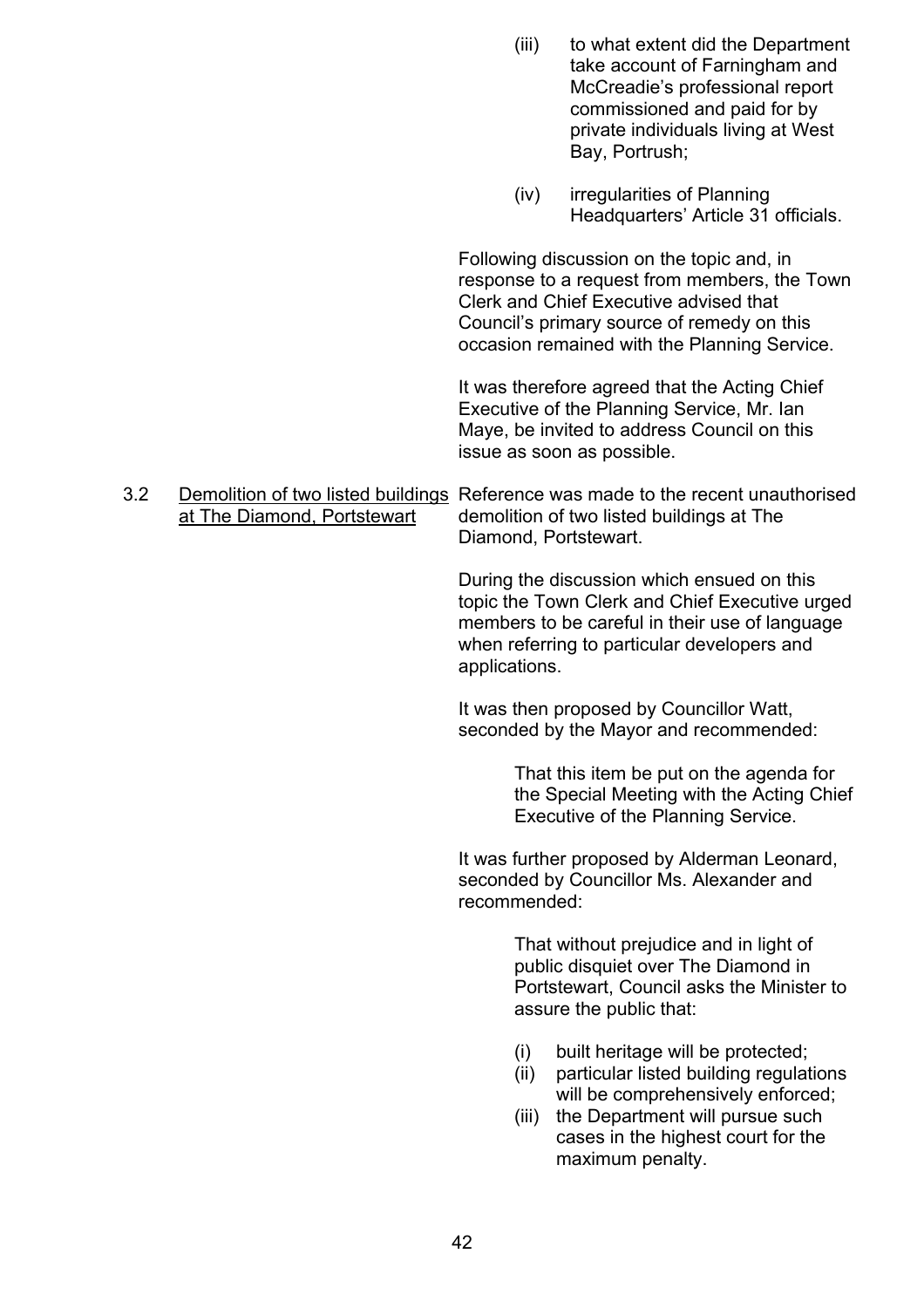On the proposal of Councillor Watt and seconded by the Mayor, Committee agreed to reinstate Standing Orders.

# **4.0 LAND AND PROPERTY REPORT**

The Report of the Town Clerk and Chief Executive was considered (previously supplied).

Matters arising:

4.1 Coleraine Market Yard It was proposed by Councillor Watt, seconded Development Brief by Alderman Mrs. Black and agreed:

> That this matter be considered "In Committee" at the end of the meeting.

# 4.2 Land Acquisition Requests

4.2.1 Flowerfield Arts Centre Committee noted information on this topic, as contained in the report.

> Following a full discussion it was proposed by Councillor Watt and seconded by Alderman McClure:

> > That Council agree to offer the land at the rear of Flowerfield to the two householders concerned  $=$  such transfer to be on the terms stated in the Town Clerk and Chief Executive's report to Committee.

On a request for a recorded vote the proposal was put to the Meeting and members voted thus:

- For: The Mayor Aldermen Creelman and McClure Councillors Mrs. Church, Mrs. Fielding, Hillis, Mrs. Johnston, McPherson and Watt (9)
- Against: Aldermen Mrs. Armitage, Mrs. Black and Leonard Councillors Ms. Alexander, Dallat and McLaughlin (6)

The proposal was, therefore, carried by nine votes to six.

That Council retain this strip of land.

4.2.2 Westbrook Court Recommended: Coleraine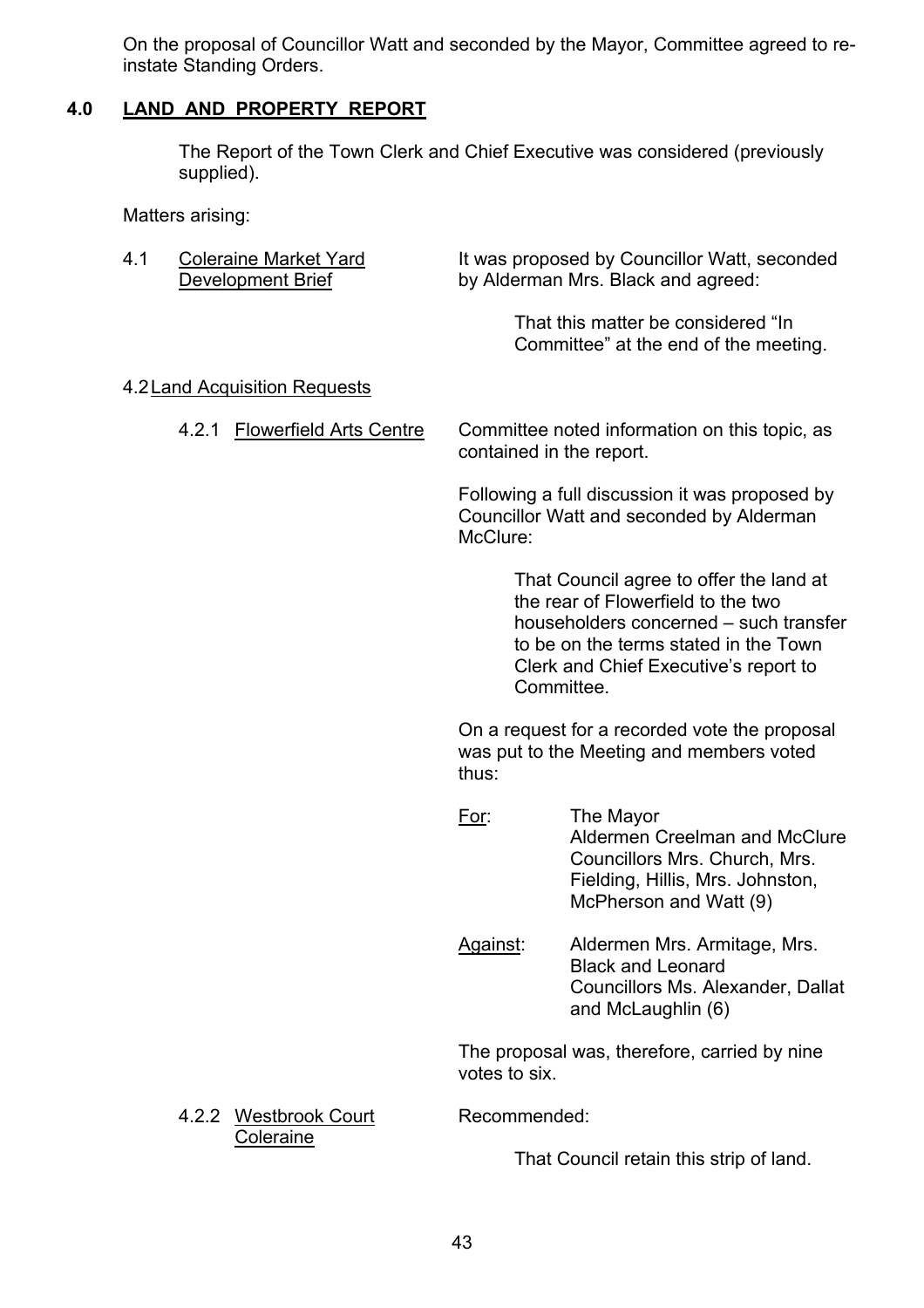#### **5.0 REVIEW OF THE OPERATION OF COUNCIL BUSINESS**

Consideration was given to the report of the Town Clerk and Chief Executive (previously supplied).

Following discussion, it was proposed by Alderman Mrs. Black and seconded by Councillor Dallat:

That Council approve the initiation of a review of the operation of Council business.

On being put to the Meeting the proposal was carried by ten votes to five.

#### **6.0 COUNCIL POLICIES RELATING TO THE OPERATION OF BURIAL GROUNDS**

Consideration was given to the report of the Town Clerk and Chief Executive on this topic (previously supplied) and it was proposed by Councillor Watt and seconded by Alderman Mrs. Black:

 That Council endorse the recommendation of the Town Clerk and Chief Executive, as contained in the report.

On being put to the Meeting the proposal was carried by fourteen votes to one.

# **7.0 CONSULTATION PAPERS**

The following consultation papers had been received and were available for members who wished to consider making a response:

(i) Department of Health, Social Services and Public Safety – "Community" Midwifery Units"

Comments due by: 31<sup>st</sup> October, 2003

(ii) Department of Enterprise, Trade and Investment – "Proposals for Company Investigations : Powers for the 21<sup>st</sup> Century Legislation<sup>"</sup>

Comments due by: 10<sup>th</sup> October, 2003

(iii) The Electoral Commission  $-$  "Minimum Voting and Candidacy Age"

Comments due by: 31<sup>st</sup> October, 2003

# **8.0 REVIEW OF MEMBERSí PAYMENTS**

Consideration was given to the Department of the Environment's consultation paper (previously supplied).

Recommended:

 That Council constitute an expanded Committee to comprise of the three current NAC representatives ie the Mayor, Councillor Hillis and Councillor McLaughlin and three additional members, to consider this document.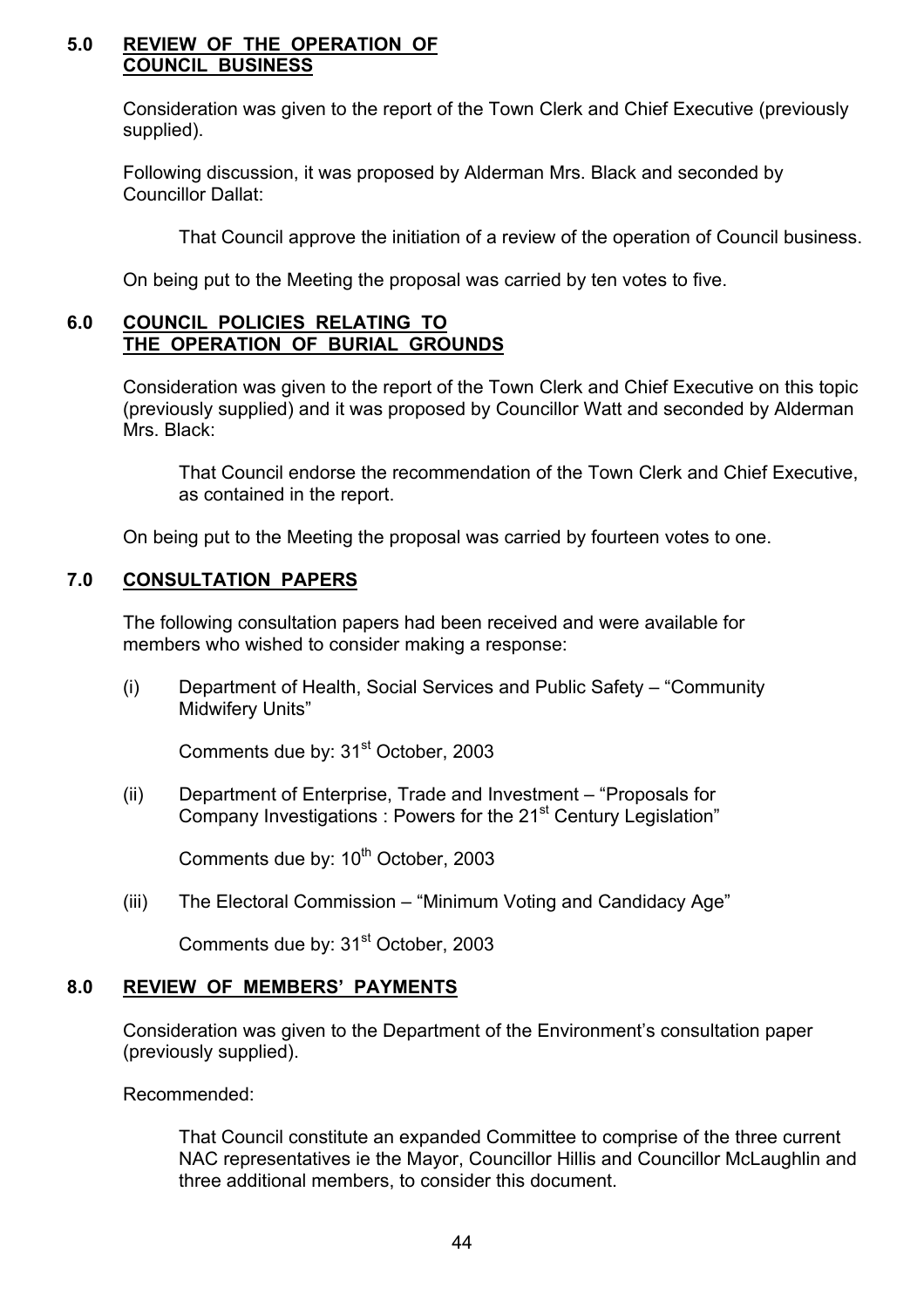# **9.0 CORRESPONDENCE**

- $(i)$  The Secretary of State letter in response to the meeting held with Coleraine Borough Council on 10<sup>th</sup> June, 2003 (previously supplied).
- (ii) The Minister for Enterprise, Trade and Investment letter in response to Council's letter of  $3<sup>rd</sup>$  July, 2003 (previously supplied).
- (iii) NILGA minutes of the quarterly meeting with DoE of  $8<sup>th</sup>$  July, 2003 (previously supplied).
- $(iv)$  Citizens Advice Bureau letter of thanks for first instalment of annual grant.
- $(v)$  RNLI letter of thanks for donation.
- (vi) The National Association of Councillors Northern Ireland Region invitation to the Annual General Meeting to be held in the Clandeboye Lodge Hotel on Friday 3<sup>rd</sup> and Saturday 4<sup>th</sup> October, 2003.

Recommended:

That Council's three representatives on the NAC Northern Ireland Region attend this meeting.

(vii) DRD – Invitation to the Regional Strategic Transport Network Transport Plan – Working Conference to be held in the Glenavon House Hotel, Cookstown on Tuesday 16<sup>th</sup> September, 2003.

Recommended:

 That the following members attend this conference: Alderman Creelman and Councillors Mrs. Johnston, McLaughlin and Watt.

(viii)  $LGSC - Advance notice of conference "People – the Future of Public Services" to$ be held on Thursday 2<sup>nd</sup> and Friday 3<sup>rd</sup> October, 2003 at the Hilton Hotel, Belfast.

Members noted that a provisional number of places would be reserved for this conference.

# **10.0 DOCUMENTS TABLED**

- (a) Housing Executive Corporate Plan 2003-2006 and Business Plan 2003-2004
- (b) Rural Transport Fund  $-$  Annual Review 2002/03
- (c) Rate Collection Agency Annual Report and Financial Statements 2002-2003
- (d) LGSC Annual Report 1<sup>st</sup> April 2002 31<sup>st</sup> March 2003
- (e) Invest Northern Ireland Accelerating Entrepreneurship Strategy
- (f) Rural Development Council Second Annual Baseline Report
- (g) The Northern Ireland Confederation for Health and Social Services (NICON)  $-$ Summary of report on Comparison of Management Costs in Health and Social Services Organisation and Delivery.
- (h)  $DSD 'People$  and Place'  $-$  A Strategy for Neighbourhood Renewal

# **11.0 TRANSLINK - REGIONAL TRANSPORTATION STRATEGY**